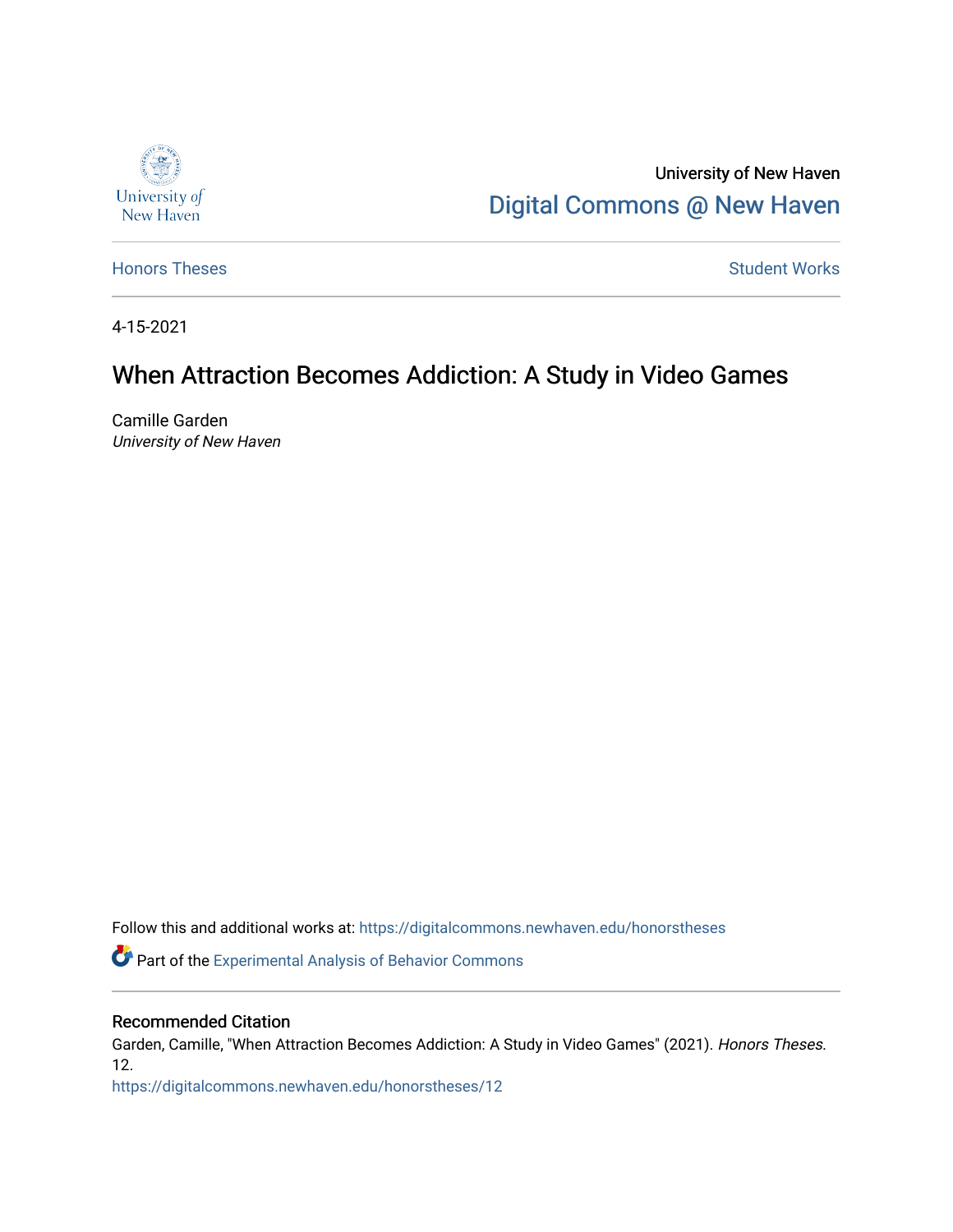### University of New Haven Honors Program

### **2020-2021 Honors Thesis**

## When Attraction Becomes Addiction: A Study in Video Games

# Cam Garden

A thesis presented in partial fulfillment of the requirements of the Undergraduate Honors Program at the University of New Haven.

| Student:                 | am<br>(Signature)        |
|--------------------------|--------------------------|
| Thesis Advisor:          | hris Dowd<br>(Signature) |
| Department Chair:        | hris Dowd<br>(Signature) |
| Honors Program Director: | (Signature)              |

\_\_\_\_\_\_April 15, 2021\_\_\_\_\_\_

Date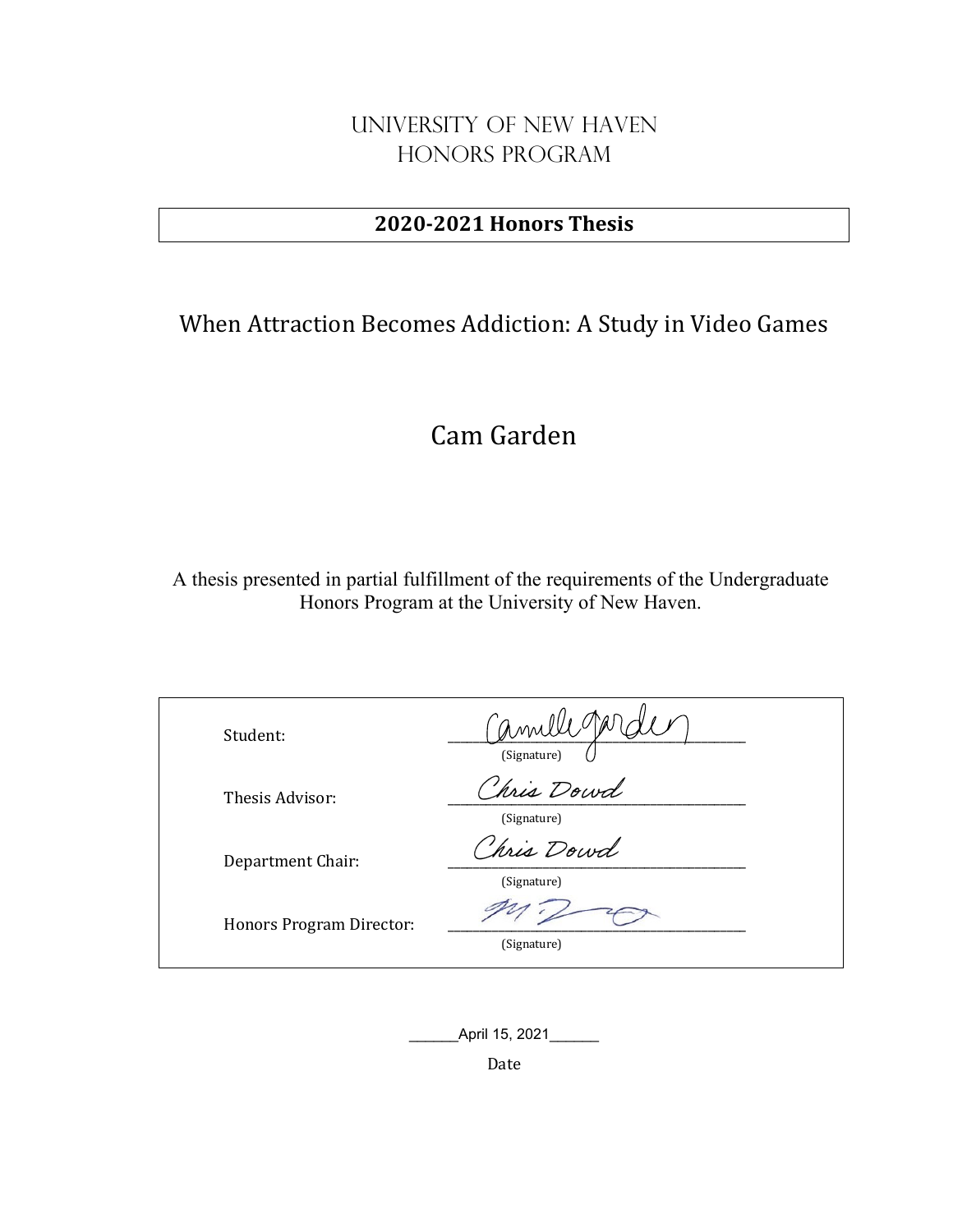### Contents

| Abstract                               | 3              |
|----------------------------------------|----------------|
| Introduction                           | $\overline{4}$ |
| The Psychological Impacts of Addiction | 10             |
| <b>History of Media Criticisms</b>     | 15             |
| The Rise of The Video Game Industry    | 22             |
| Criticisms of The Video Game Industry  | 30             |
| What Happens Next? / Conclusion        | 38             |
| <b>Works Cited</b>                     | 42             |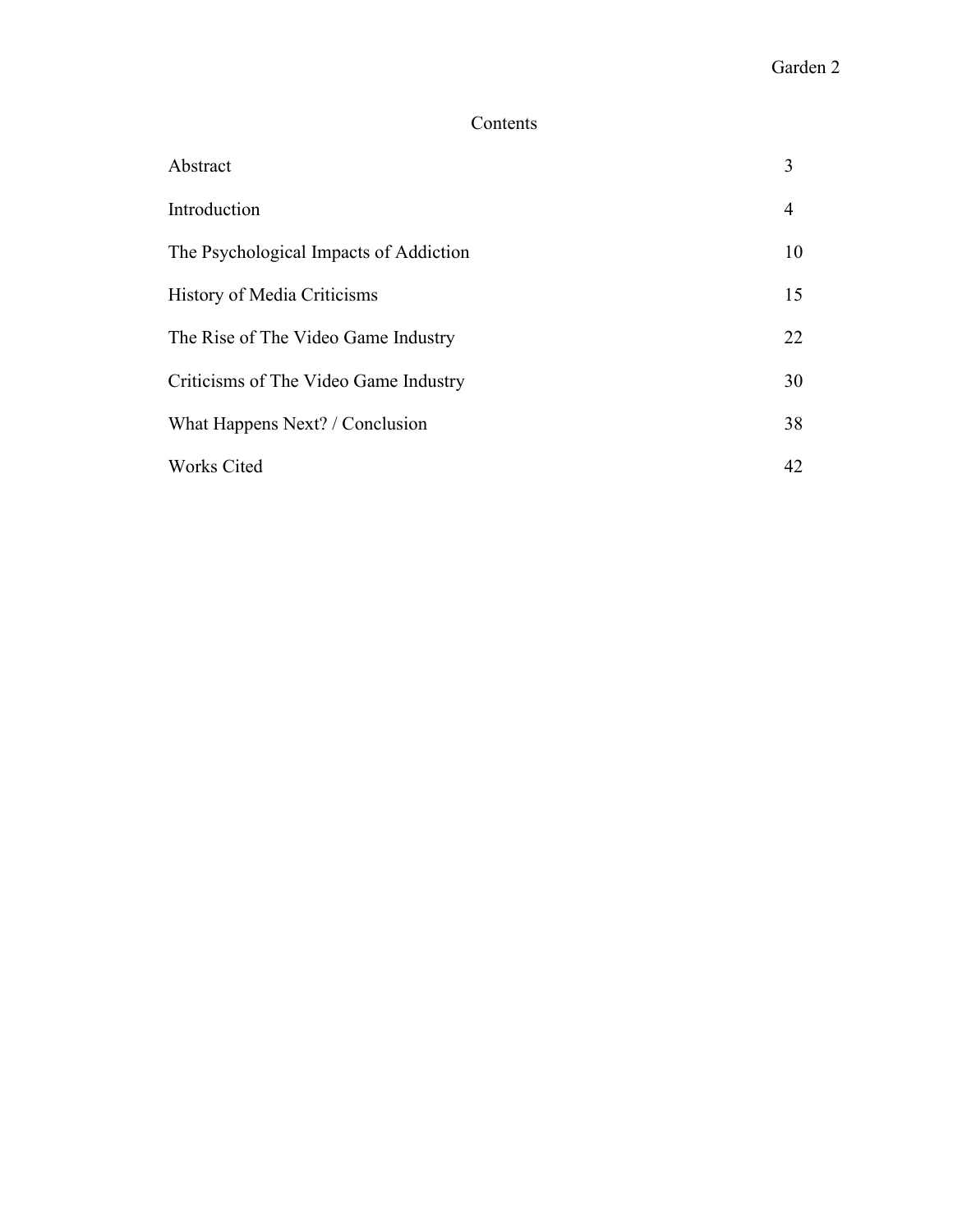#### **ABSTRACT**

Since their inception, video games have been accused of everything from encouraging violence to ruining the mental health of children, adolescents, and adults alike. The adverse effects of video games have been studied scientifically to prove their negative qualities. Yet, this criticism is not new or unique to video games. With the birth of every new media format, including but not limited to novels, magazines, and movies, there is some level of controversy surrounding the validity and inherent goodness of the given format. Video games are not the exception to this rule. This research questions the validity and truth behind the arguments claiming the negative effects of video games.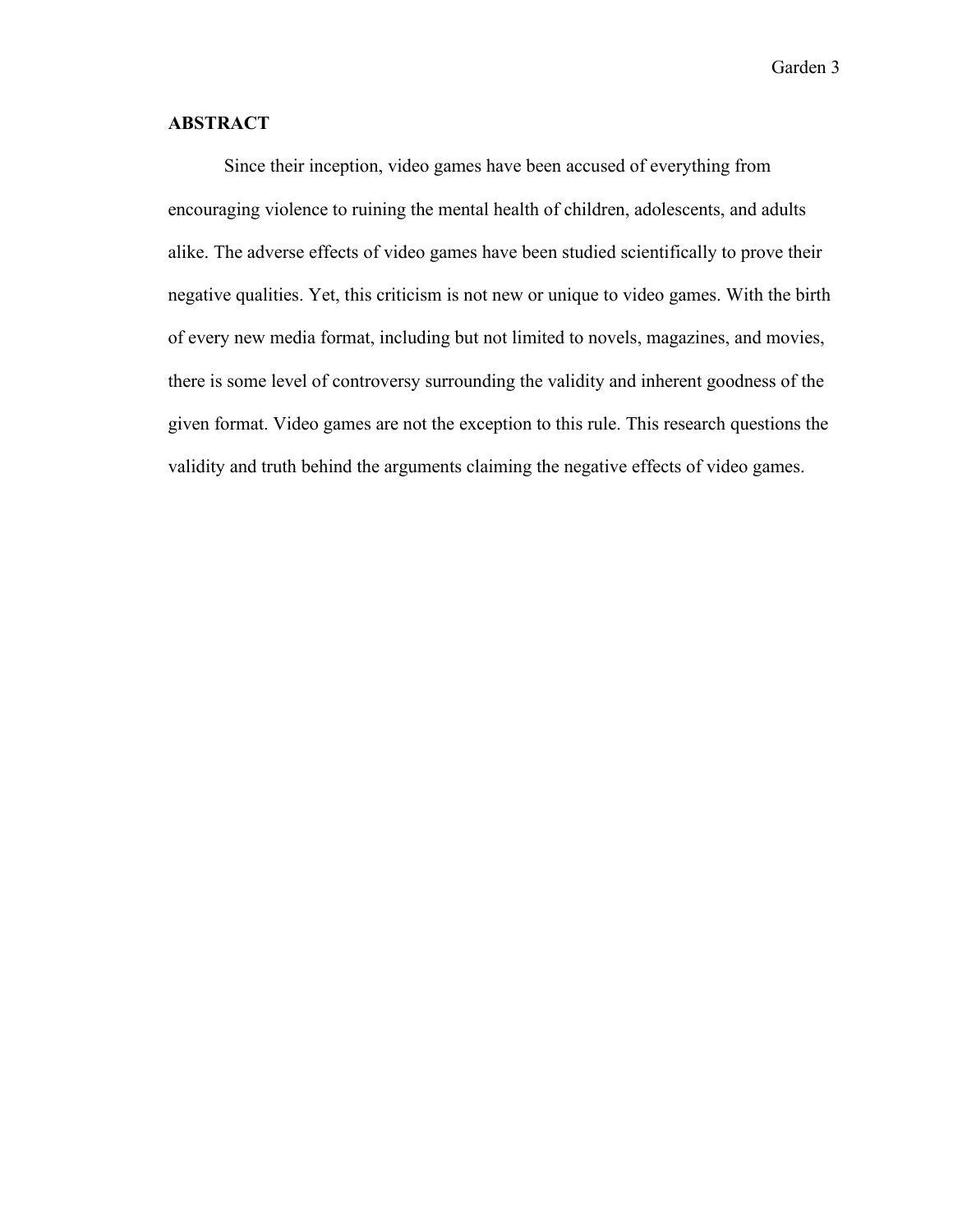#### **INTRODUCTION**

Our ever-evolving society revolves around our ability to receive, interpret, and criticize information. This practice has been repeated in every area of our social interactions including politics, interpersonal relationships, and most dominantly, the media. Most recently, the video game industry has been at the head of controversy. Critics have considered video games to be violent, addictive, and generally harmful to youth and adolescents. Without proper consideration, psychologists have quickly related an interest or attraction to video games and more broadly, the internet, to addiction. Ranging from large media outlets such as USA Today, NBC, ABC, and CNN to medical associations such as the AAP and the APA, harsh claims have consistently been made about the relationship between violent video games and increasingly violent people.

In an article titled "Are You Addicted to Your Phone" by Julie Scharper, testimonials of adolescents and their technological habits were used as case studies on the negative effects of internet usage with little to no scholarly proof. One child's experience in particular notes

"He had stopped playing sports, his grades slipped, and he struggled with anger issues. At Paradigm [a residential treatment program in Malibu, California], where devices aren't allowed, he realized how much he'd been missing. He got into surfing and tennis and applied for a job. Most importantly, he remembered how to connect with friends face-to-face. For Caleb, breaking his video game addiction was, well, a game changer…" (Scharper 15)

This description of Caleb's "addiction" fails to properly evaluate the reality of Caleb's technology usage. In fact, it never mentions to the reader how much Caleb was playing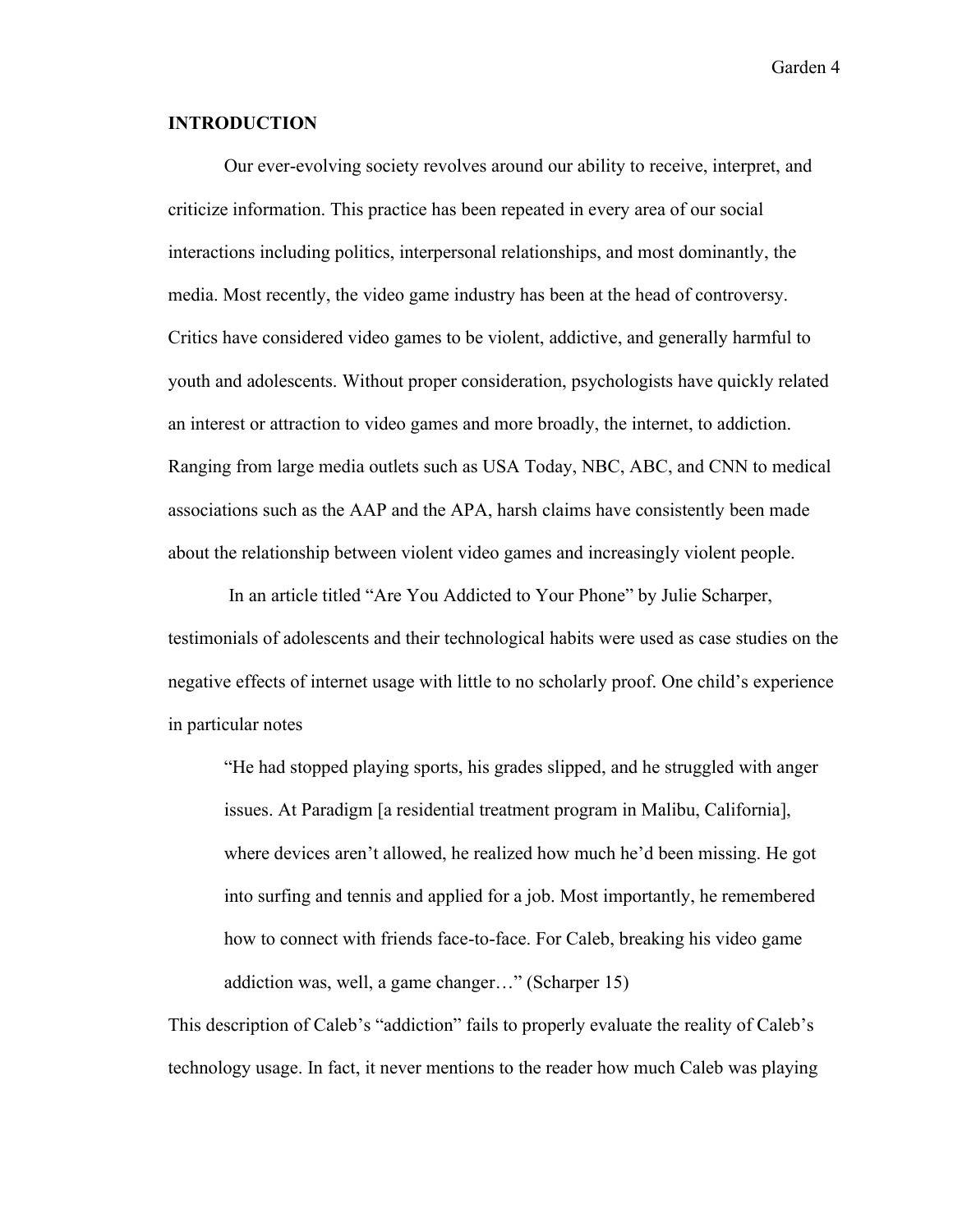video games to qualify it as an addiction. The only statistic provided in the article is that boys on average spend 56 minutes a day playing video games while girls spend 7 minutes a day playing video games (Scharper 14). Neither of these statistics are as appalling as Scharper would make it seem, nor do they take into account the reality of the digital age. Ultimately, the data provided does not paint an accurate enough picture to substantiate the sociological implications it wishes to make. Richard T. A. Wood, in arguing against the criticism of video games, poses the question: "What then are the consequences of excessive video game playing? The primary consequence is time loss…" (171). He then goes on to argue "Those who liked losing track of time reported that they found it a relaxing experience and a sign that the game was engaging…So does spending a lot of time doing something define an activity as addictive or problematic?" (171). Inherently, no. The act alone of doing something for an extended period of time does not in and of itself constitute an addiction. Often, those who are subject to the criticism of being video game addicts are really just enjoying video games. Though justification is not required the enjoyment of most activities, video games often provide players with both psychological and physiological benefits. Wood adds that "Watching television, reading, playing a musical instrument, [and] training for a marathon are a few of the more socially acceptable examples" in regard to activities that take up long periods of time (171). All of which leads to the question, why is there so much negative criticism focused on the addictive and otherwise negative traits and stigma surrounding video games and video game players?

The video game industry has spent every moment since its popularization battling criticisms and stigmas. However, this is not the first industry to receive this kind of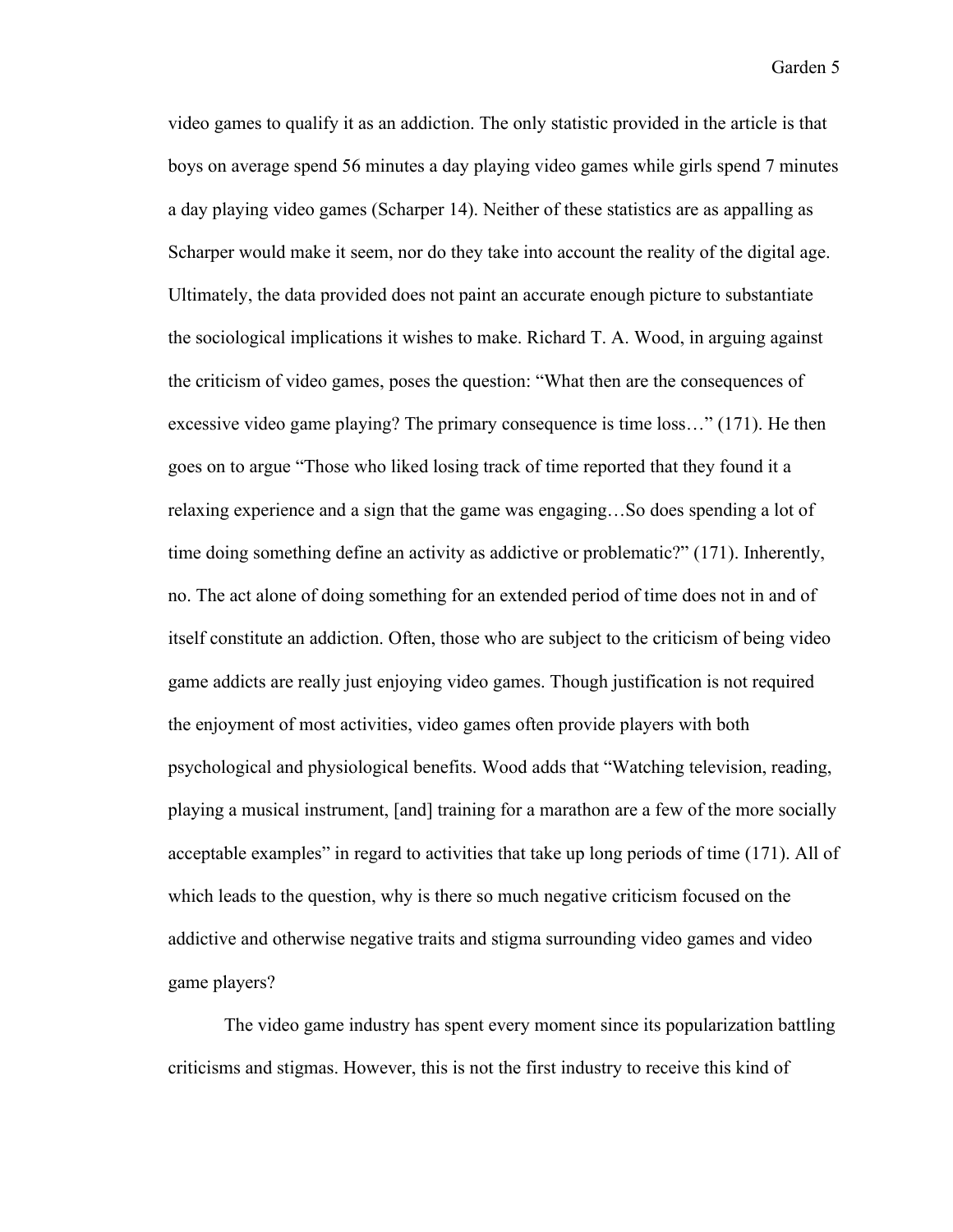negative attention. During the early stages of every popular media format, there have been some level of criticism regarding their negative impact on society. In the 1940s, women were "… considered to be in danger of not being able to differentiate between fiction and life…split between romantic imagination and a kind of realism" (qtd. in North) due to the romantic story lines in novels. A 1949 New York Times article stated "…[Television] can keep a child occupied if an adult wants relief from youthful energy, but it can also keep the child occupied too much for his own good… [it] often seems destined to entertain the child into a state of mental paralysis". He even went so far to say, "Critics of television… have not hesitated to predict that it will be "the death of culture" (Gould).

As it stands, video game criticism is not entirely rooted in society's desire for a more evolved social system. Rather, we as a society have fallen into a violently toxic cycle of criticizing the unknown. When it comes to evaluating the validity of video game criticism, it is important to first denote the distinction between attraction and addiction. The act of attracting players to games has been studied and comes down to the key elements of the Technology Acceptance Model (TAM) and the Theory of Planned Behavior (TPB) in which players are evaluated on their willingness to play video games based on its perceived usefulness and ease of use (Lee and Tsai). The initial attraction and return to a certain game lie in the players' ability to find usefulness and enjoyment in playing. These feelings of enjoyment have been linked to both interface and social interaction (Lee and Tsai). The overall desire to play games and continue playing games is founded in enjoyment of playing the game. Attraction has many different attributes as exhibited by the rapid growth of the video game industry. There is a massive market for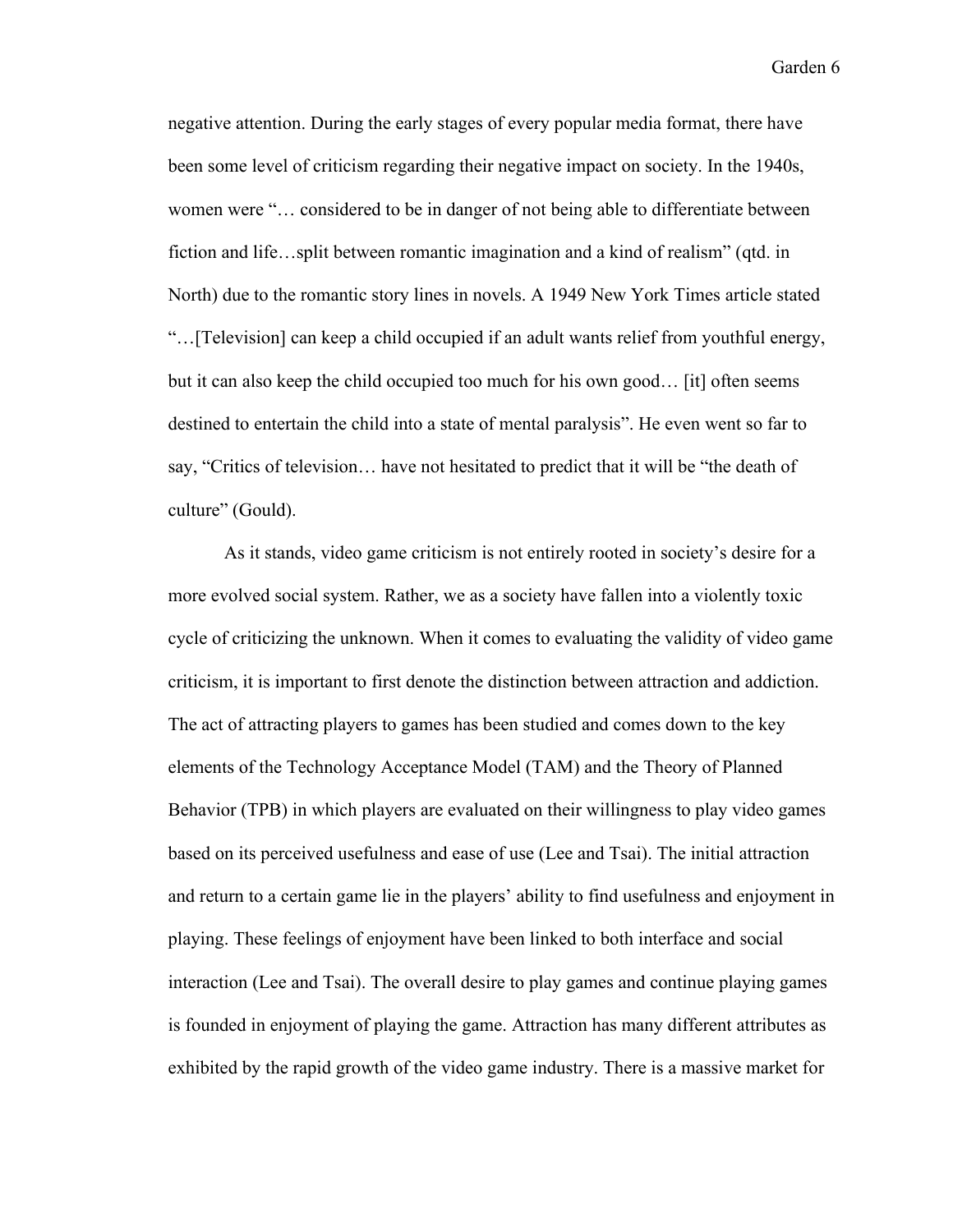video games in multiple different formats, and the user base continues to grow year by year.

Currently, The COVID-19 pandemic has reconfigured the social standards around playing video games. With people mass quarantined inside of their homes, video games became the principal form of both activity and social interaction. In order "…to escape the stress of quarantine and COVID-19, 63% of those surveyed are playing more immersive role-playing video games than ever before," many of which cited that playing video games provided a new level of comfort and social interaction that was otherwise lacking in quarantine (People). As the pandemic continues, the full effects of it on video games' social acceptance cannot be fully comprehended. The global shift in all social normality could have lasting effects on the video game industry, who is playing, and how much they're playing. However, it is impossible to truly project what the full outcome of this interruption is. As the world has come to a halt, video games have also served as convenient and effective escapism to those with access to them. In a world where people are all trapped at home, the desire to escape became overwhelming. Escapism is effectively provided through most media formats, but video games excel in that they also provide a very unique and specific agency in their play. This makes playing video games an easy and apt way for hundreds of thousands of people to find the relief many people searched for during the early months of quarantine

The issue and basis of addiction lies in "…failures of the decision-making system due to identifiable vulnerabilities" (Redish 114). Where attraction serves as a source of enjoyment for a particular event or activity, addiction is the inability to properly evaluate the balance of consequences and their prospective actions. As of 2010, the Diagnostic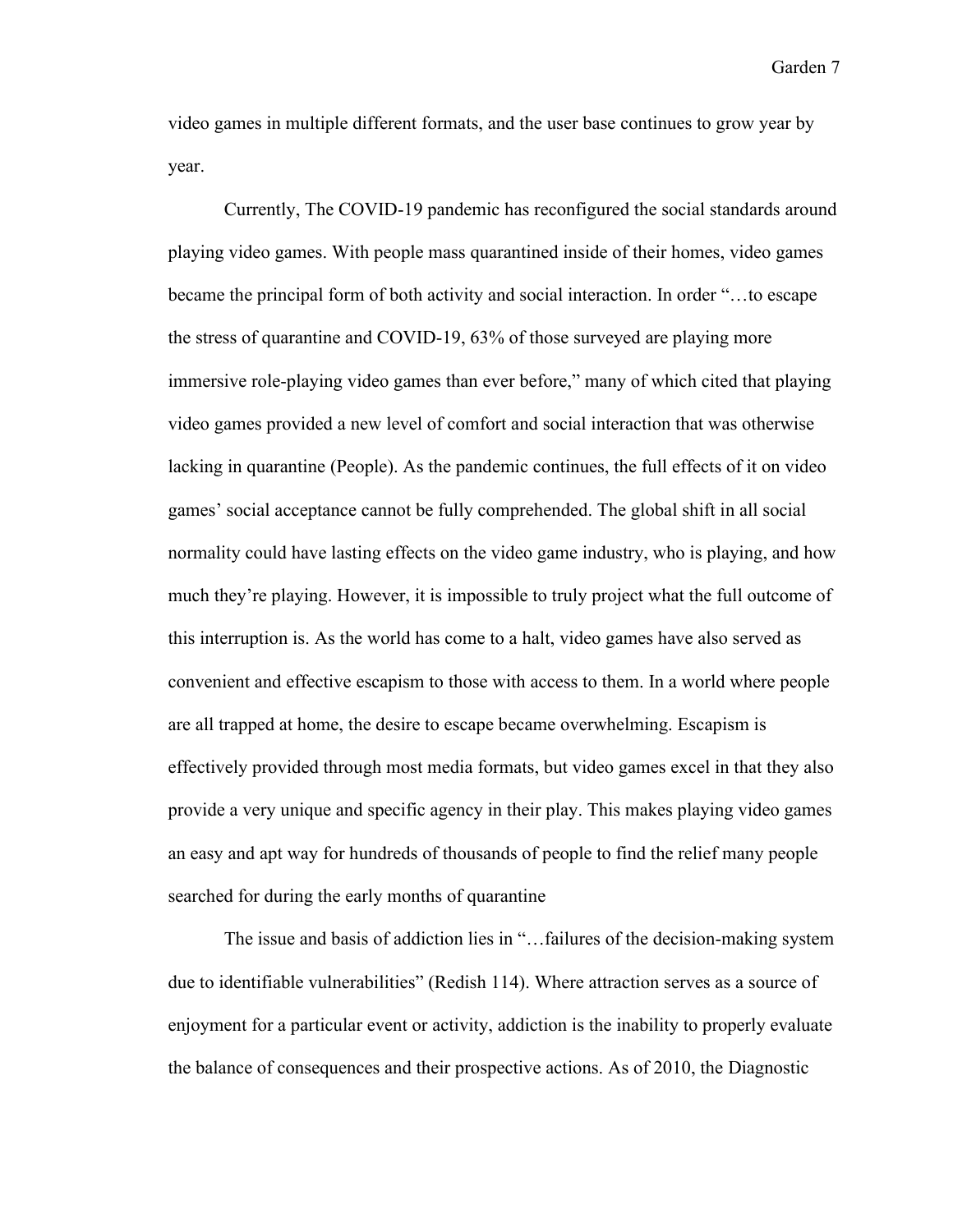and Statistical Manual of Mental Disorders, 4<sup>th</sup> Edition Text Revision (DSM-IV-TR) had categorized addiction-based activity such as "pathological gambling as an Impulse Control Disorder Not Elsewhere Classified (ICD)…"; It conjunctively categorized ICD with disorders such as "...kleptomania, pyromania, intermittent explosive disorder, and trichotillomania" (Bellegarde and Potenza 28). The DSM-V, the current and  $5<sup>th</sup>$  edition of the "Diagnostic and Statistical Manual of Mental Disorders", has categorized and defined "internet gaming disorder" (IGD). The caveat to its categorization is its distinction

…from an intense but ultimately benign or even healthy interest and prioritization of gaming, sometimes referred to as 'engagement' (Charlton and Danforth 2007). One key feature that should denote addiction is negative consequences. Where video game addiction would be expected to be associated with a range of negative consequences including mental, physical and social decline, high levels of engagement would not (qtd. in Loton et al. 566)

Ultimately, addiction is not a subset of attraction, but rather a disease or a mental disorder. It stems directly from an individual's inability to create the proper mental path of response to a certain stimulus. This is exhibited in alcoholism, drug addiction, and other ICDs. Thus, the criticism of video games being addictive and video game addicts being lazy must be evaluated through a clinical lens. The term addiction as it relates to video games is often thrown around incorrectly and fails to take into account the loss of agency that comes with all addictions. Video game addiction is socially viewed as an excess of playing games that is inherently negative. It fails to recognize any potential positive benefits that come from playing video games. Alternatively, it lessens the impact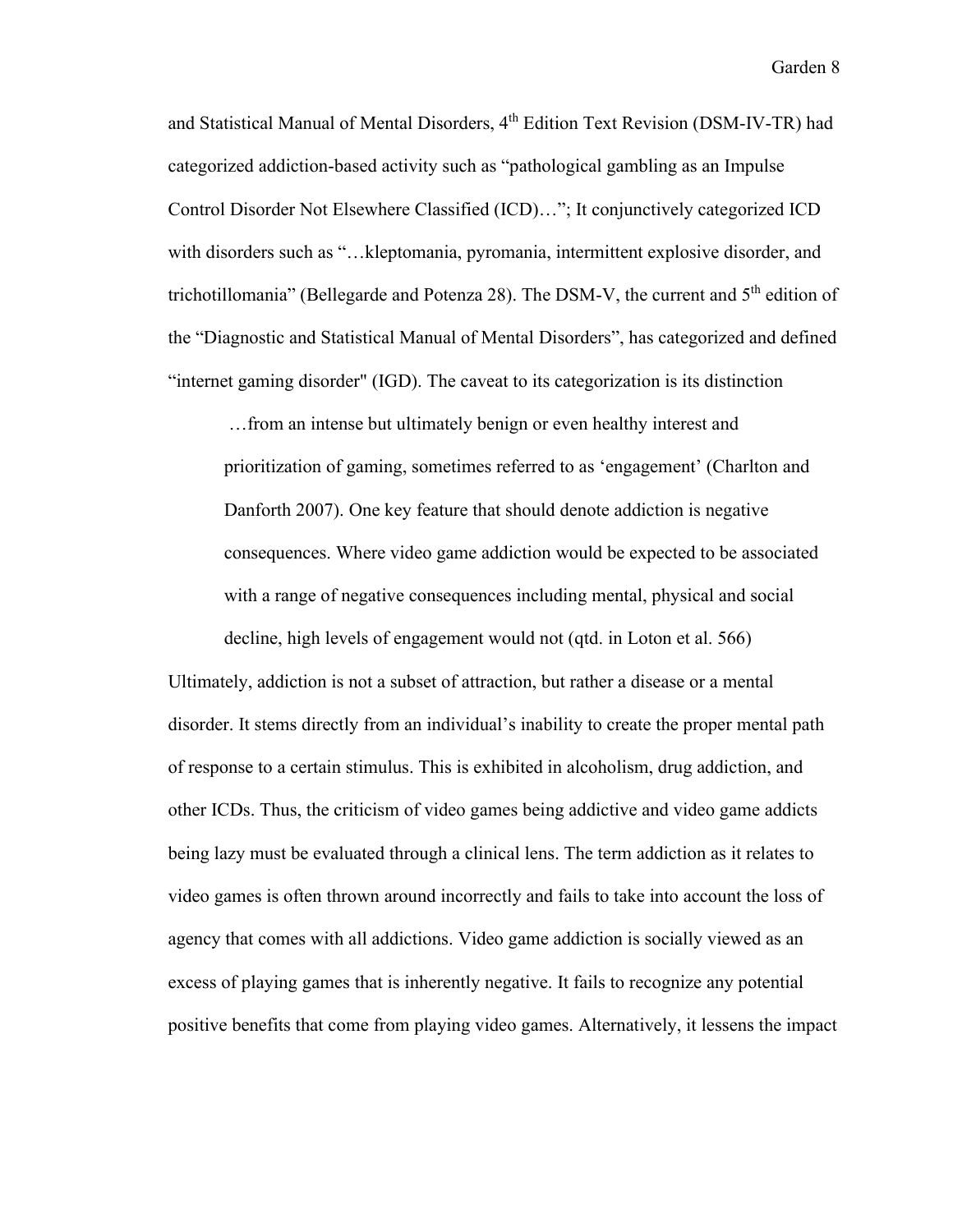of the real definition for addiction that requires medical and, or psychological intervention.

What exactly do critics mean when they casually refer to video game addiction? In order to answer this question, two other questions must be taken into account. First, is video game addiction in its current social connotation indicative of a larger societal problem? If so, why is it addressed as a player issue rather than an epidemic. If not, will the overhyped criticism of video games fade when a new mass media format arises? The answers to both rely on an understanding how addiction works, how and why the video game industry is growing, and why the implication of the word addiction has an impact on the social reception of "video game addiction".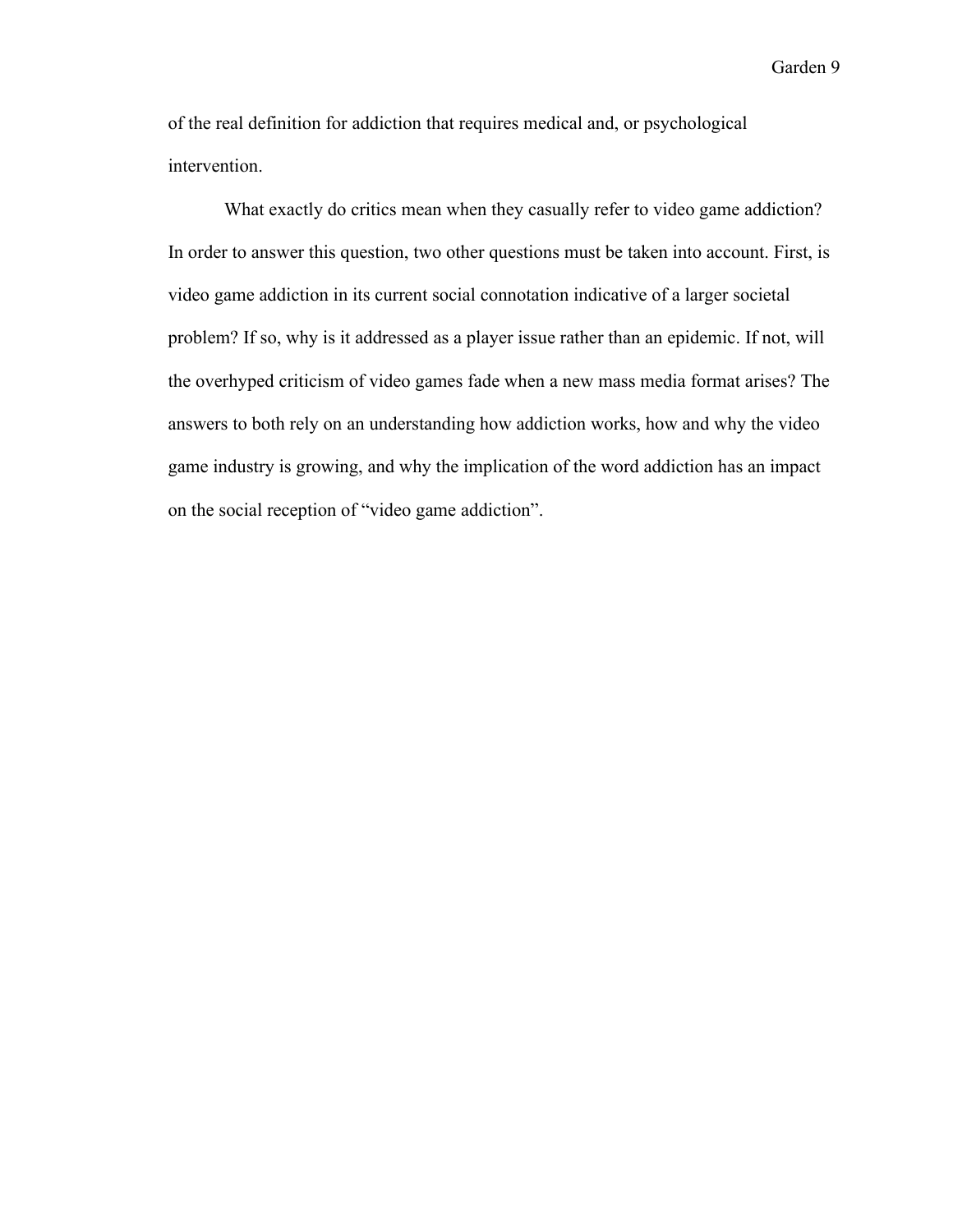#### **THE PSYCHOLOGICAL IMPACTS OF ADDICTION**

Despite having a clinical definition and connotation, addiction as its used in modern society carries an increasingly negative stereotype. Clinically, people who suffer from any form of addiction suffer from a neurological disorder rather than an active choice to make socially unacceptable or inept decisions. The word addiction has historically been misused both out of ignorance and maliciousness. Depending on the agenda, addiction can be unintentionally colloquialized or it can be weaponized to villainize a group of people. Specifically, as it relates to video game addiction, there is a history of both being true. When discussing addictions and just in using the term, it is important to understand both the historical context of the word as well as its clinical definition and qualifications.

Though it is still being researched, addiction is currently believed to be rooted in a faulty decision-making system in the human brain. In general,

...a decision must balance expected reward, expected costs, and the risk of each" however, "…one cannot know the future, and therefore one cannot know the actual probability of a receiving a reward of the actual cost that will be paid; thus, one cannot know the actual value of a decision (Redish 101).

As such, with time and age, an individual gradually acquires the experience and knowledge to make better evaluated decisions. The decision-making system becomes a pattern based in situational awareness and habit; people make decisions based on what they know. Addiction is any unintentional interruption of a person's decision-making pattern. Within the decision-making system are a number of vulnerabilities that leave room for addiction to disrupt the process. The current identifiable vulnerabilities are the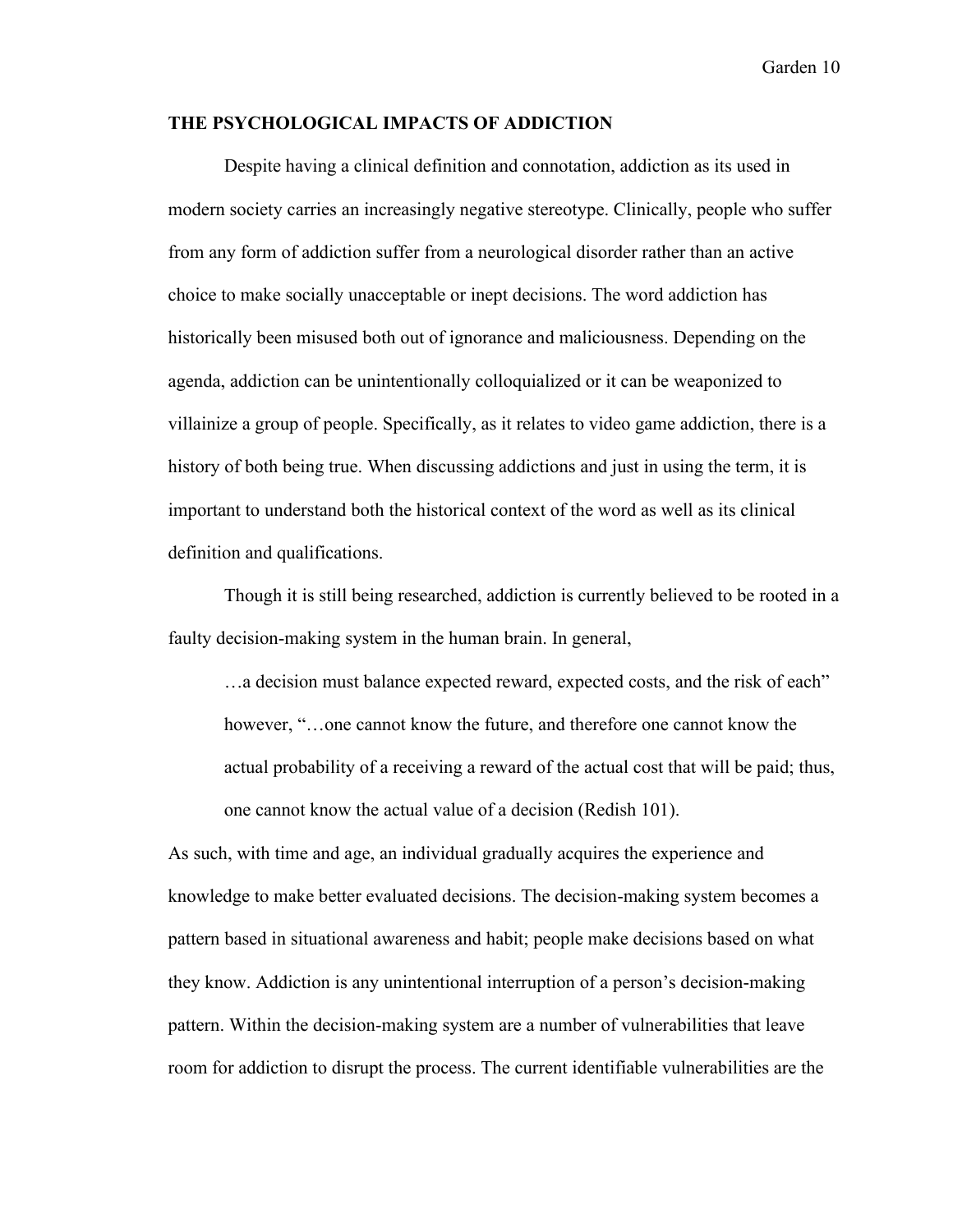change of needs, the mimicking of euphoric reward signals, overvaluation of expectancies, incorrect separation of situations, lack of recognition of changing situations, overfast discounting processes, change in learning rates, and an unbalanced planning/habit system (Redish 105). These processes and faults were studied specifically as they relate to gambling and substance addictions. The introduction of addictive substances, or behavior in the instance of gambling, can create a new neurological pathway that diverts the original healthy decision-making process into one of addiction. The DSM has consistently drawn a distinct line between addiction and ICDs. Other than gambling, addictive adjacent behaviors have been categorized exclusively as ICDs rather than as actual addictions. Gambling was only changed from an ICD to an addiction with the release of the DSM-5.

The DSM-5 specifically lists nine types of substance addictions within this category (alcohol; caffeine; cannabis; hallucinogens; inhalants; opioids; sedatives, hypnotics, and anxiolytics; stimulants; and tobacco). These disorders are presented in separate sections, but they are not fully distinct because all drugs taken in excess activate the brain's reward circuitry, and their co-occurrence is common (Grant, Chamberlain).

Modern society has adapted the word to go beyond the scope of its definition. People often use addiction when referring to smart phones, the internet, foods, and obviously video games. How we use words, especially this one, is important in a modern context as well as for the social standards society is held to. Until recently, society has failed to use "person-first" language when describing conditions and addictions that

Addiction occurs when a person can no longer properly evaluate the reality of a situation.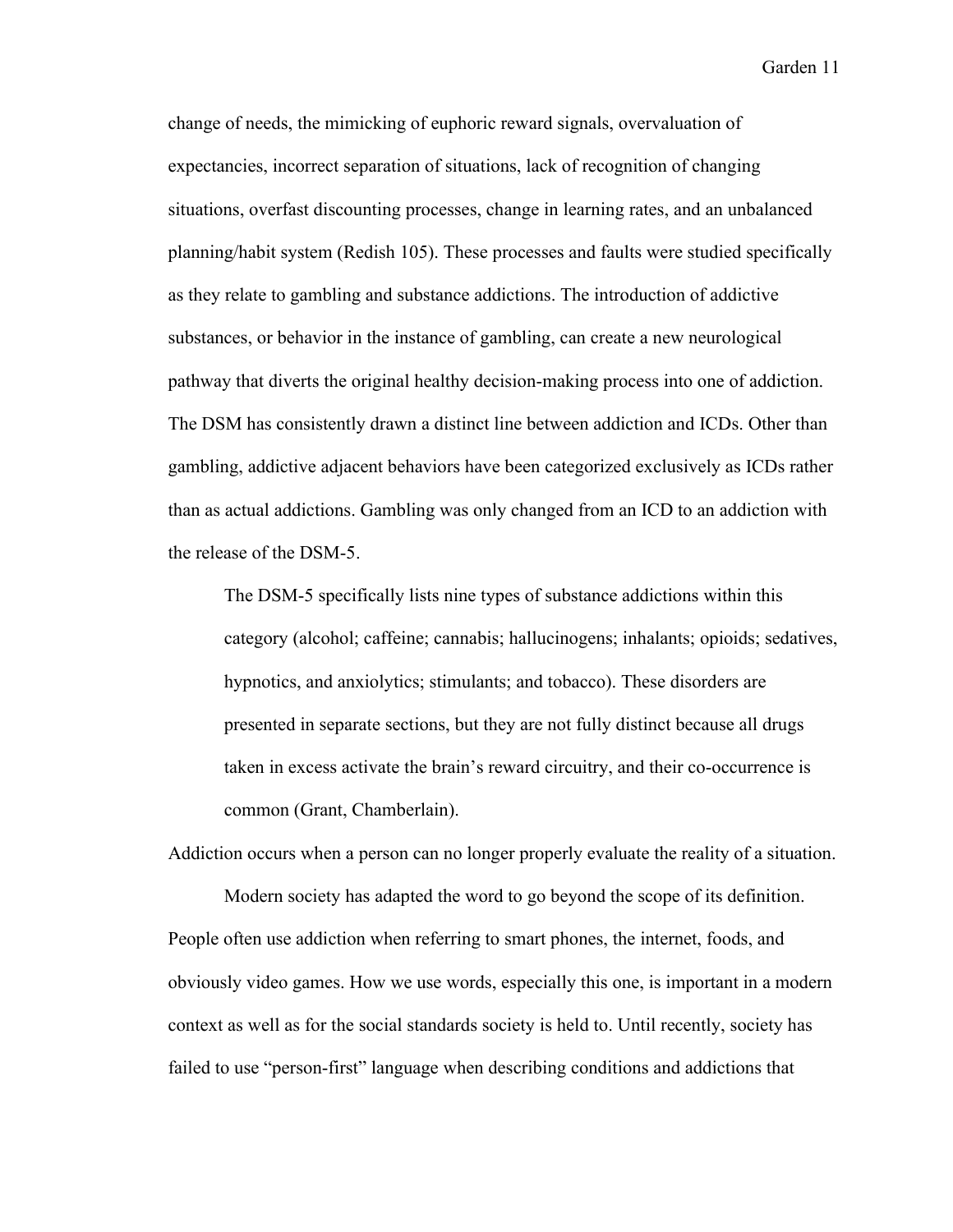affect a wide diaspora of people. With time, language evolves, and words carry different social connotations based on historical context. For instance, the word gay was once defined as happy or carefree and then eventually migrated to be synonymous with homosexuality. In a similar manner, words have often been weaponized against a group of people before they are able to be adjusted and reclaimed to have a more humanitarian approach. As it relates to addiction, people-first language insists a restructuring of sentences to make descriptive language adjectives rather than nouns. For instance, instead of referring to someone as an addict, a crackhead, a drunk, or a junkie, it is more appropriate to state that they are a person with or struggling with a substance use disorder (Words Matter). The manner in which words are used have both a psychological and sociological effect on people. On the one hand, words can often degrade or cut people down. Language can be weaponized to be incredibly demoralizing. At the same time, it creates and fosters a culture of stigma surrounding serious medical conditions like addiction.

With the guidelines provided by the DSM-5, there is technically no such thing as a video game addiction. The closest qualifying condition is IGD, which is "…a condition warranting more clinical research and experience before it might be considered for inclusion in the main book as a formal disorder" (APA, 2013). Clinically, no one can truly be addicted to video games, yet there are still a number of resources available to those who believe they are addicted to video gaming. According to the American Addiction Centers website, people who suffer from poor performances at work and school, neglect of hobbies or friendships, a decline in personal hygiene and grooming, inability to set time restraints on gaming, increased irritability or anxiety while away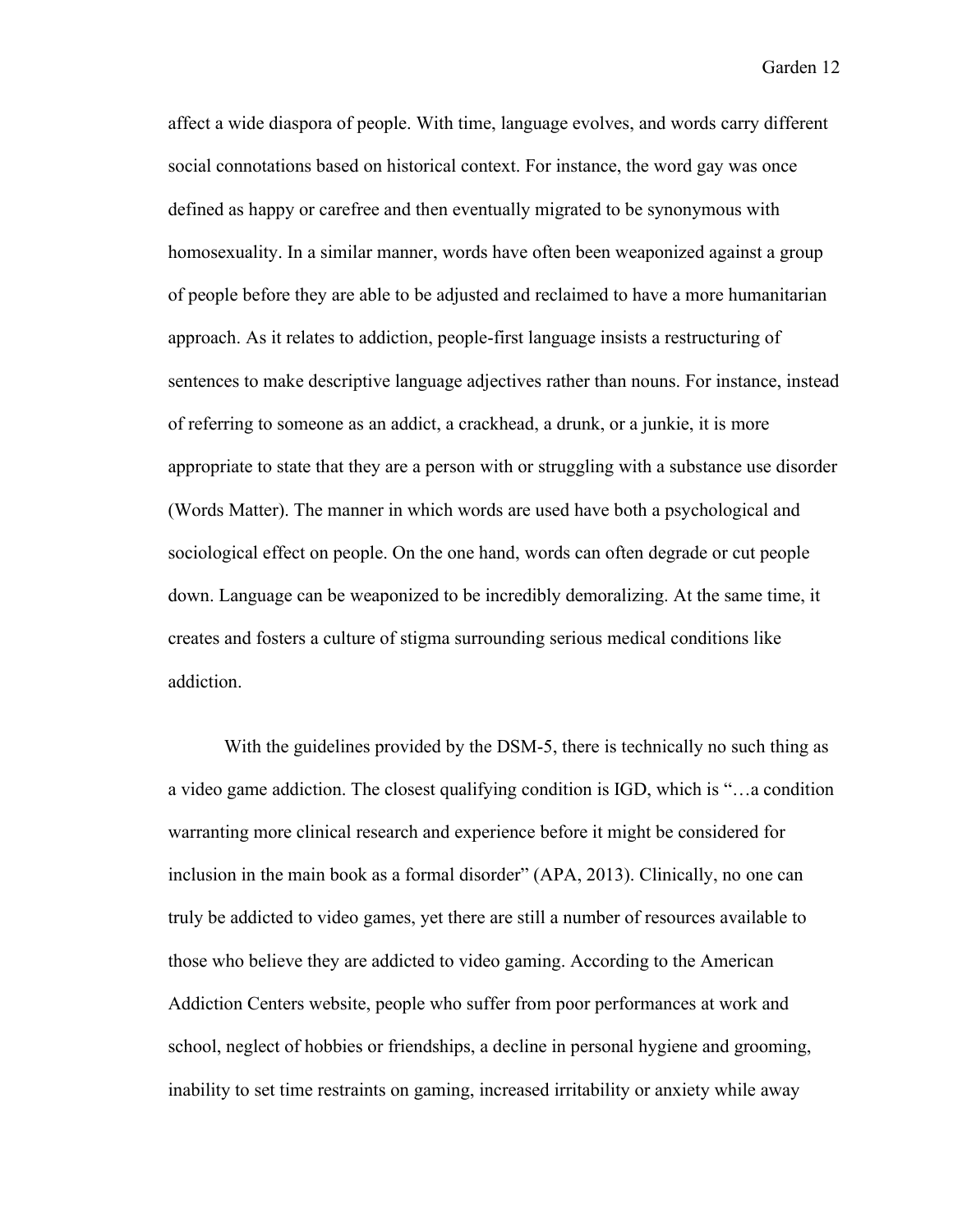from gaming, increased time gaming, symptoms of withdrawal, or using games as an escape could all be signs of a video game addiction ("Video Game Addiction Symptoms and Treatment"). These symptoms "…[appear] to be similar to other forms of addiction, as pathological gambling and substance-related disorders, in terms of characteristics, consequences, and neurophysiological correlates" (Milani et al. 889). The concept of video game addiction has only been studied in direct relation to other forms of addiction rather than as an individual and unique disorder. Regardless, the use of the word addiction when describing video games is incorrect. The term 'video game addict' to describe someone who plays an arguably unhealthy amount of video games is a misnomer used to incite fear in society.

The most accurate description for the socially understood definition of addiction is an inclination. There is always a possibility that someone could suffer from IGD, but even then, the research on symptoms and treatment is yet to be fully realized. Either way, the issue of video game in reality is entirely different than its social portrayal. In society, "video game addicts" are seen as lazy with no potential to provide anything meaningful to society at large. Realistically, addiction in all forms is a disease. Addiction rewires the neurological pathways that allow people to appropriately weigh the pros and cons of a situation. When these pathways get crossed, there is a lapse in judgement that leads to a false equivalency between the projected reward of a negatively impactful activity such as substance abuse or excessive gaming. On a larger scale, society has struggled to fully realize the impacts of addiction based on a number of different factors. Most notably, drug addictions have been criminalized when the majority of the affected demographic was black. Yet, when the majority of people diagnosed with substance abuse disorders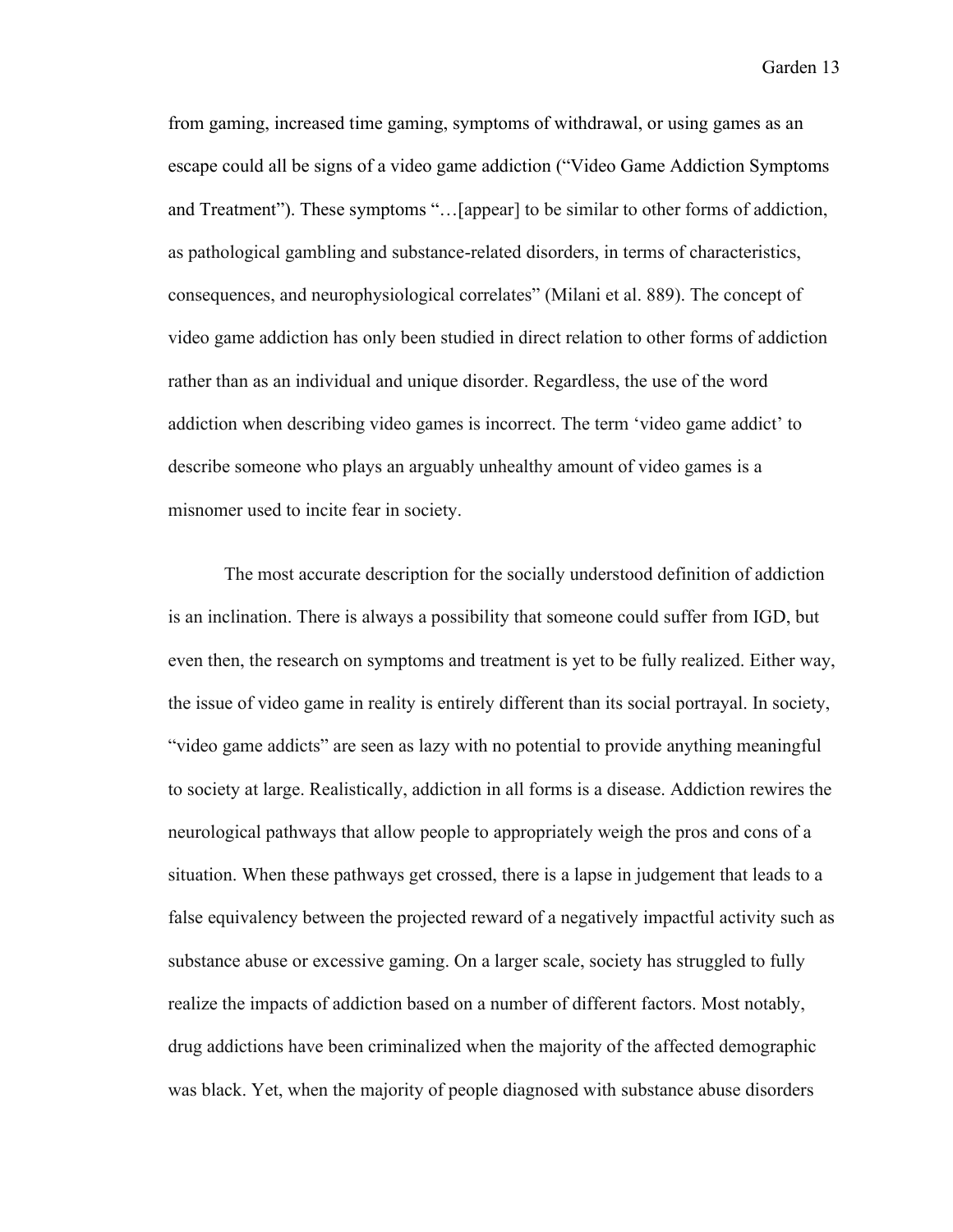shifts to the White demographic, addiction is treated as a clinical issue rather than a criminal act (Orgera, Tolbert). For example, the opioid epidemic was not declared until 2017 despite recognition beginning during the Nixon Administration, hence the "War on Drugs". When the word addiction is used in a casual and factually incorrect manner, it undermines and disrespects the historical importance of the word. It also detracts from the severity of the word, causing people to not fully understand the impacts of addiction. Addiction is a disease and needs to be treated as such, across demographics and proclivities. Society's informal adoption of the term has done harm to the overall image of the video game industry and has undermined the efforts to help rehabilitate those who suffer from addictions in any form.

Though it is not technically an addiction, the inclination to play video games excessively has become an issue for individuals. Those who struggle with control either have a general impulse control disorder or internet gaming disorder. There are multiple resources to help deal with the interference on daily life such as the American Addiction Centers, the Partnership to End Addiction, and the Addiction Center. Society is beginning to enter a dangerous territory. As long as playing video games are stigmatized and criminalized at their current rate, video games will fall out of the standard nature of early media criticism. The language used to discuss and describe video games is imperative both for how society deals with players as well as how society will be able to look back on the reactions to video games. Video games are not addictive and based on the stipulations for addiction, they can never truly be addictive. While video games are actively fighting both for reputation and against stigmatizing addiction, they are not the first media format to endure this type of skewed stereotyping.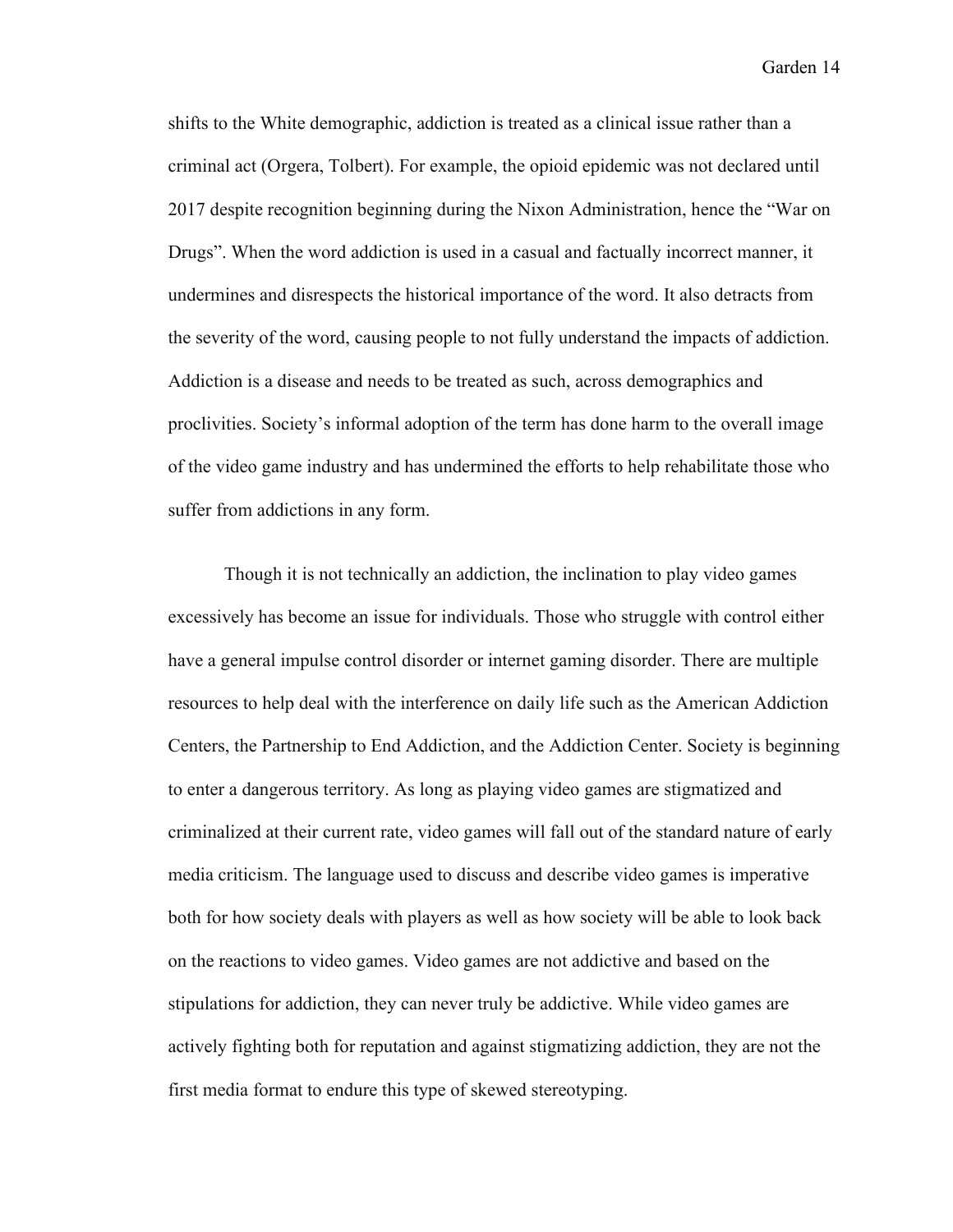#### **THE HISTORY OF MEDIA CRITICSIMS**

Every new and emerging media format has faced scrutiny for its unknown consequences on society. The novel was once considered harmful to the women of society because it allowed them to imagine things outside of their realities. Critics feared that televisions in the home would disrupt the nuclear family structure. Society has continued to become more progressive, understanding, and accepting of the different individuals involved in our society. As a subset of this, our society has increasingly become more tolerant and accommodating of individual preferences, interests, and even vices. As we've progressed through new technologies and time, our media has mirrored the inclusivity expressed through society. Certain styles and actions that would have been considered obscene or scandalous in the 1800s are now considered modest by modern standards. Even the term criticism as it relates to media changes as the medium grows older. Beginning with a definition of condemnation or disapproval, criticism eventually moves to an academically and artistically based analysis. Criticism is based in a fear of the unknown and as such, it dissipates with time and understanding. However, the determining factor for when criticism changes from condemnation to appreciation is how quickly society moves something from the general perception of taboo into a social or cultural norm.

Though now a revered form of academia, the rise and popularization of the novel in the late 1800s and early 1900s garnered mostly negative criticisms. An 1887 *Saturday Review* article regarded that novels were "…certainly not for the serious minded", a sentiment that has since changed (Oliphant et al. 18). Novels were seen as the lowest form of art and literature below poetry, music, and visual arts. The issue with novels lied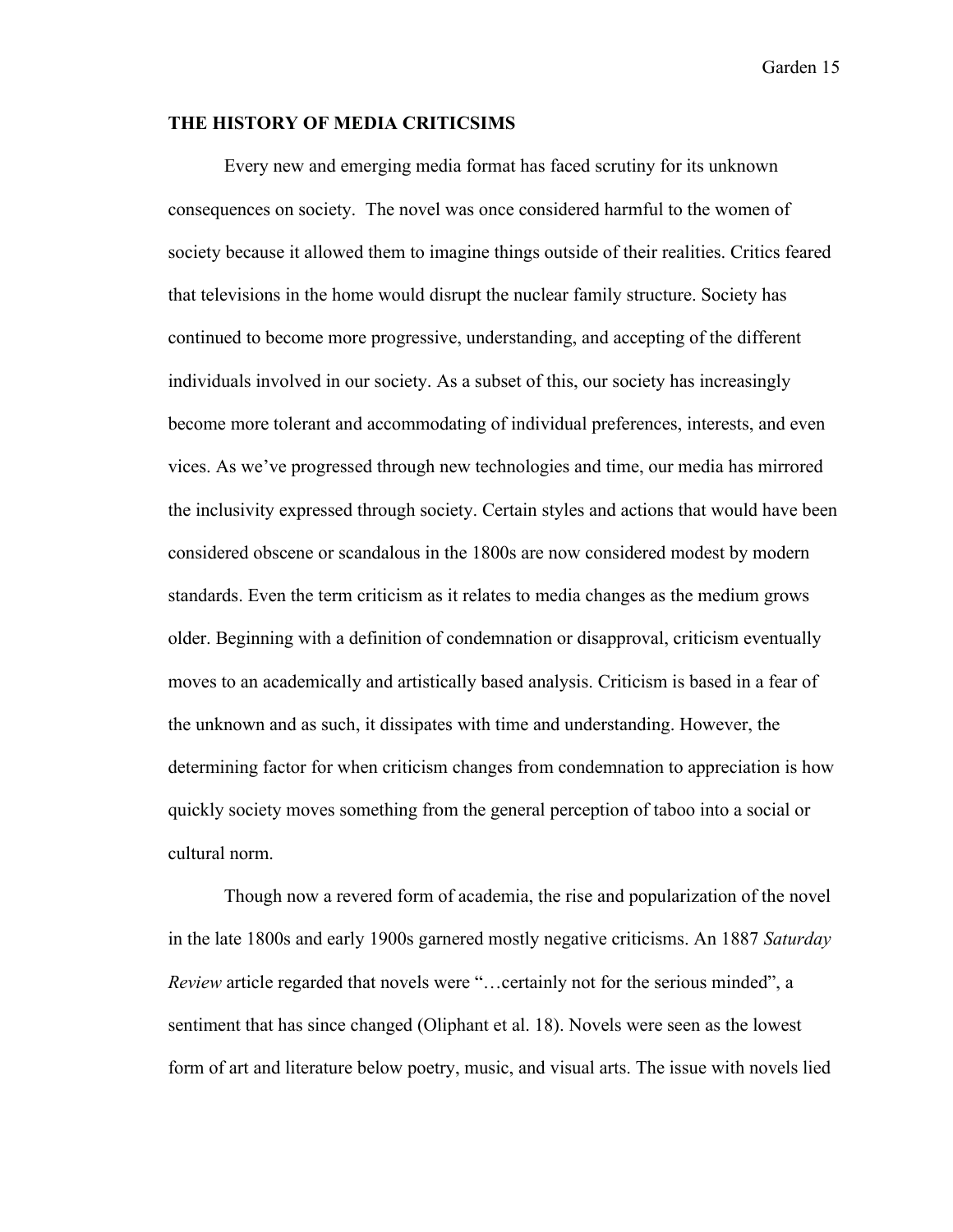in their reverence for fiction and the mystical. Critics found that "Three issues were of particular importance…its status; the relationship between fiction and mortality; and the relationship between fiction and reality" (Munday 205). Skeptics were all too concerned with the effect that reading novels and fiction would have on people's ability to discern fiction from reality; a criticism that has made a resurgence with arguments against video games. To date, the criticism of media formats always goes through a transitional phase from taboo into acceptability. For the novel, the social standard that changed was the discussion of the human condition. Although it is not unique to the novel, the discussion of the human condition is central to the novel's ability to migrate from negatively connotated criticism into critical acclaim. By the early  $20<sup>th</sup>$  century, "...some who were positive about the nature of the novel thought that it could even take the place of religion in teaching men and women about life" (Oliphant et al. 19). Using fiction, novels were able to create fictitious scenarios that deep dove into the questions often answered by religion. "Fiction at its best was a discourse of general humanity and acted like a religion in instructing readers about their proper development, making them aware of the condition of humanity at large" (Oliphant et al. 19). This creates the heavy implication that fiction could become more influential than religion itself.

Religion is a complex issue in and of itself, however it is a well understood fact that religion in any capacity operates under a rigid moral code and structure. In a world unfamiliar with novels and fiction, the moral code established by religion was regarded as an absolute truth. Coupled with a lack of access to literature and the means to read it, religion served as a sole proprietor of truth and knowledge before the popularization of the novel. Breaking from the binary of believing in religion or believing in nothing,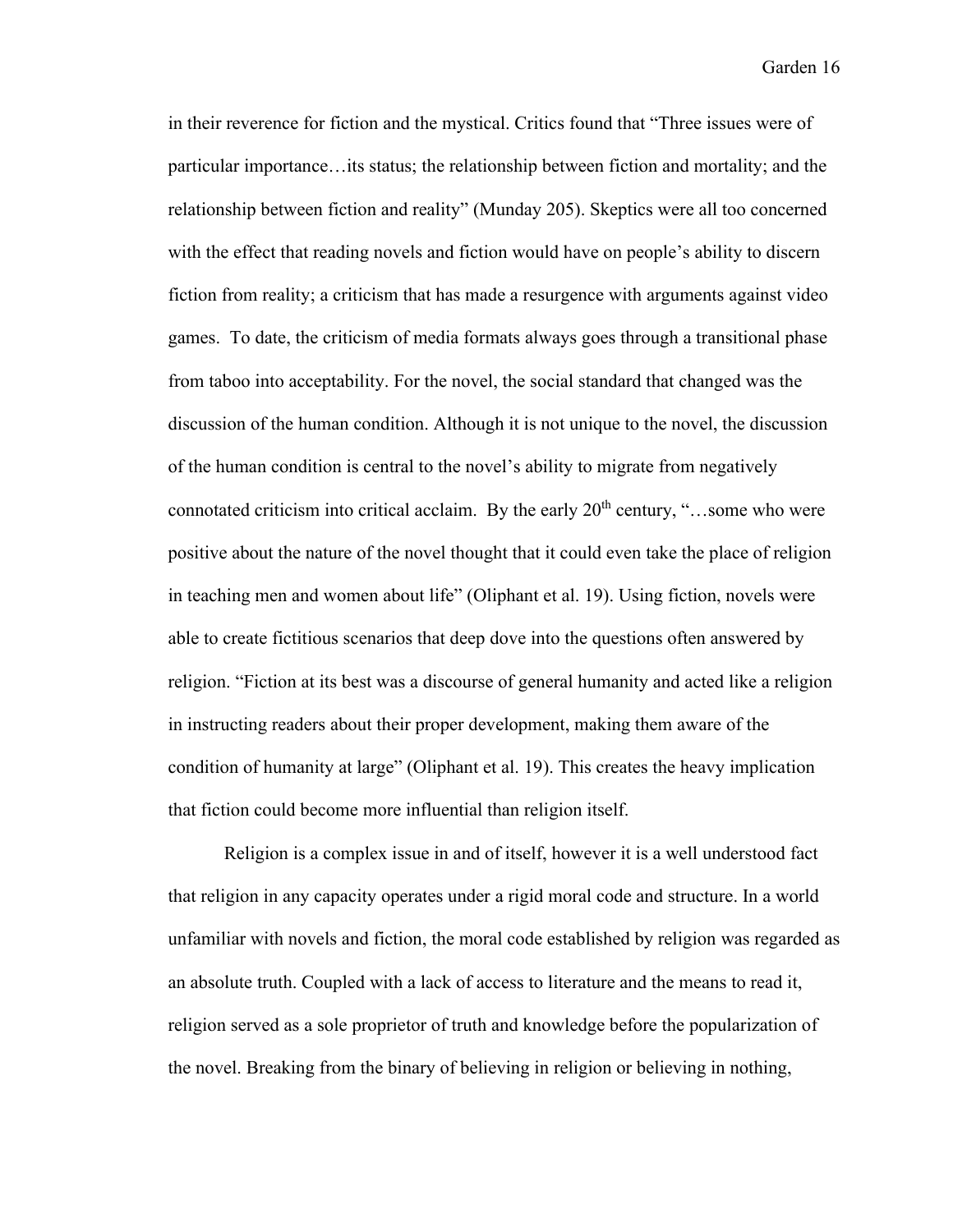novels provided a new option and that was to believe in mortality of humanity. Moving from an issue of fiction and loss of contact with reality, critics "…condemned novels that offended against conventional standards of sexual and social morality…" further solidifying the implication of novels being an alternative to religion (Munday 211). This implication completely changes how the modern novel and all subsequent media is viewed. The novel became a controversial style of art and literature that could both replace and directly oppose religion. Today, the novel is studied as a standalone medium with its own merits and values. This transition from novels being for the absent minded, to a direct departure from religion, and then finally into the hallmark of academia is heavily reliant on the fact that the standards of what is acceptable have shifted. In the era of religion pre-dating novels, stories that are so clearly about mortal sins would have been entirely inappropriate. Now, novels such as *The Scarlet Letter* (lust), *The Adventures of Tom Sawyer* (sloth), *The Picture of Dorian Gray* (pride), *A Clockwork Orange* (wrath), *Madame Bovary* (envy), *The Great Gatsby* (gluttony), and *A Christmas Carol* (greed) that directly tackle the human condition as they relate to the "7 deadly sins" are all considered classics by modern standards. Novel criticism has entirely shifted to the evaluation and analysis of the academic merits of a work.

Television and film have faced criticism in a similar format to the novel. Where the novel was criticized for its stance on the human condition and life, film was seen as an abomination to the sanctity of human life. In an essay by O. Winter on the cinematograph, he notes that "We may look upon life moving without purpose, without beauty, with no better impulse than a foolish curiosity; and though the spectacle frightens rather than attracts, we owe it a debt of gratitude, because it proves the complete despair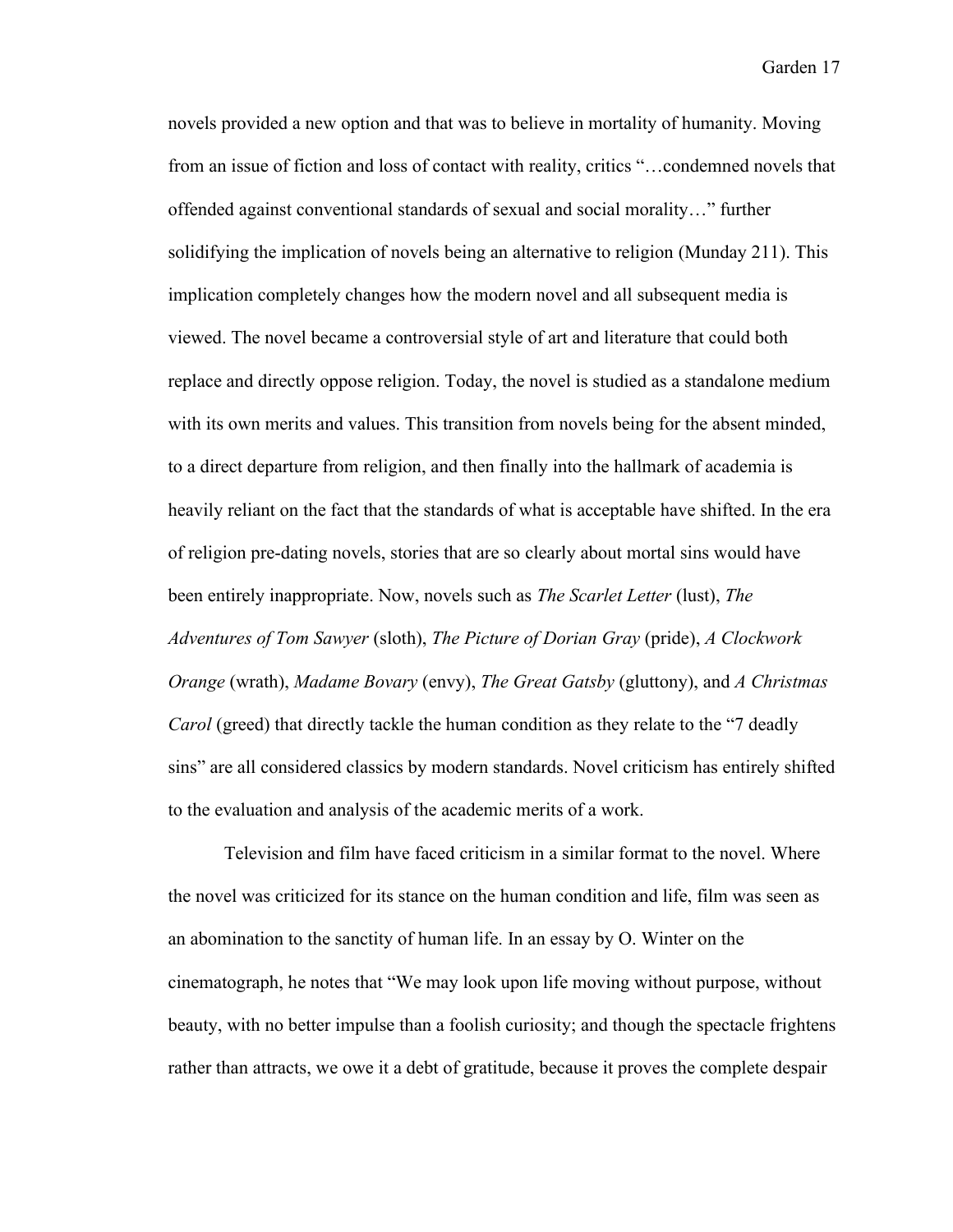of modern realism" (McKernan). While the film medium faced some criticisms, it was mostly overshadowed by the novelty of its new technology. The concept of film and moving pictures were met with praise for ingenuity and creativity. The film was at its core a spectacle. As film became more popular and included sound and color rather than just black and white images, the transition from negative criticism to analytical criticism happened rapidly. By the time film critics really emerged, the media format was already wildly popular in society and progressing technologically. Movies have now become "…a subtle and complex social instrument so vast in range and powerful in effect that it has become one of the most influential agencies of modern times" and continues to grow in complexity and reverence (Doyle). By 1939, "…the American movie [had] come up from a minor nickel novelty to one of the foremost industries of the world…" (Doyle). Just like novel criticism, modern film criticism has primarily focused on the stories being told as the format continues to grow. The film industry has gone from an abomination of life to telling stories, again, about the human condition. The human condition as a focal point moved film from an abstract and unnecessary art form into one of importance in our society. Through this medium, society has again pushed past what was once considered socially acceptable to create space for a new medium.

By the 1950s, television had taken its place in the homes of most Americans. Unlike film, television did not have the luxury of being novel. As such, the criticisms of television as a medium and as it appeared in the average family home faced harsh criticism comparable to that of novels and eventually video games. Where novel and film criticism more closely focused on the human condition, television criticism is historically rooted in the internal and external effects it has on the family unit structure. With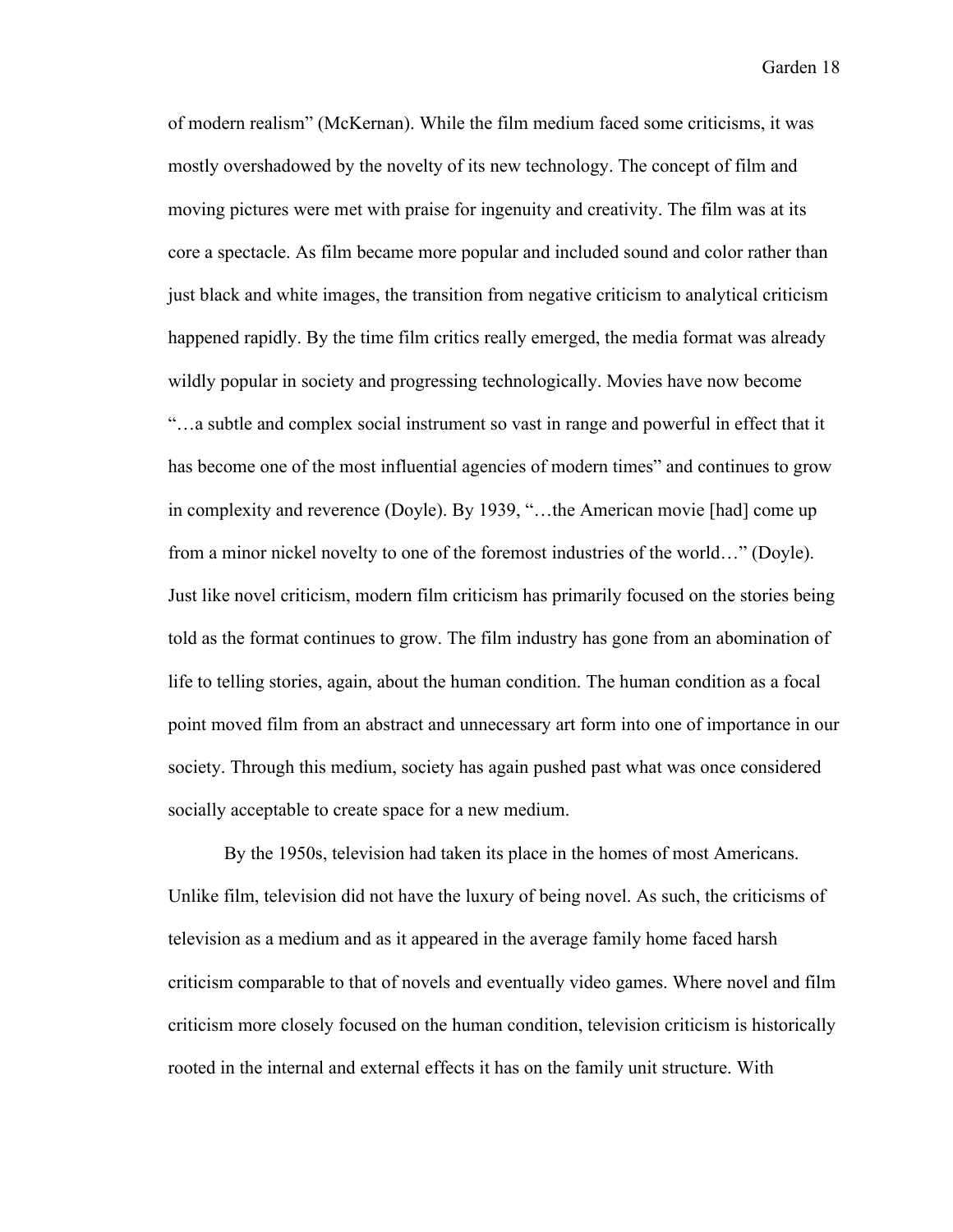televisions becoming commonplace in homes, the family structure was being challenged by the stories told on the screen and by the external effect television viewing had on the family dynamic. There was a fear that families would "...sit in abject silence hour after hour...[with] less social interrelationship than before television..." departing from the original assumption that "…the television-stimulated assembly in the living room would restore the home to a position of popularity which it had not known since the advent of the Model T" (Gould). Not only were families watching television without interaction, but the different members of the family unit were all watching their own programs, further dividing them.

The internal effects on family units were perpetrated by the popularization of the sitcom. A hallmark of modern television, sitcoms have done exactly what novels and films have done in observing the human condition. However, sitcoms did this in a way that "mirrored America's changing societal landscape and our expectations of ourselves and others" (PBS, "Pioneers of Sitcoms"). Television serves as the perfect example for Oscar Wilde's assertion that "life imitates art" ("The Decay of Life"). Portrayals of family units on television mirror the modern family while simultaneously creating a standard of family living to be imitated. In modern media, television shows have moved away from the traditional nuclear family structure. Many different stories explore single family homes, LGBT families, found family structures, and more diverse casts. This style of television is indicative of societal change all while pushing the standards of what constitutes a family unit. Modern television criticism praises the diversity and inclusion shown on television even outside of the familial structure narrative. Just as novels and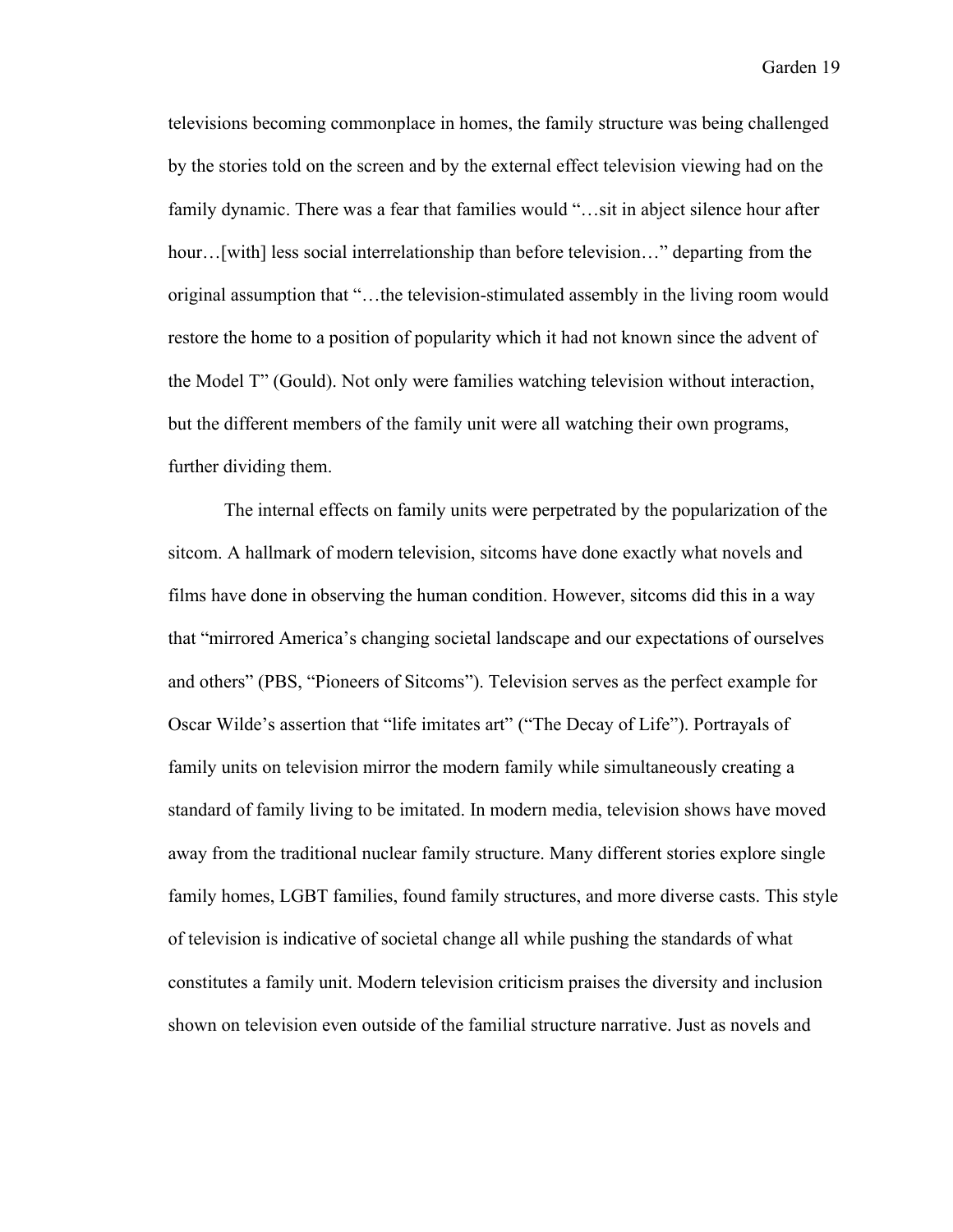film did, television challenged, subverted, and pushed the standards of social acceptance in society to accommodate its medium.

The way we view media is entirely reliant on the social norms of the time and how the emergence of new media pushes that standard forward. The criticisms that novels, films, and television faced ended up being the very things that pushed their mediums into popularity. These same criticisms that were brought up against these now popular and revered media formats are not only challenged but surpassed by video games. Where novels were berated for their praise of fantastical stories and commentary on the human condition, video games allow an exploration on the human condition with the added bonus of agency. Video games allow players to experience firsthand the qualms of humanity while still learning the consequences of actions. Additionally, the criticism against television of families losing social interactivity is directly opposed by the system of online gaming. While families and individuals are playing games and staring at a screen for hours, they are also provided the option to play and interact together or even interact internationally. Lastly, the issue of media corrupting the average citizen has been proven wrong with the rise and popularization of every medium. As time progresses, so does the general level of acceptance and tolerance in society.

The social norms established in early novels of women being subservient to men and needed to remain modest have since shifted into an ideal of female liberation. Modern society calls for a destruction of the patriarchy and reestablishment of gender roles. The film industry that was once controlled by the now abandoned Hays code now includes categorization for films that include explicit sex scenes. Similarly, with television, the FCCs guidelines on what and when "indecent" content could be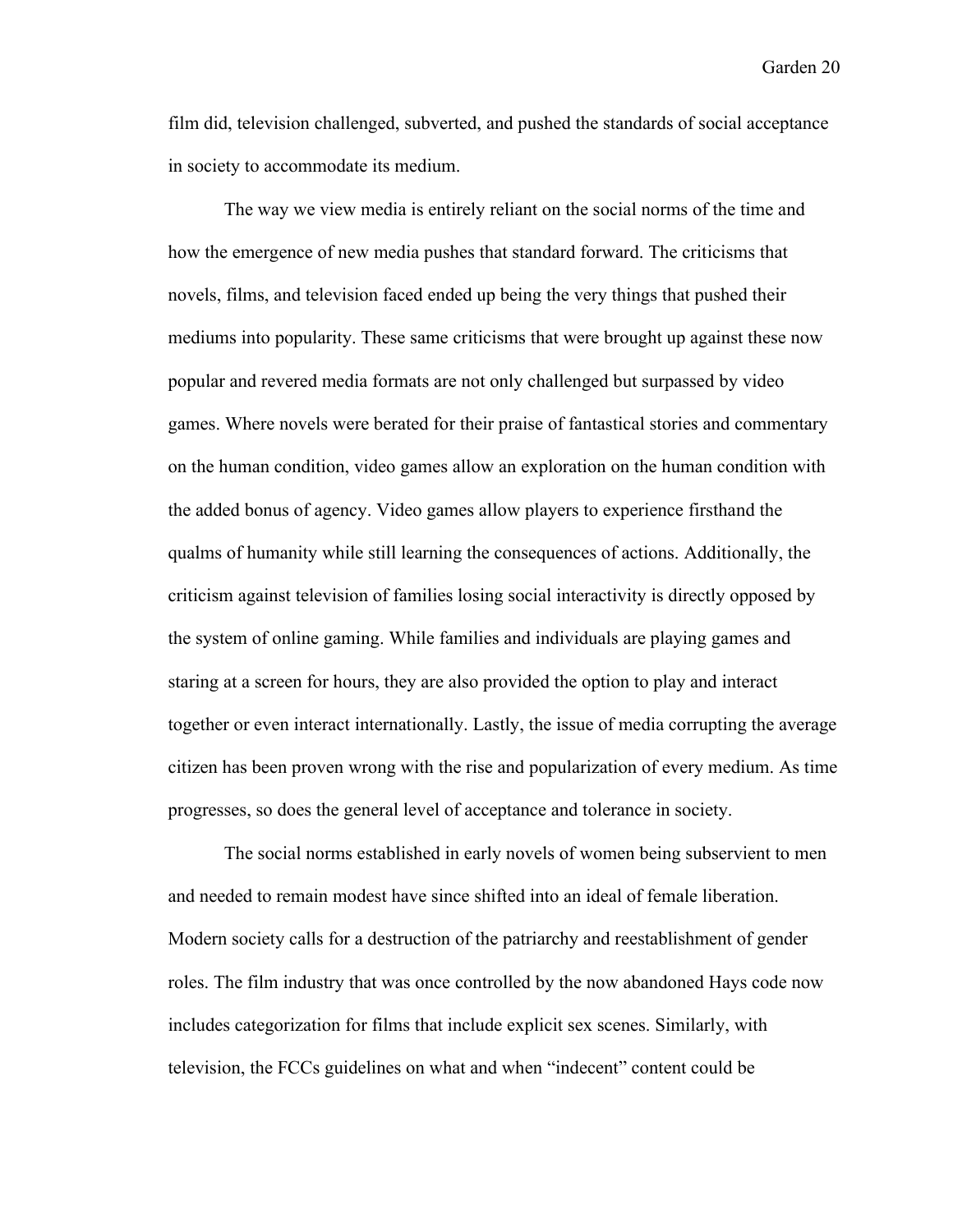broadcasted on television have changed since its implementation in 1927 (Levi). What society deems acceptable and allows as consumable media is constantly changing in time with the progress and further exploration the human condition. Thus, it follows that video games as the most recent media format will follow this same trend. To date, video games have been broadly described as agents of violence that are corrupting the minds of the youth. In a similar manner to the aforementioned media types, the fear of the new and unknown have pushed video games into a negative light. Eventually, the criticism video games face now will soon be considered tame in comparison to either society, a new literature format, or the games themselves. As the format continues to grow, video games are going to be revered as an art format in the same regard. There is still a way to go before video games reach widespread social acceptance, however they are beginning to pop up in academic and popular culture. The rise of gaming and eSports has even prompted universities across the country to offer degrees in the study of eSports management (G. Anderson). As video games emerge further as mainstream media, they will become increasingly present in academic settings. The only questions that remain are: Will there come a time when society can no longer progress in tolerance? And if so, will that come before or after the negative criticisms of the video game medium subside? The best way to evaluate these questions is by first evaluating how the video games have grown over time to become the multi-billion-dollar industry it is today.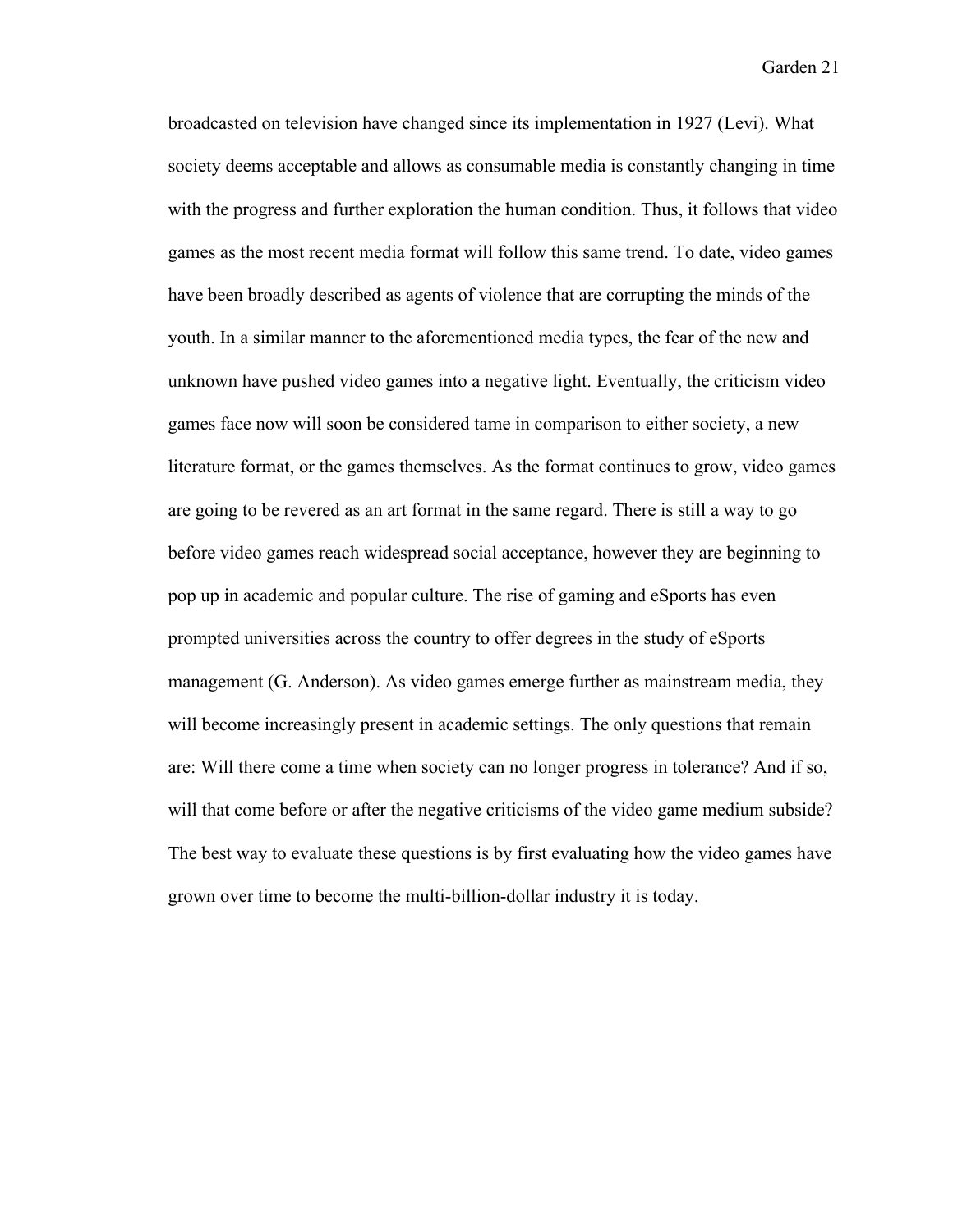#### **THE RISE OF THE VIDEO GAME INDUSTRY**

Despite facing decades of negative criticism, lawsuits, clinical trials, and multiple news headlines for its "inherently violent" nature, the video game industry has quickly become one of the largest media industries in present day society. As of 2017, "The video game industry is one of the fastest growing industries…at least one person in more that 60% of US American households plays video games on a regular basis, doing so for at least 3 hours per week, and 65% of US American households own at least one device which is capable of playing video games" (Roettl and Terlutter 1). An updated infographic from the Entertainment Software Association in 2020 has these numbers up to 75% of households playing video games on a daily basis and 10.9 hours per week (ESA 4, 6). The production market alone for video games is incredibly expansive. Games require computer software engineers, artists, writers, graphic designers, musicians, marketing teams, and more. All of which provides an intricate experience for game players to find themselves attracted to. In some respects, the sheer level of complexity and interaction provided by most modern video games would be enough to warrant societal concern. Video games in the  $21<sup>st</sup>$  century include a lot of roleplaying and firstperson games that graphically simulate violent, sexual, and otherwise immoral acts. While these attributes attract players, they also raise questions about the psychological and moral impact on the target audience that has historically been minors and adolescents. The industry has been and will continue to grow at an expedited as technology and marketability advance. What pushes video games beyond other media formats, however, is its high market concentration, accessibility, and the player interaction experience.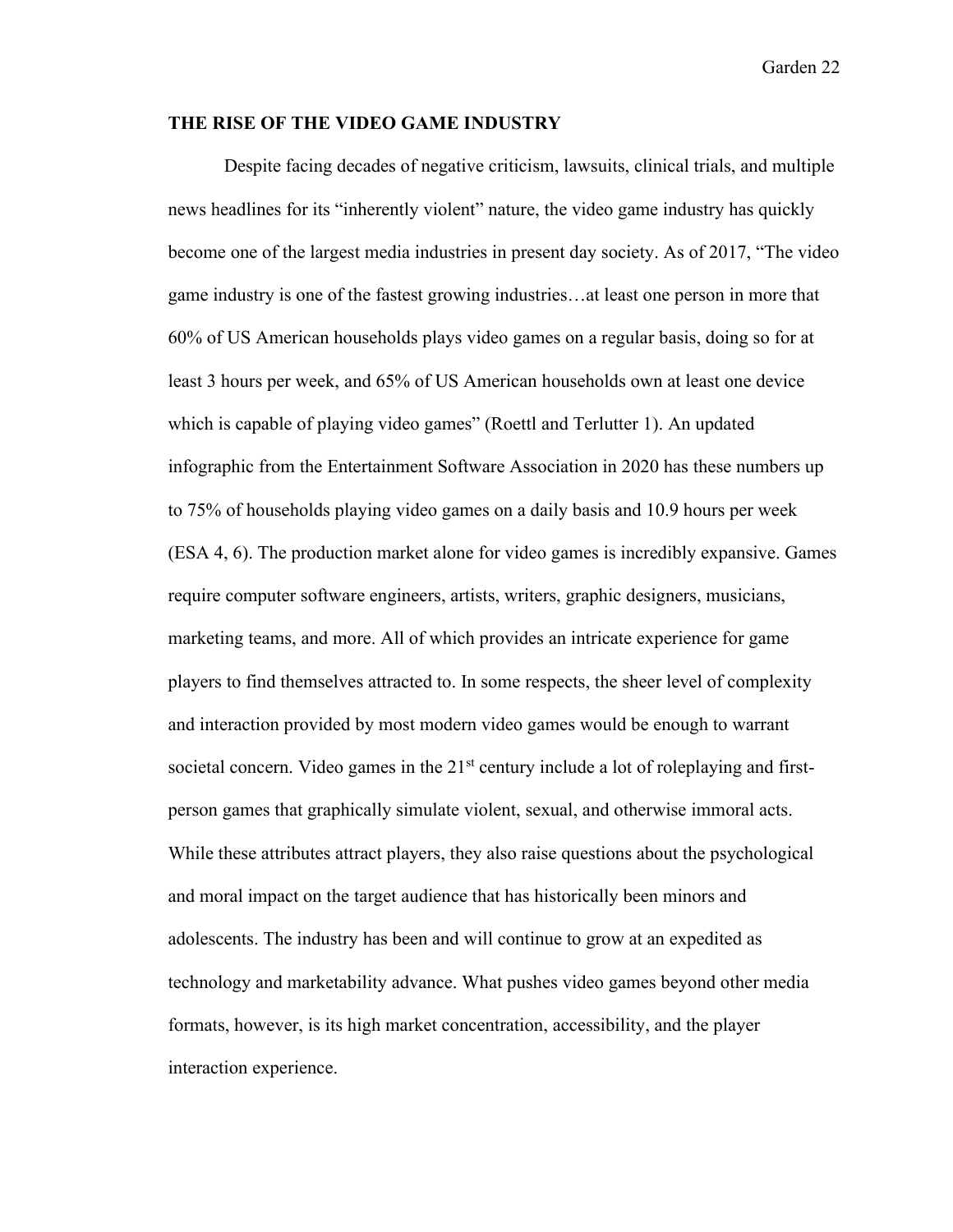One of the hallmarks of the video game industry and its ability to grow is solely in its high concentration of the market. Every media format has a type of genre categorization system. With books, film, and television, this genre system is based in narrative structure and emotional reaction within certain conventions. These conventions allow readers or viewers to infer the pacing, mood, and possibly the ending of a story before they begin. For example, romantic comedies center around a couple facing odds to be together whereas an action movie shows a hero's journey against high stakes. Video game genres on the other hand categorized by gameplay and the type of interaction they provide a player. In his article regarding the genre classifications of video games, Thomas Apperley argued "…that the nonrepresentational, specifically interactive, characteristics of video games should be deployed by game scholars to create a more nuanced, meaningful, and critical vocabulary for discussing video games…" (Apperley 7). Classification of video games create niche communities and interests that more specifically draw in players. All romantic comedies are not made equally, but "A shooter [game] is a shooter [game], whether it's set in the Old West or on Mars or anyplace else. A player who enjoys shooters will probably enjoy one no matter where it's set, if it's well made" (Adams). This, in turn, creates a more heavily saturated market by providing a surplus of games to people who prefer one genre to another. While other media genres focus on formulaic storytelling to retrofit their respective genres, video game genres' basis in gameplay allows for a multitude of plots in a game genre and more diversity in game play. Thus, players who are partial to any specific genre or genres are more likely to explore a wider variety and setting of games. Given that, video game producers are able to mass produce more games in the same genre with less fear of breaking genre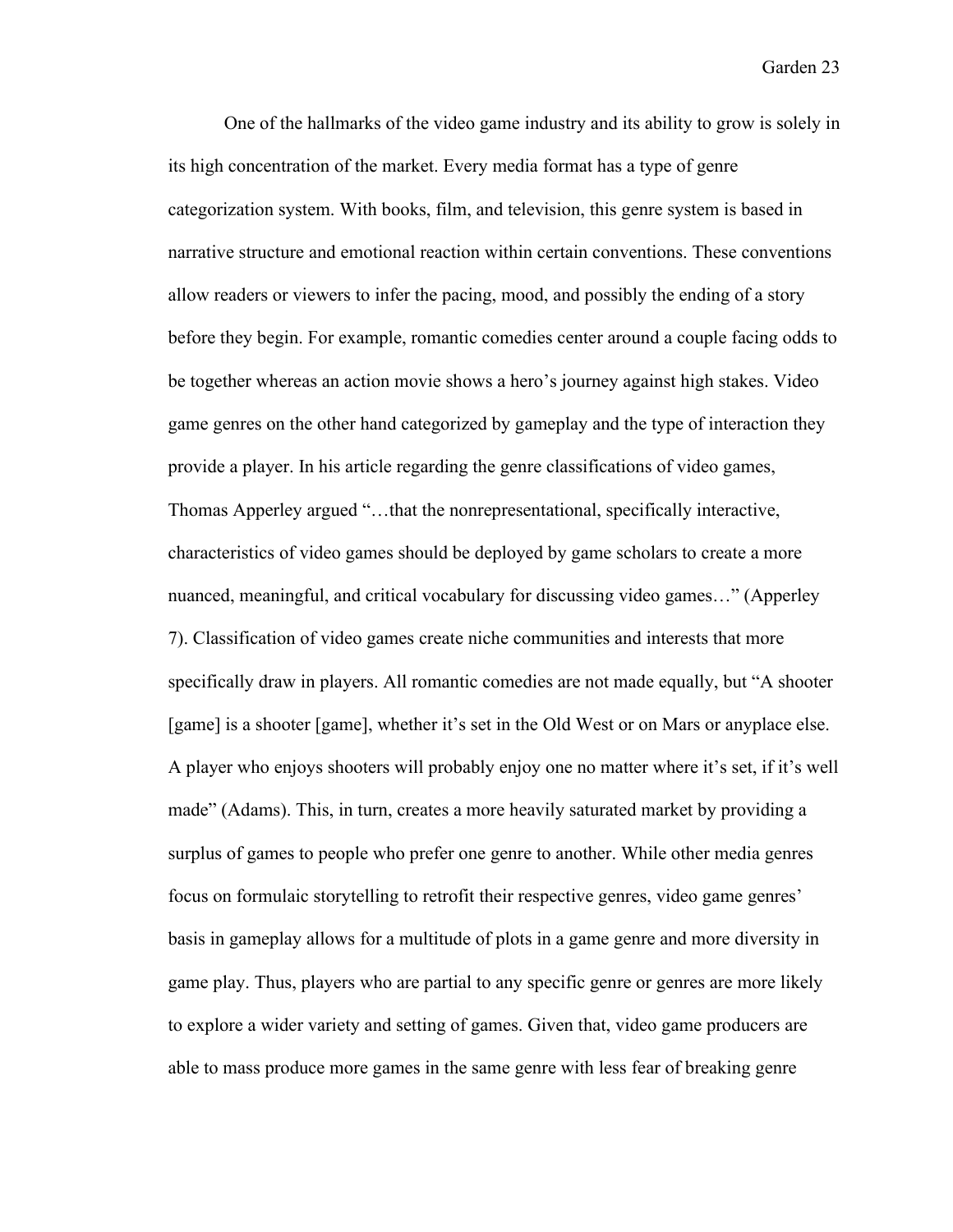conventions and subsequently, less risk in losing customers. In fact, it follows that video game companies can oversaturate a market with niche games within a genre to satisfy a larger demographic within reasonable game building time constraints. Where the novel, film, and tv industry have to focus on quality of work and target audience, video games have the flexibility of mass producing in a single genre and attracting more players.

The other contributing factor in market concentration for the video game industry is the emergence into the digital age. As of 2021, 97% of Americans own a cellphone, 85% of which own a smartphone ("Demographics of Mobile Device Ownership"). Smartphones all come predownloaded with an app store; the Apple app store specifically has a "Top Games This Week" category on the home page and a page entirely for game apps. This page includes game recommendations, rating lists, and a list with 200 free games for download. Where video games used to be confined to cartridges, discs, and consoles, they are now nothing more than a tap or a click away. With that accessibility comes the innate human urge to classify different types and groups of video game fans. There is a certain stigma that comes with playing games, specifically those that involve fantasy elements because the enjoyment of fantasy or science fiction narratives have often been equated with being uncool. This is also in part because of the media and even medical outcry against video games. The video game community is statistically a majority of Americans, but the connotation that comes along with it pushes players into a silent majority. Though people are still playing video games, games that are accessible in app format on a cellphone instantly makes people feel safe in their self-proclaimed separation from traditional gamers. However, video games are video games regardless of the format, just as gamers are gamers regardless of the format. I've made jokes about my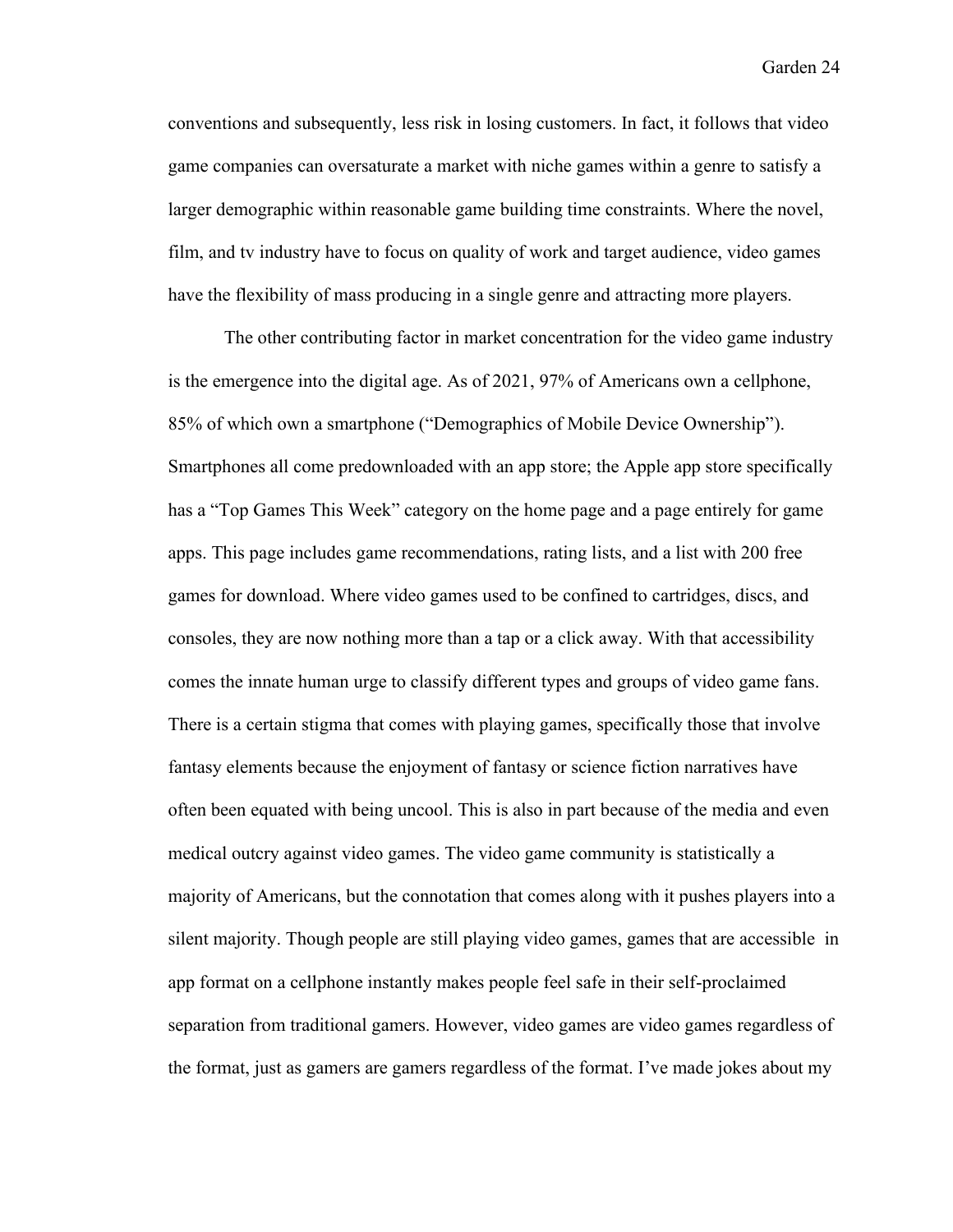roommate playing Fortnite since she doesn't fit in the stereotypical Fortnite demographic, but I'm currently on level 1631 on Candy Crush. Video game players, like other media fans, often attempt to discredit or criticize more enthusiastic fans all while being a part of the same fandom. The market has become so saturated with game options that the line between casual player and "addicted" player have become fainter than the average casual player would portray.

With an overly saturated market, video games easily overcome most barriers to accessibility. Although television, movies, and music have moved to streaming services to be more accessible, they are often accompanied with a subscription fee. The film and television market saturation led to a diversification that ultimately hurts the consumer. Companies are starting to roll out new streaming services that provide access to media unique to the platform. Thus, consumers must purchase subscriptions to multiple different platforms in order to access all of the media they desire. While the video game industry is a for-profit industry, it has not faced the same issues with accessibility and exclusivity. In fact, the gaming industry has a number opportunities for free gaming experiences. This goes beyond free online games and includes free versions of games where players can access portions of the game, differing from the traditional streaming service model of a limited time free trial. Removing cost limitations opened the video game industry to the formation of the online gaming community. In addition to internetbased games, most notably the Mass Multiplayer Online Role-Playing Game (MMORPG) genre, a lot of other video games have adopted similar traits. This industry's ability to cater to a larger demographic due to its accessibility has been a large contributing factor in the growth and appeal of playing games.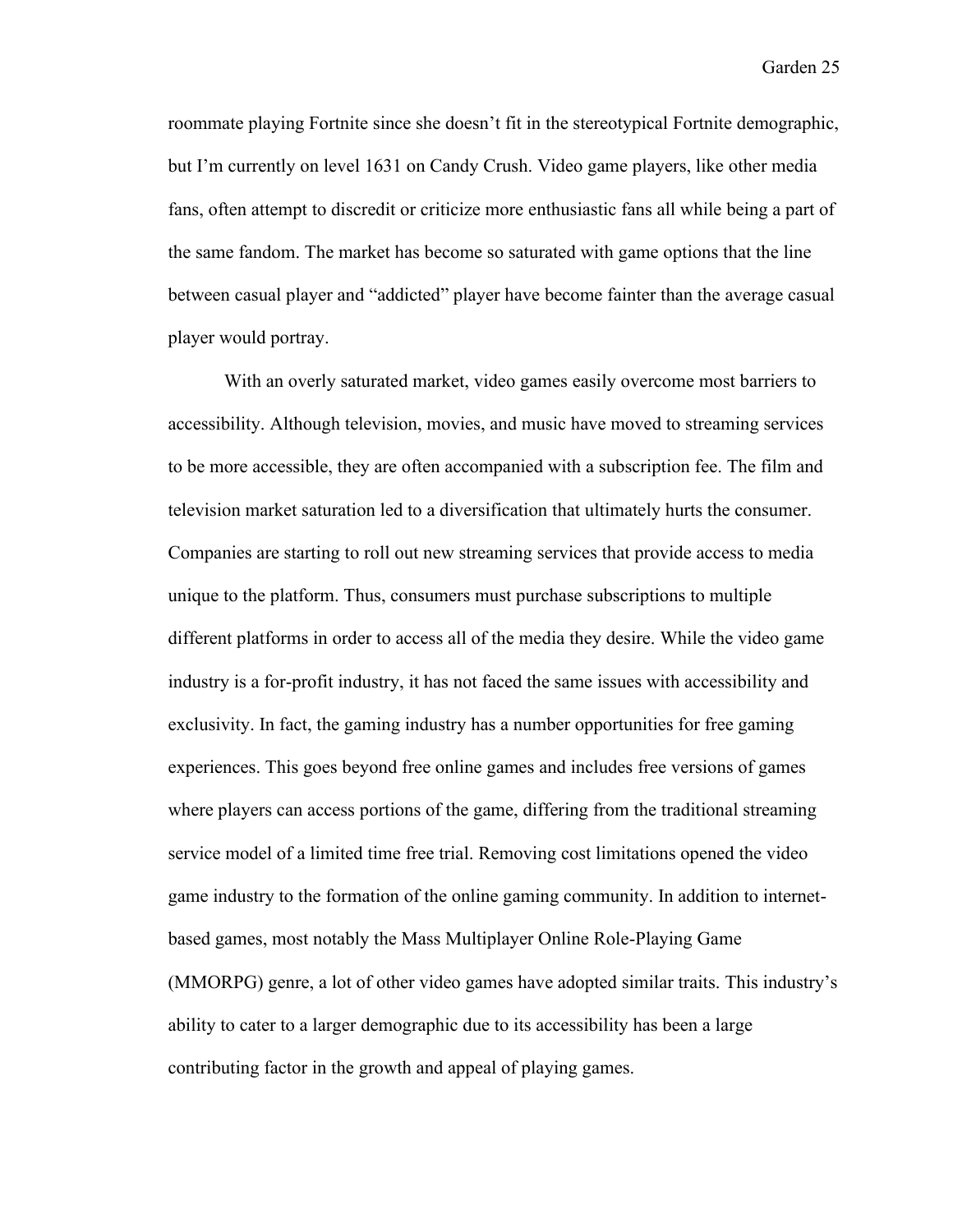As a result of online gaming and high accessibility, comes the social reward of interaction and connectivity while playing games. Playing video games is statistically an incredibly social activity. According to the Entertainment Software Association, 17% of players play with online friends and groups, 30% of players have met a spouse/friend/significant other through gaming, 40% of gamers have met people through gaming that they would not have met otherwise, and 65% of players play with other people (ESA 6-7). Online gaming has allowed for gamers to play games together without having to physically be in the same room. In addition to online gaming and MMORPGs, there are programs such as Discord that allow players to create servers for specific interests and includes both messaging and voice chat options. Discord is most famously used to create servers for specific video games where players from the games can be a part of the same online community and organize times to play together, stream live games, and interact in more casual ways as well. The formation of these communities allows for piqued interest for video games so far as interaction both with other players and with the game itself.

The interaction between players of the same game and players with the game itself is rooted in the game's ability to provide agency for its players. The element of agency in video games sets it apart from other media formats leading it to be more interactive and also for it to raise speculation for addiction. Agency in video games refers to a player's ability to make choices for their characters and avatars. Where other media formats are considered complete works when they are published and distributed, video games are essentially a blank slate where the story has not even begun. In modern and narrative driven video games which now dominate the industry, players are often able to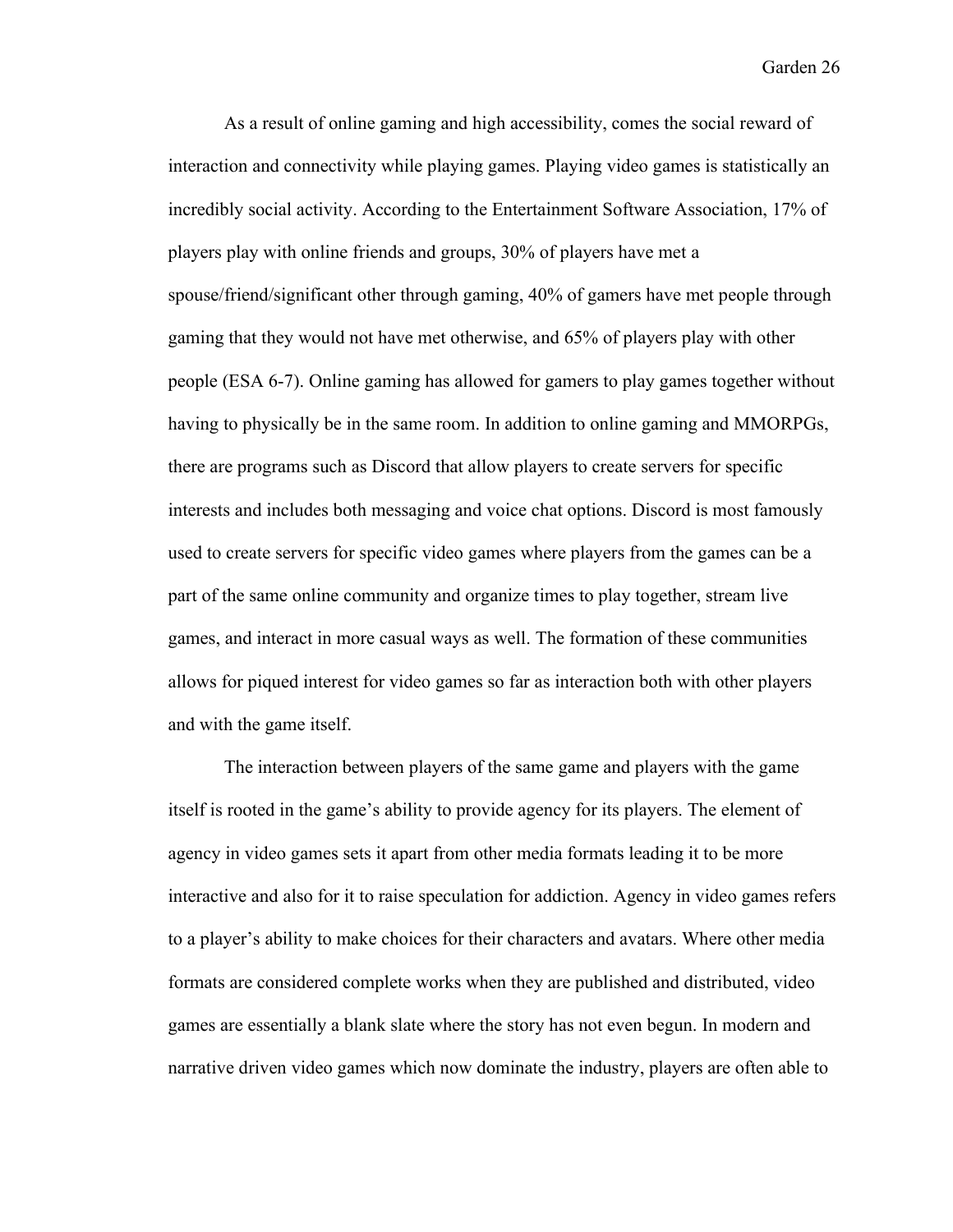choose characters or customize them to their own personal preference. In a lot of cases for players this means creating a character that either resembles themselves or a person they would like to be. These massive open ended narrative worlds become interactive and expansive for players in a way that novels, television, comic books, and movies have failed to provide. This choice driven gaming format creates a game that is a direct result of the choices a player makes and sometimes creates situations with moral dilemmas. Popular examples of this are games like *Bioshock,* which is driven by morality challenging choices and more notably, *Grand Theft Auto*, a game that has frequently been at the forefront of video game criticism for its graphic depictions of sex and violence. The level of immersion provided by video games allows a unique experience not only to each player, but for each time the game is played with a new set of choices.

The effect of the pandemic has exaggerated the role video games play in society. As a result of the lockdown, many young adults turned to video games to fill the influx of newfound free time. As the pandemic progressed, it was discovered that

…videogames and their peripheral technologies can and do have a role to play in continuing and enhancing social connections, relationships and engagements, from within the ecosystem and/or across WiFi communications. It is important to note the unique contribution that games provide to mediated socialization…They allow individuals to connect through play, which is an important facet of psychological well-being throughout the lifespan (Marston).

With people unable to physically connect with one another, virtual connections become imperative. As the world navigated the rise of Zoom calls and conferencing, the video game industry already had the groundwork laid for international connectivity. A 21-year-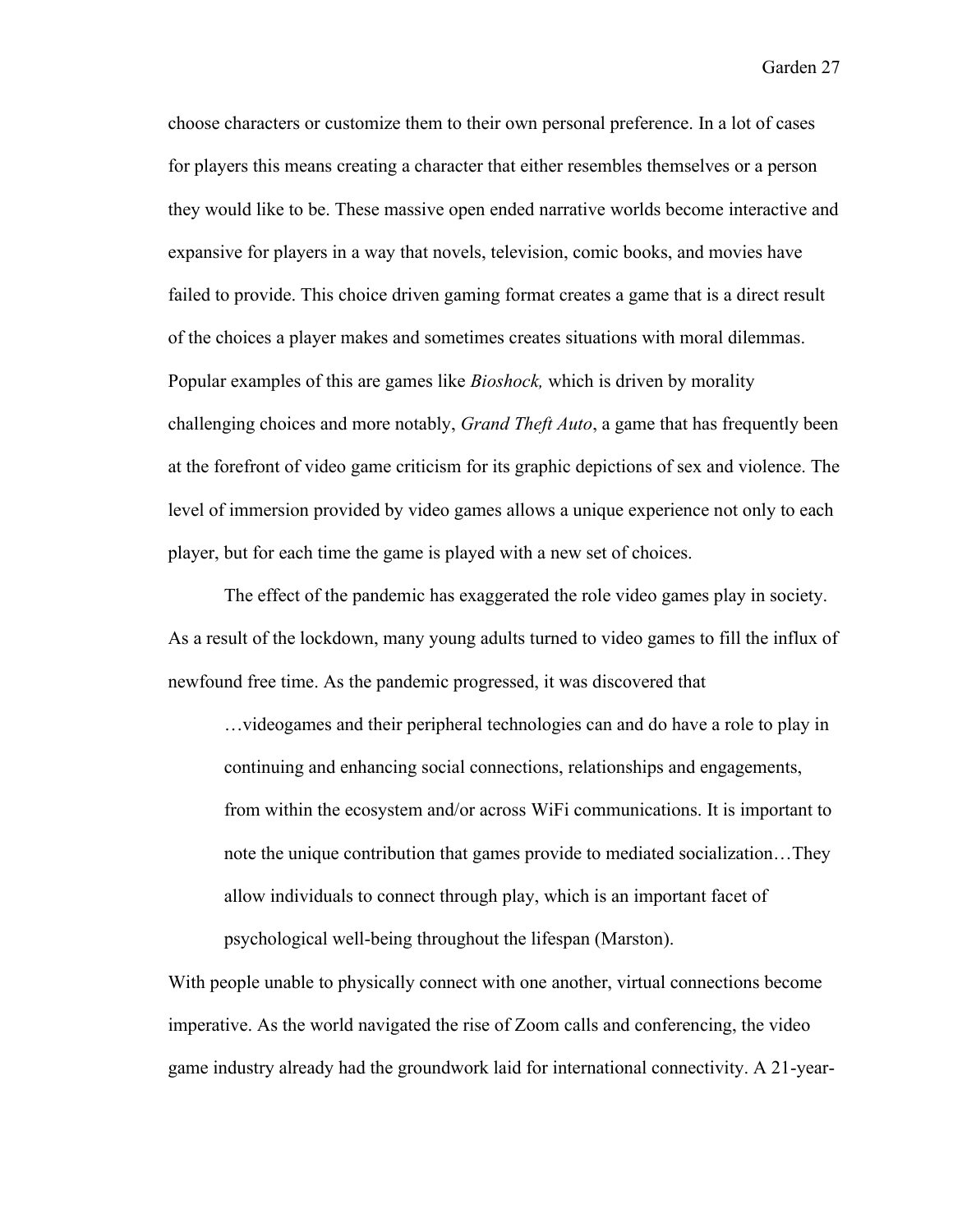old student from the University of New Haven who had never played Fortnite before began playing after the pandemic started. She claims that she started playing because it was a free game available on her Nintendo Switch. She played "almost every night from 8 pm til sometimes 2 or 3 in the morning…I met other people who played it. It was almost like a common ground to just hang out. I never thought of myself as a gamer type and I still don't, but Fortnite wasn't too hard to learn". As the industry has grown, accessibility has been one of the strongest growth factors. Multiple college students noted that their video gameplay increased during the early months of quarantine. When asked, New Haven junior Nahtali Simpson explained "it was the easiest way to pass time". Wood's study of gamers would argue the opposite, that playing video games "…provided temporary relief from the stress of everyday life. It showed that they were enjoying themselves so much that time passed quickly" (171). Video games have been proven to be a form of leisure for many people which again poses the question, "…does spending a lot of time doing something define an activity as addictive or problematic?" (171). It is impossible that every person who has such free and enhanced access to video games would refuse to participate in gaming as a new activity or in an increased amount. Especially with the pandemic, accessibility combined with excess free time and boredom led to an inevitable uptick in game play. None of which inherently classifies new players or players with increased screen time as addicts. The increase of video game play as a result of the pandemic is not entirely indicative of the social connotation behind video game addiction. In fact, it frames the opposite viewpoint that video game addiction is a direct result of situational and societal norms. Ultimately, gamers become both a product and standard to the conditions in which they are living.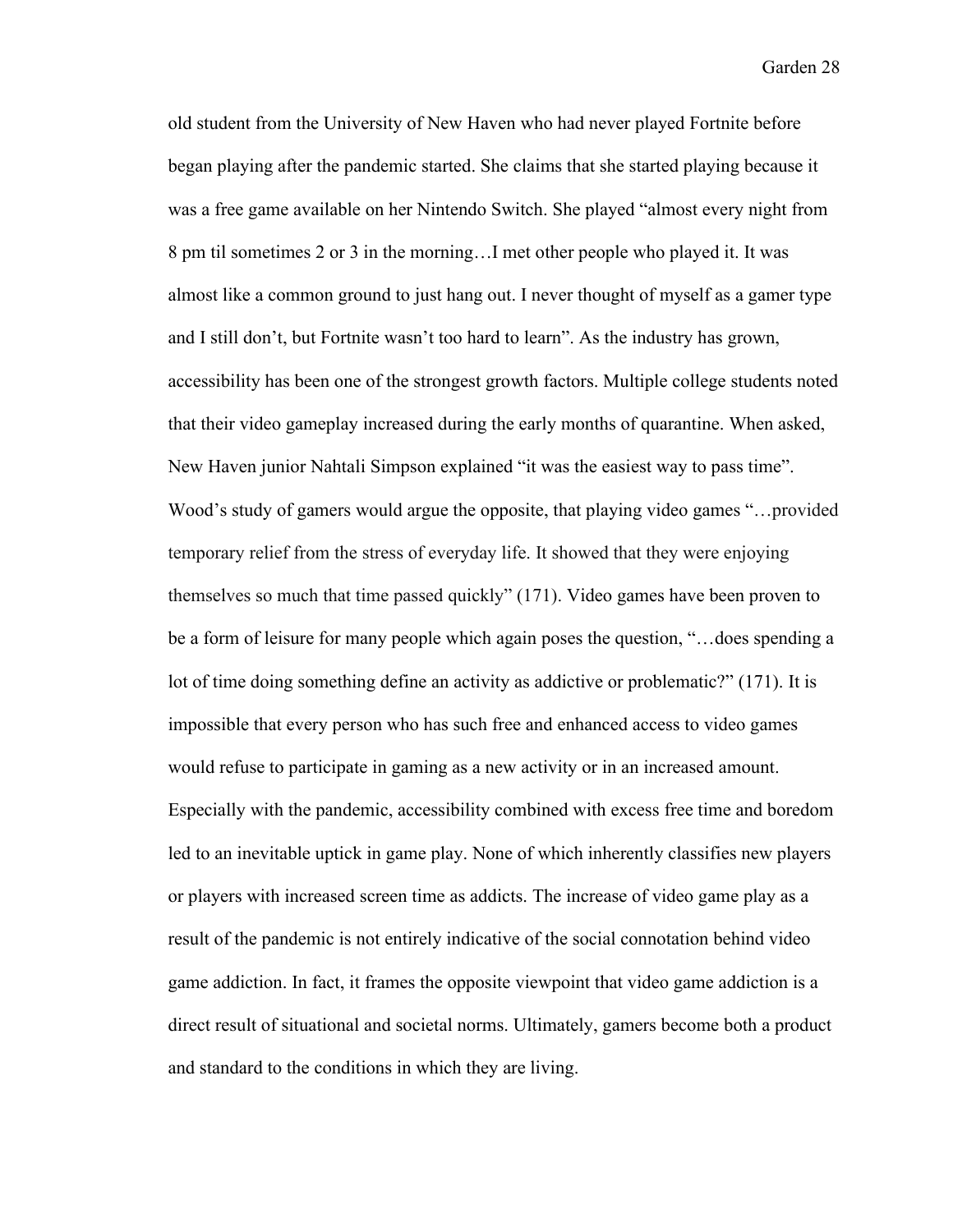As technology improves, the video game industry is bound to expand. Currently, video games lead other media formats in accessibility and immersion to the story world. Though it is the newest media type, it has no shortage of content for gamers to divulge in. Its unique genre system caters more specifically to players than any other style of genre organization. With that, players are able to more quickly identify the type of games that they enjoy and the communities that also enjoy those games. Once engaged in these communities, players are able to create bonds and connections within these communities through online and in person formats. Modern video gaming is becoming increasingly social and drives the internet gaming aspect of the industry to grow and improve. As online gaming improves and becomes more accessible to players across the globe, video games as a whole become recognized more as commonplace leisure activities and less as niche and obscure hobbies. However, this double-edged sword of popularity and notoriety exposes video games to the inaccurate assumption of what constitutes video game addiction. The pandemic and subsequent quarantine shifted the social norms for what is considered an excess of playing video games. Yet, the long-term effects of this paradigm shift are still unknown. After society is completely free from the restrictions of quarantine, the social definition of excess could shift again and with it, the colloquial definition of addiction. Going forward, the effects of the pandemic on video game criticism are inevitable.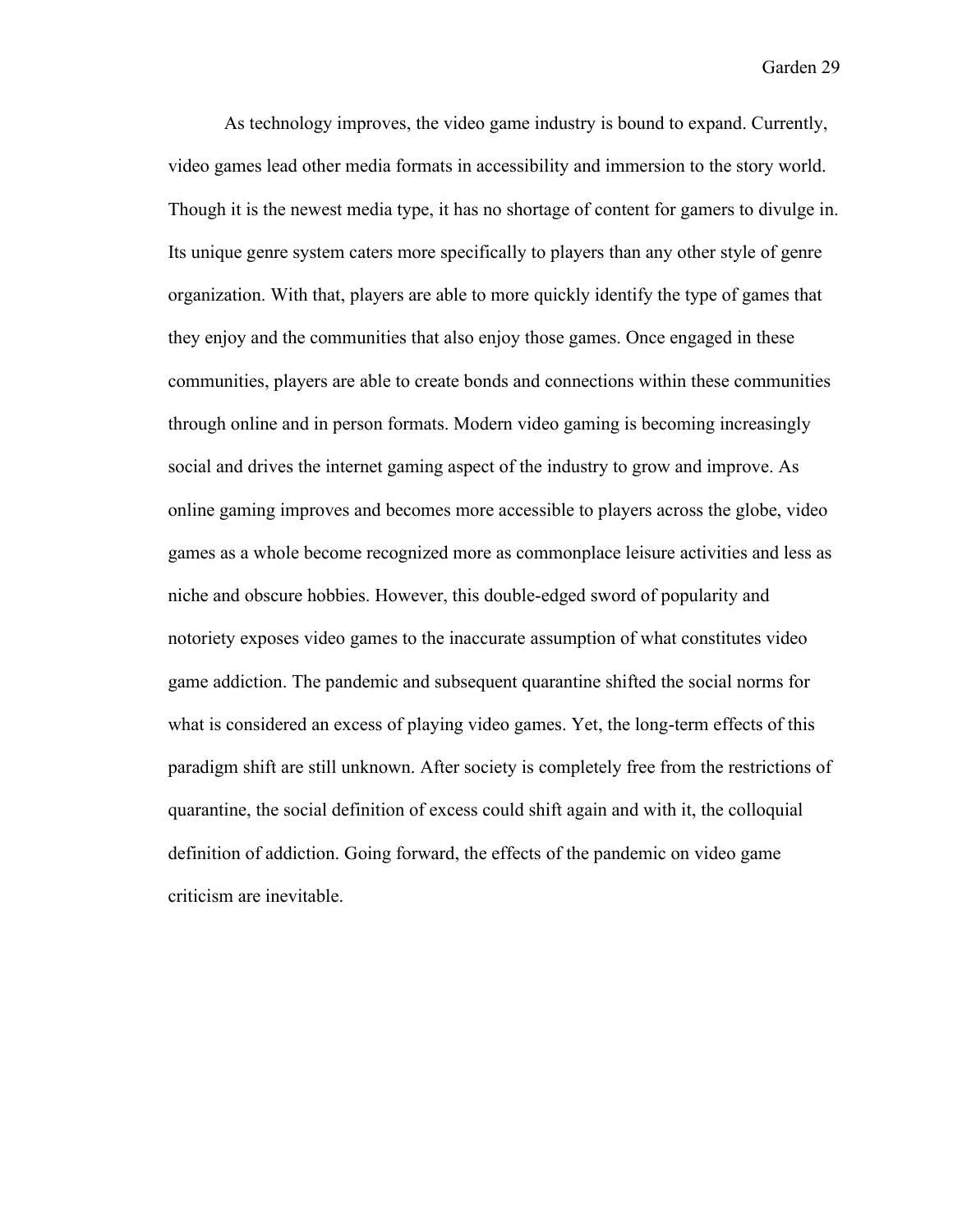#### **CRITICISMS OF THE VIDEO GAME INDUSTRY**

The video game industry is only the latest in a long line of literatures that have come under scrutiny and criticism for their potential effects on society. Since the creation of the Entertainment Software Rating Board (ESRB) was established in 1994, a plethora of articles, case studies, reports, and even court cases have arisen to advocate against the effects of video games, especially violent ones, usually as it relates to children ("A Timeline of Video Game Controversies"). Just as the historical pattern with previous media and literature criticisms, the discussion around video games is starting to make a turn for its positive merits. However, the long history of negative criticism is unprecedented. The introduction of interactive technology has taken the issue of violence that is found in other medias and made it a central focus for arguments against gaming. The criticisms the industry currently faces are strikingly similar to the issues with the early emergence of the novel, movies, and television. This criticism however has taken a turn to the extreme and created a sect of people worried about video game addicts, a phenomenon unique to the rise of gaming in the context of media criticism. The use of the term addiction in most cases as it refers to video games is nothing more than a colloquialism. However, the rising popularity in using the phrase has created an influx of fear and stigma around gaming. The reality of video game addicts is not as grotesque as the modern media has portrayed it to be. As such, the issue of video game addiction in casual use is drastically overstated.

The video game industry has managed to garner criticisms in both the mass media format as well as from a purely academic and medical standpoint. Over the past couple of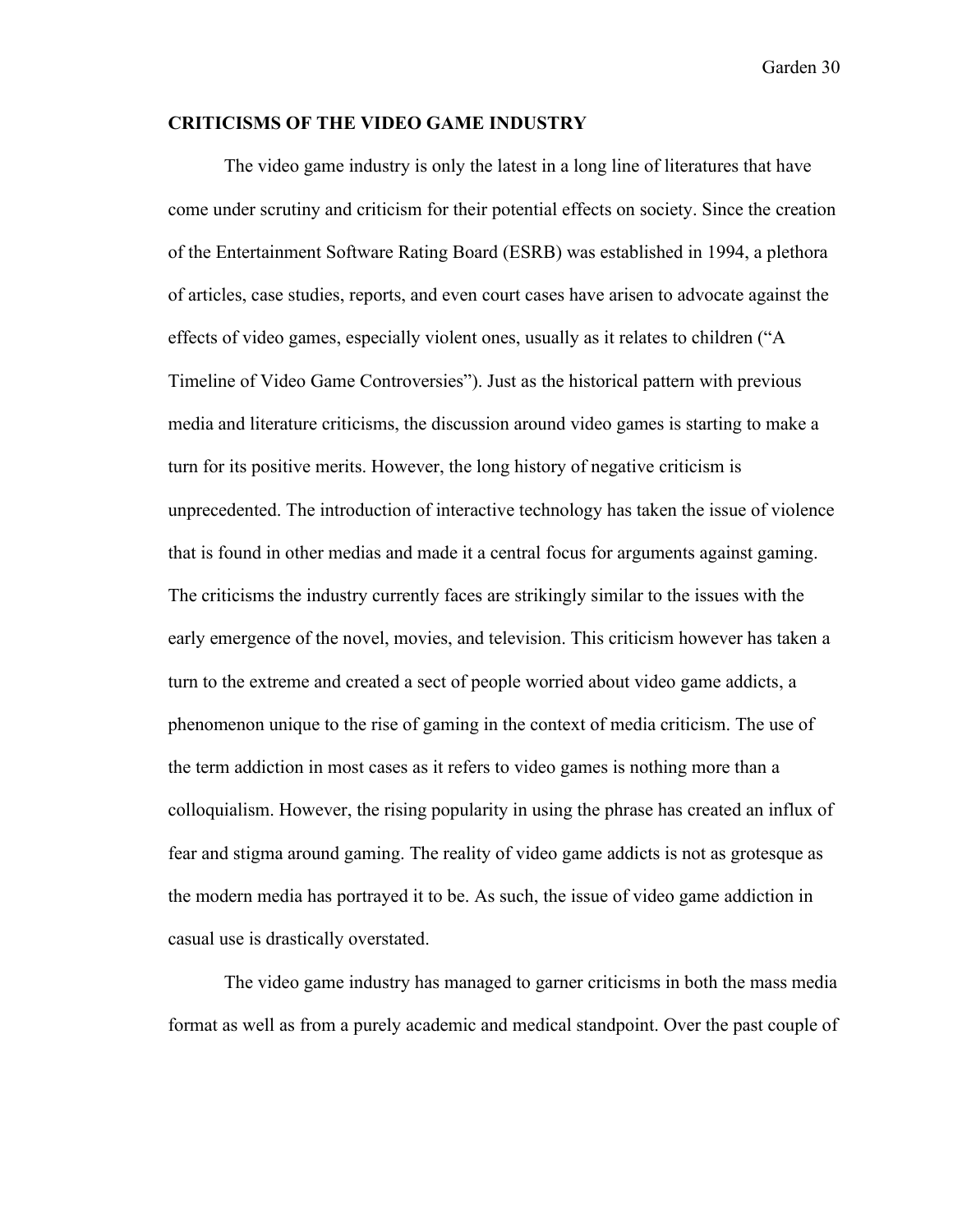decades, a number of sources have expressed concerns with the long-term effects of video gaming. In 2003, the APA released an article arguing the harmful effects of

"…the arrival of a new generation of ultraviolent video games beginning in the early 1990s and continuing unabated to the present resulted in large numbers of children and youths actively participating in entertainment violence that went way beyond anything available to them on television or in movies. Recent video games reward players for killing innocent bystanders, police, and prostitutes, using a wide range of weapons including guns, knives, flame throwers, swords, baseball bats, cars, hands, and feet"

This statement by the APA was only one of many attempts to negatively portray video games as a negative monolith while disregarding the wide expanse of both gaming genres and plot lines. They later released a 2005 *Resolution on Violence and Interactive Media*  stating:

"…that exposure to violent media increases feelings of hostility, thoughts about aggression, suspicions about the motives of others, and demonstrates violence as a method to deal with potential conflict situations…studies further suggest that sexualized violence in the media has been linked to increases in violence towards women, rape myth acceptance and anti-women attitudes. Research on interactive video games suggests that the most popular video games contain aggressive and violent content; depict women and girls, men and boys, and minorities in exaggerated stereotypical ways; and reward, glamorize and depict as humorous sexualized aggression against women, including assault, rape and murder…"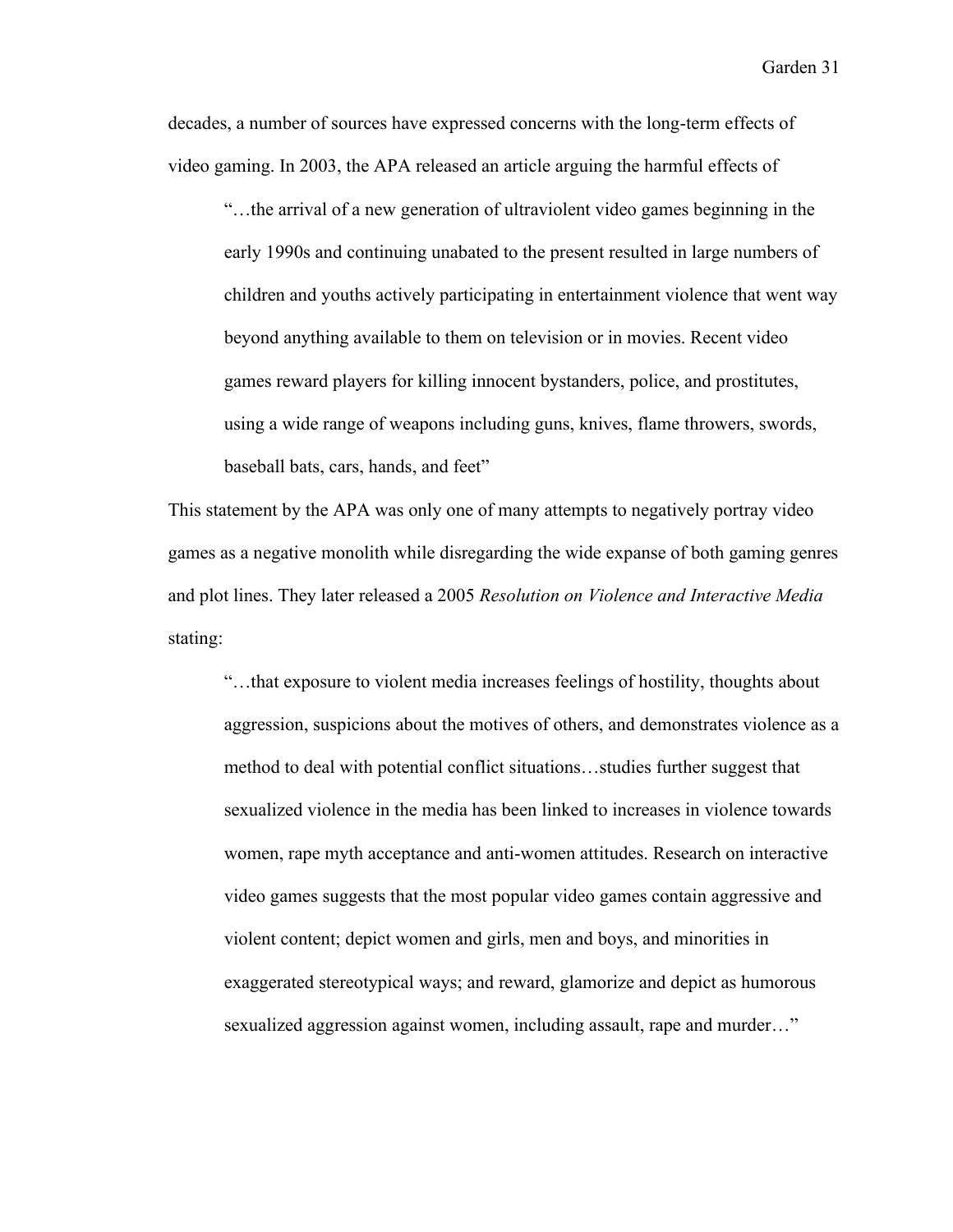Again, the APA provided a one-sided perspective on the incredibly complex topic of video games and their effect on society. The emphasis on violence in video games that the APA highlights, again disregards the positive social impact that gaming has on individual players. It also does not make any definitive claims, but rather provides the framework for a negative viewpoint on games and the industry without proper resolution. The fearmongering technique has also spanned across news outlets. A 2006 NBC article headline reads "Does game violence make teens aggressive?" as it suggests that video games can make kids more violent (Kalnig). In 2007, The Washington Post released an article quoting Governor Mitt Romney's reaction to the shooting at Virginia Tech earlier that year, in which he blamed the tragedy on violence in music, movies, TV, and video games (Bacon). In 2009, the AAP released a policy statement on media violence stating that "Exposure to violence in media, including television, movies, music, and video games, represents a significant risk to the health of children and adolescents" (Strasburger). Harvard Medical School released an article in 2010 based on studies by the AAP and the American Academy of Child & Adolescent Psychiatry (AACAP) "…that video games are particularly harmful because they are interactive and encourage roleplaying… [and] fear that these games may serve as virtual rehearsals for actual violence" (Violent video games and young people).

Finally, the state legislators of California appealed a case to the Supreme Court in 2010, *Brown v. Entertainment Merchants Association*, to impose a law that would "restrict minors' ability to purchase deviant, violent video games…" (Supreme Court of the US 08-1448). Ultimately the court decided in a 7-2 decision that restricting any sales and/or distribution of arguably "violent" video games was unconstitutional (Supreme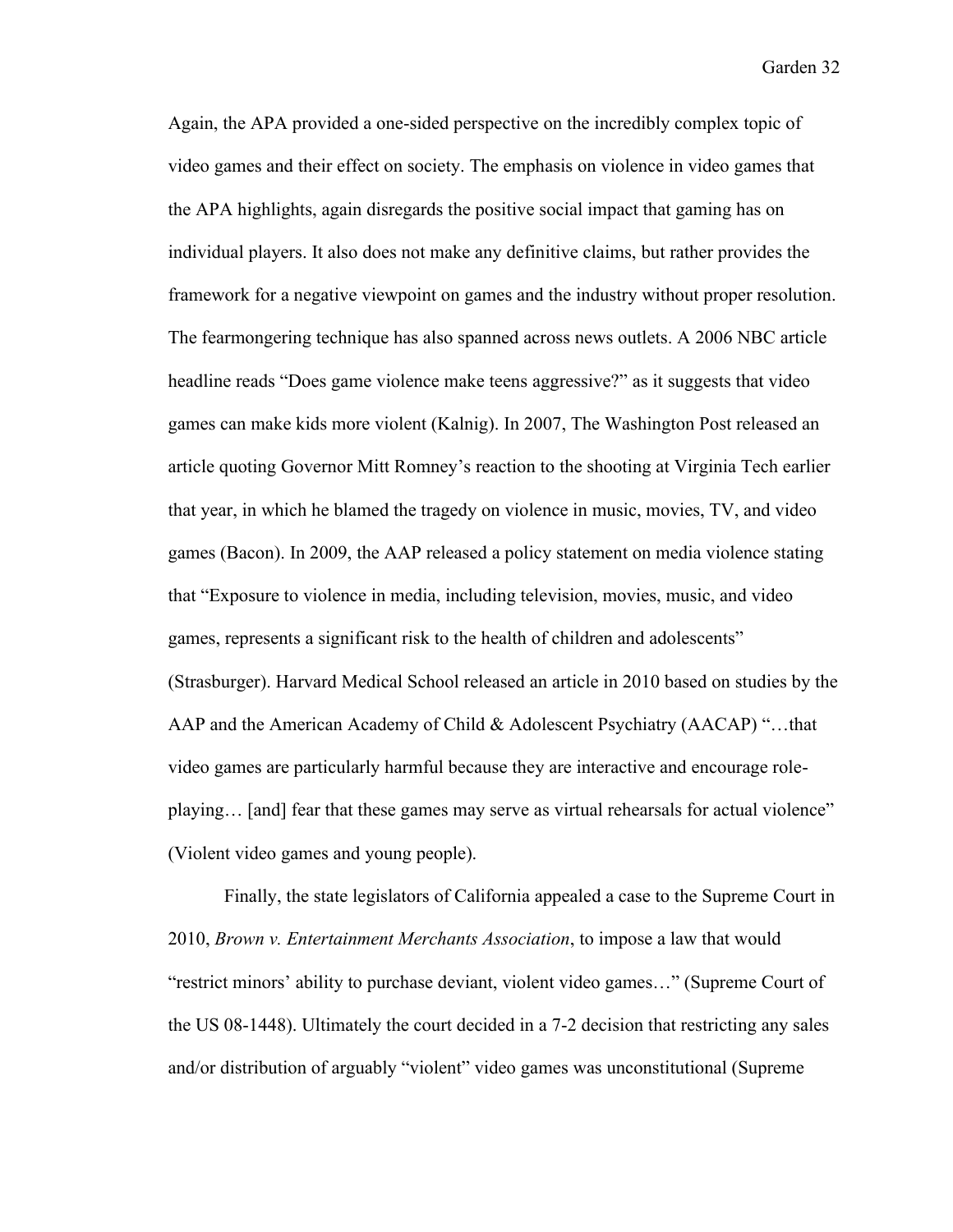Court of the US 08-1448). The majority opinion established video games as protected under the First Amendment, saying that 'speech about violence is not obscene' and they are 'as much entitled to the protection of free speech as the best of literature" ("A Timeline of Video Game Controversies"). Judge Scalia ultimately noted that "…playing violent video games "is not different in 'kind' from reading violent literature" (564 U. S. 786 (2011) Opinion, Scalia). Yet, this decision did not stop or even slowdown the onslaught of disparagements towards the industry. In 2013, CNN had released an article that questioned the effect video games had on the perpetrator of another American mass shooting (Bushman). Although this article moves away from placing explicit blame on the role of video games in making players violent, it still overplays the inherent negative effects of video games. In 2018, both USA Today and NBC reported on then President Donald Trump's accusations that video games are to blame for mass shootings in the United States (Snider) (Arkin). Again, in 2019, ABC analyzed a study that linked video games and gun violence arguing that young kids are becoming addicted to video games (Best).

Obviously, video games are not unique in their ability to garner criticism. However, the industry has been unique in that it uses its platform to create new opportunities for consumers rather than solely adjusting the social standards provided. Video games have been criticized for graphic depictions of violence, their use of agency and for creating conditions void of physical activity. The most prominent of these issues and criticisms is by far the portrayal of violence. Entire studies, articles, and books have been focused on the long-term effects of violent video games on children. What most of these critical studies have found is that video games are no more violent than any type of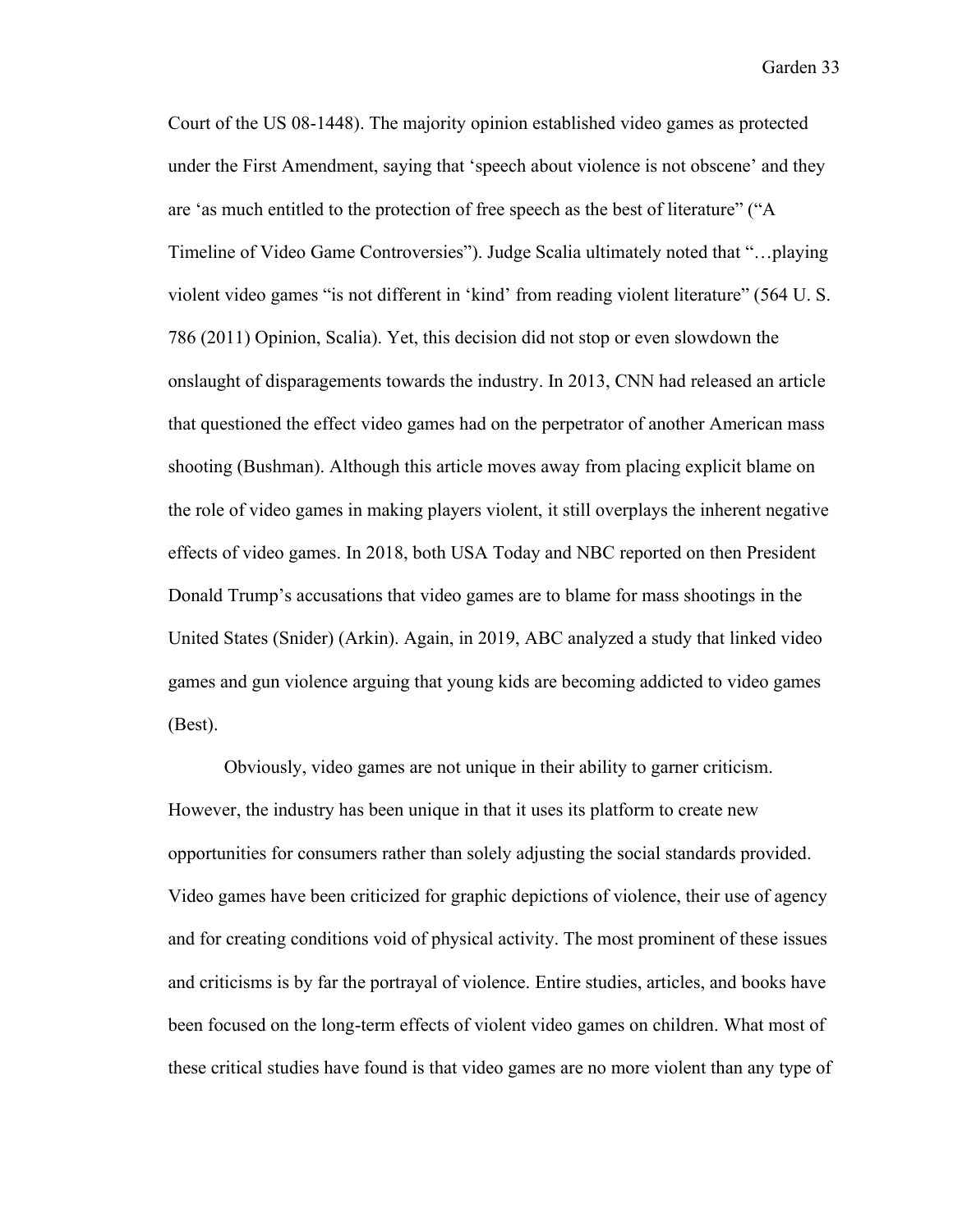media or literature society has been previously exposed to. Novels, movies, television, comic books, even the Bible, all have a history of telling violent stories. Even games that would not usually be considered violent include elements of violence and gore. "A game of chess, after all, is a simplified portrayal of warfare in which pawns (commoners) are readily sacrificed to protect more valuable pieces" and yet, there are no calls to pull games of chess of the shelves (Kutner, Olsen 14). The issue in most of these games is not so much an issue of violence, but rather a matter of unfamiliarity. "This is a pattern seen in the introduction of all new technologies" and a pattern that we will continue to see repeat itself (Kutner, Olsen 14). All of these instances of violence have been debated and ultimately mitigated by the creation of genres and limitations. Even then, these standards and limitations continue to grow and change over time. Though one of the main causes for criticism, violence is not objectively the only issue the modern media finds with video games.

The ability for players to assume first person experiences of violence has caused a fear of correlation between simulated violence and real-life violence. However, "While many [young teenagers] enjoyed the ability to shoot people, drive tanks, blow up buildings, steal cars, evade the police, massacre aliens and stab zombies, they recognized that these actions were fantasies" (Kutner, Olsen 24). The causality between simulating violence in video games and emulating violence in real life has been proven faulty. Even further, "the active role required by video games…helps educations video games be excellent teaching tools for motivational and learning process reasons" (C. Anderson). Video games have also been blamed for an uptick in childhood obesity just as watching television has been (Warner). Yet, multiple games have come out that encourage physical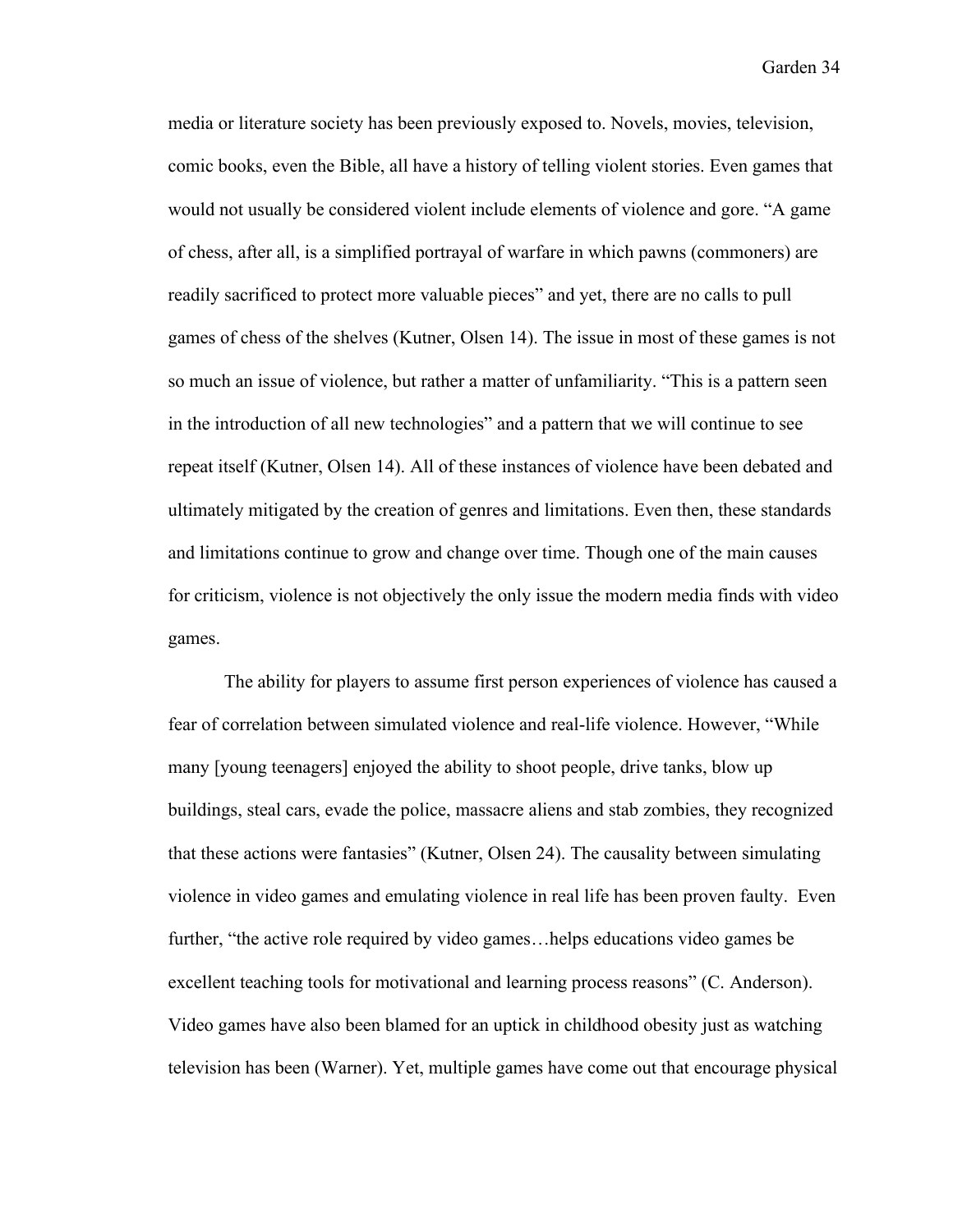activity such as the Wii Sports suite, Just Dance, and the very popular Pokémon go app. Unlike other media criticisms, the video game industry hasn't stopped at reconfiguring what is considered acceptable. Rather, the industry provides games that serve as useful and productive additions to society. There is no complacency in the criticism or even in meeting a quota. Video games have consistently pushed beyond the scope of expectation.

Though they are often in the limelight for their negative attributes, video games have been noted to have a net positive impact on the lives of players. Different gaming genres include educational and non-educational games; however, video games take genre intersectionality to a new level. Where other forms of literature provide dual-genre pieces such as romantic comedies, video games provide a more subtle kind of duality.

Contrary to common misconception, playing video games does not intrinsically have a negative impact on the social aptitude of gamers. Originally, playing video games such as Pokémon allowed children "…a non-threatening common experience to talk about. This let them build relationships and explore new social roles" (Kutner, Olsen 15). As gaming and technology has progressed to more interactive games with violent themes and narrative structures, there remains a common theme of social and moral growth. With the modern technology used in gaming, players can now experience social situations with other people both virtually and in reality. Using platforms like Discord and MMORPGs provided to players, they are able to connect with other players on a global scale. This opens another opportunity for players to foster relationships that can span outside the scope of playing games. These relationships then provide a chance to learn about other cultures and connect in a way entirely unique to this generation.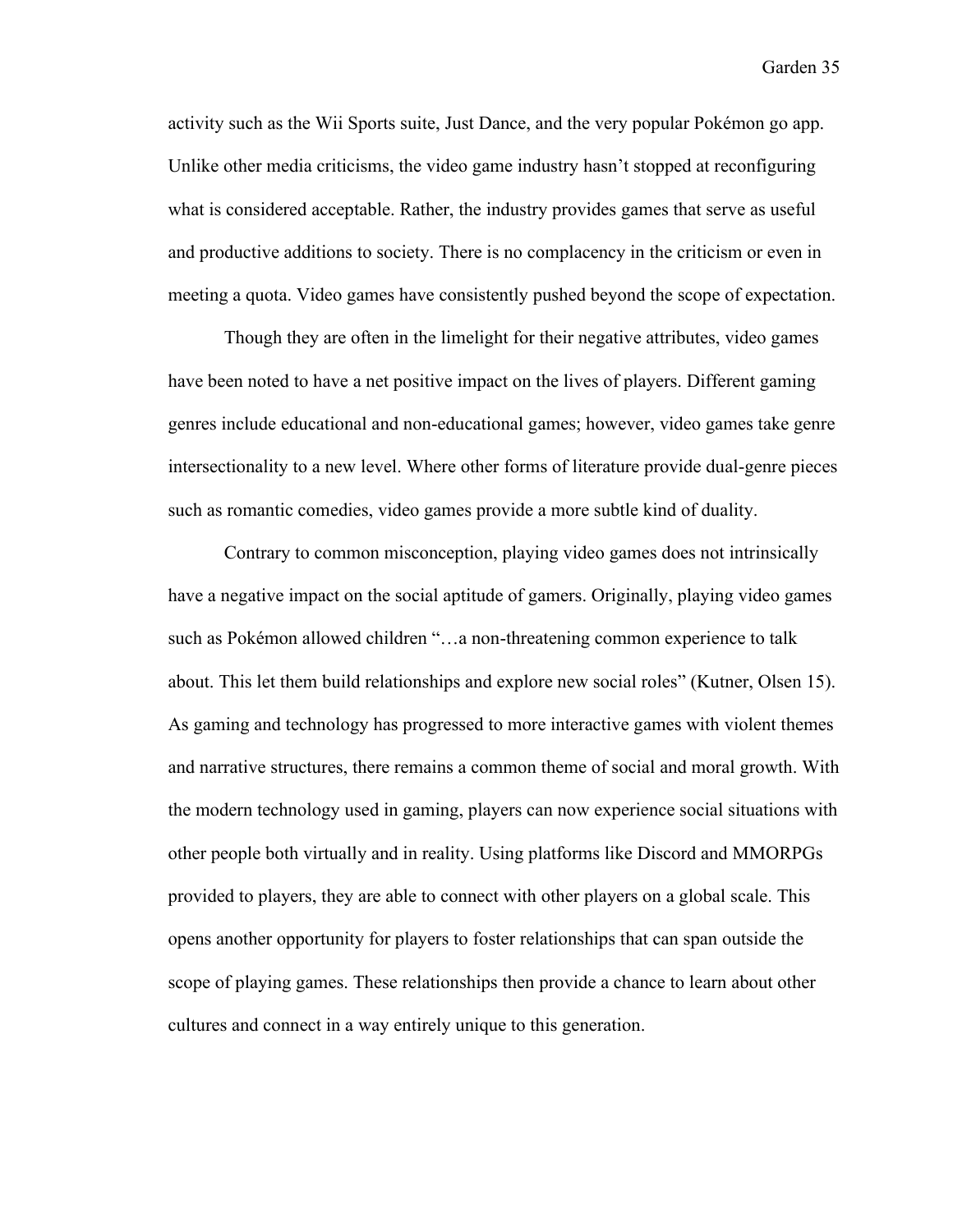As the criticisms of video games have morphed over time, the most recent iteration of these claims is the propagation of the phrase "video game addict". Until the DSM-5's classification of internet gaming disorder in 2013, the validity of video game addiction was still entirely up for debate. Even with the clinical classification, the debate runs forward. The AAP, APA, and other medical groups in conjunction with mass media sources have continued to evaluate and study the multifaceted effects of video games on players. A 2018 article posted on the *Insider* website titled "There's even more evidence that video games could be making children violent" notes that "…in the long term, video games can desensitise [sic] people to seeing aggressive behaviour, and even decrease someone's ability to feel empathy" (Dodgson). Even now, the debate for and against video games continues as scientists try to understand what, if anything, makes video games "addictive". Currently, as IGD is present in the DSM-5, it is as a condition that requires further study and analysis before it can be classified as a disorder (APA). This means, the current use of the term "addiction" is inaccurate at best.

Video games are going to continue to grow alongside technology, the same way that other medias have done. As it stands, novels, films, television, and comic books have all overcome the negative stigma attached to their emergence in society. The video game industry has already begun to shift into the literary and cultural praise that other formats have benefitted from. However, the industry is still fairly deep in the negative side of their criticisms. The criticisms against the video game industry are mostly based in complacency. One day, the novelty and wonder of video games will wear off and society will move on to criticizing some other form of literature. Ultimately, "...when the latest state-of-the-art entertainments seem to offer unprecedented levels of stimulation and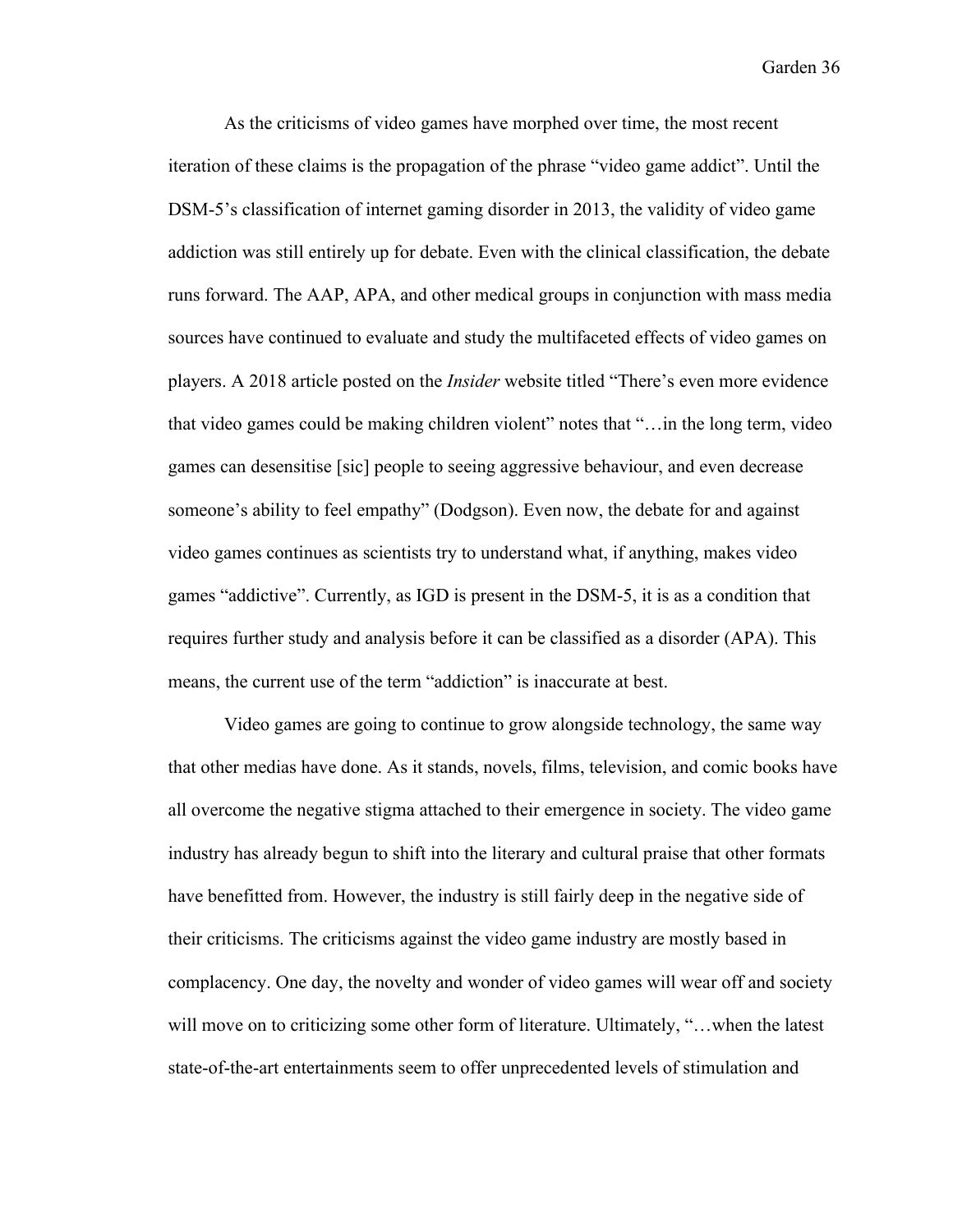lifelike gore—yesterday's popular culture always seems innocent and quaint" (Kutner, Olsen 20). Eventually, video games as we know them will fall into a category of complacent, harmless, and maybe even academic media. Until then, the stigma against video games remains at the forefront of social and psychological studies.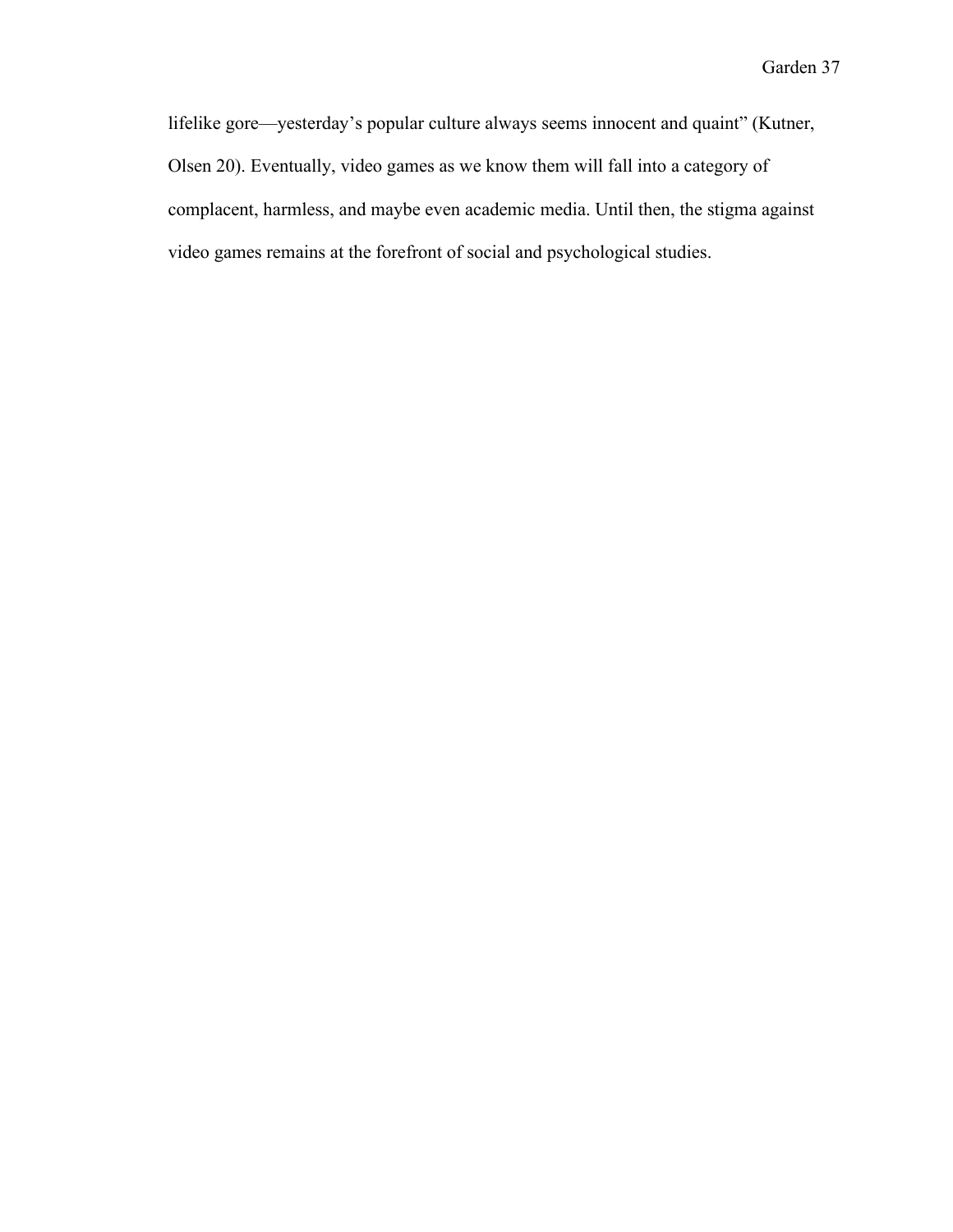#### **WHAT HAPPENS NEXT? / CONCLUSION**

The issue of addiction and the video game industry is entirely rooted in fear. Video games are just the latest in a long history of criticizing the unknown. As the newest media format, they will remain in a negative light until the world progresses. However, it is clear that video games are not the inherently problematic media that they've been portrayed as. In fact, video games have provided a substantial amount of positive progress in society as well as technological advances. As the years go on and the industry continues to grow, the role video games play in society and in academia will continue to shift for the better.

The act of playing or even enjoying video games is not inherently a gateway to video game addiction. In fact, the idea of video game addiction isn't actually real. The fear of video game addiction is entirely rooted in the unfamiliarity we as a society have with the art and literature format. A number of studies have been conducted in an attempt to understand the social and physical effects of playing video games. While the implicit effects have been studied, most of these studies disregard the more important social connotations of playing games. The data collected in studies of video games are "…subjected to lynch mob mentality with almost any evidence used to prove guilt" (Kutner, Olsen 7). The raw data in these studies are ultimately inconclusive which allows scientist to relay data and form conclusions with the agenda of discrediting video games. The video game industry has proven its social and academic merits despite criticism and will continue to do so. The industry has forced technological advances in the form of virtual reality and even eSports. Because of video games, the internet is being forced to reach new levels of capability by hosting international game servers for players,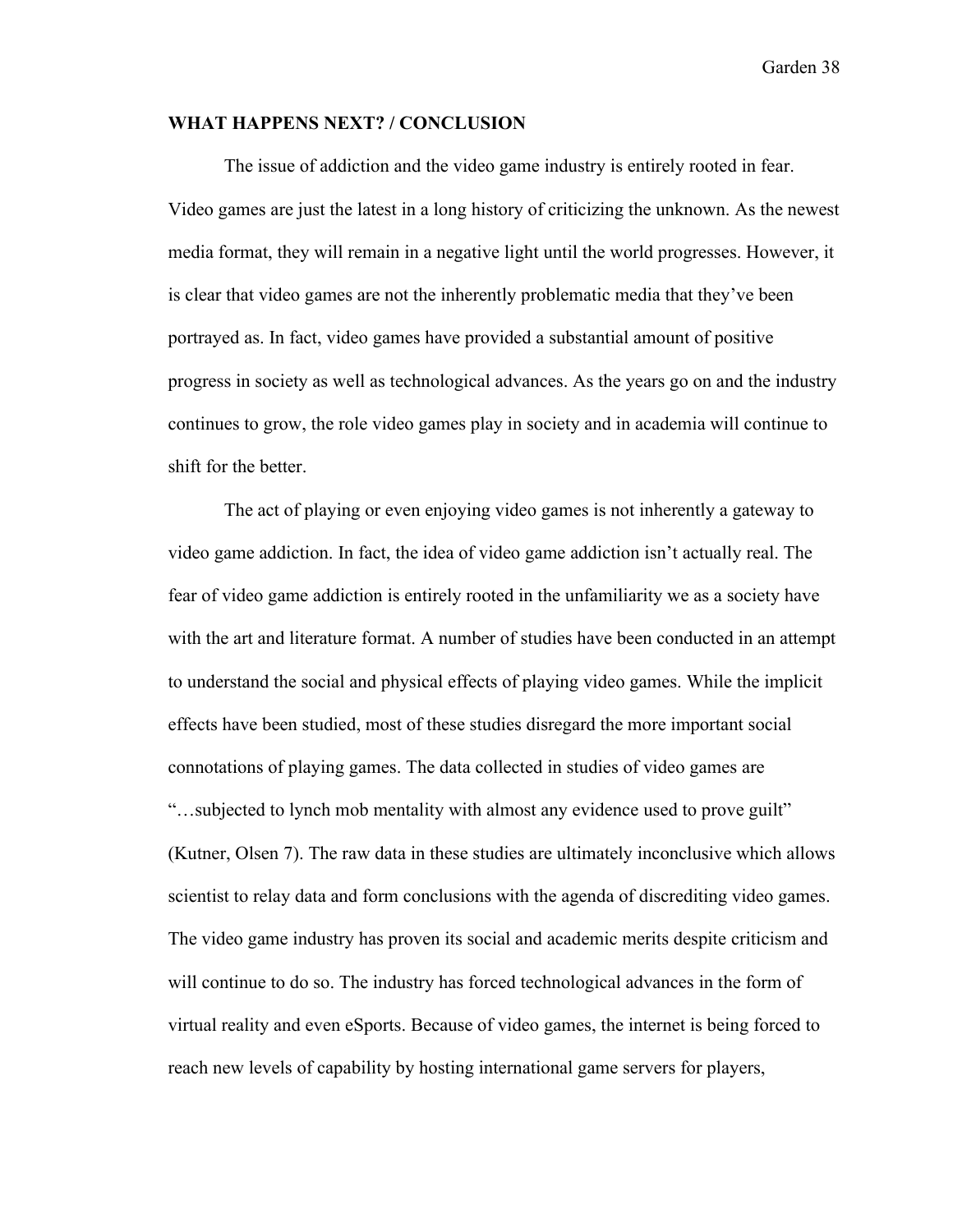streamers, and watchers alike. Though only recently recognized, video games have pushed forward social acceptance more than any other media format has.

In the past decade, video games have started to garner academic accreditation, going so far as to being incorporated in job training. As this trend continues, society is going to continue seeing a shift in what we consider to be acceptable. There was a time when video was seen as a mockery of life, now it's a revered art form. Virtual reality and immersive gaming simulations have been considered dangerous for allowing players to experience violence firsthand without proper consequences. However, this same technology is now being used to train members of professional fields. Members of the military, doctors, surgeons, and even FBI agents have begun using video games and simulators as a way to train for their professional field. All of these simulations were once provided through written literature or video materials. Video games are showing their versatility and value outside of leisure activity. Video games are now able to replace other literature formats in a multifaceted sense. The growth of the video game industry has also created the phenomenon of eSports.

Where playing video games was once considered entirely leisurely, now people can compete professionally and even gain monetary prizes for their efforts. Recently, eSports have become increasingly popular "…driven by the growing provenance of (online) games …" (Hamari 219). As this subindustry grows, society has seen an influx of eSports athletes and a growing acceptance of professional gamers. eSports have normalized the culture and activity surrounding gameplay. Because of this, "…video games and gamers are becoming more socially acceptable, especially in America" (Hadzinsky 36). Video games are slowly becoming socially acceptable and a part of our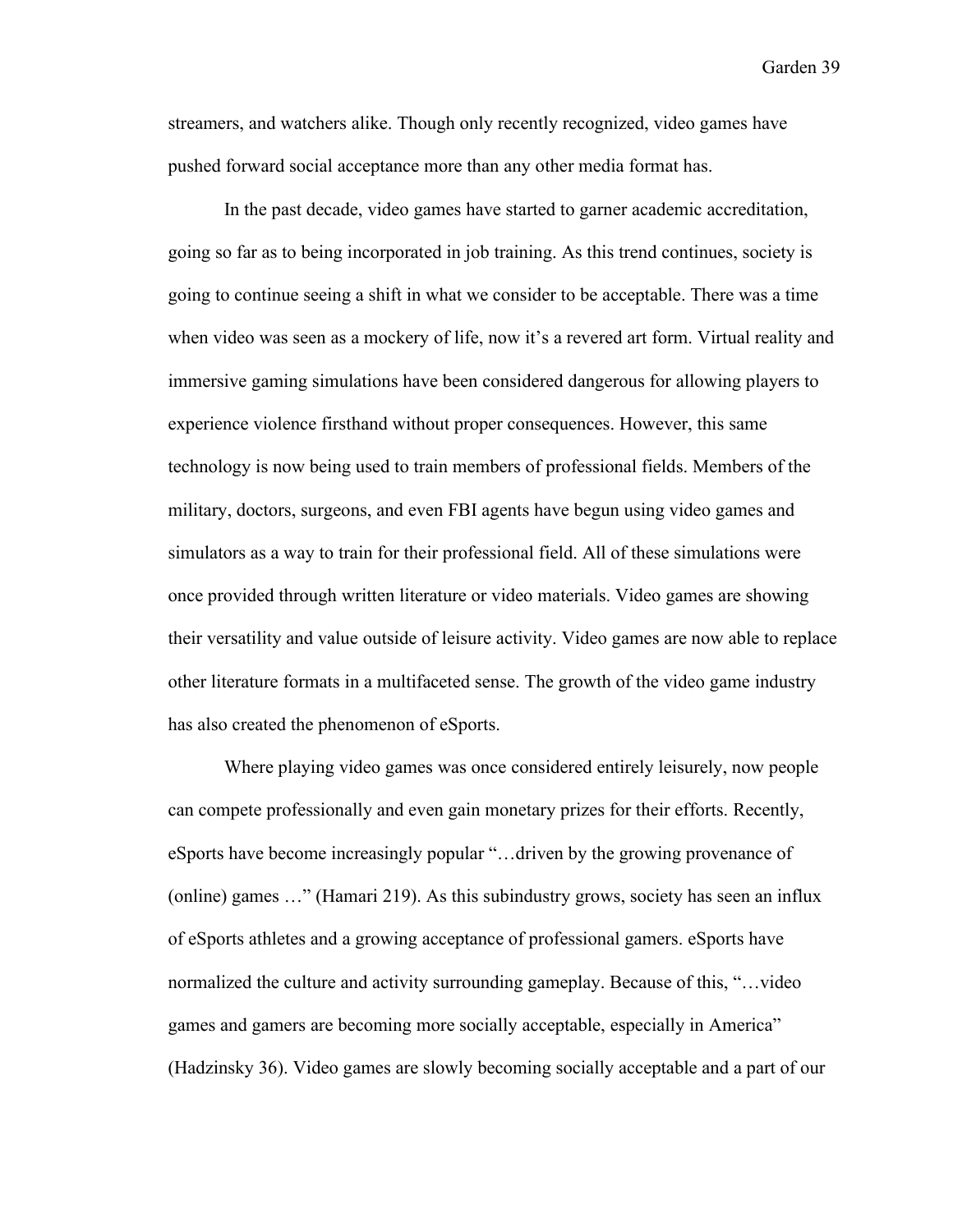culture. As we continue to involve video games in daily life the way that we have accepted novels, film, and television as literature, the criticism of video games will continue to shift from a place of negativity and into a critical sense of academia.

Technology is going to continue advancing alongside time. The nature of the human condition that has been the focus of literature across time will continue to serve as the catalyst for growth. Society is always going to look for better and more efficient ways to convey information. Video games will continue to be studied and like with all things; the issue lies in an overindulgence. There's no way to know for sure what technology will come next to replace the novelty of video games. However, it can be inferred that whatever comes next will be more interactive and immersive as well as stimulate the mind in ways we have not yet seen. The appearance of new and better technology in conjunction with significant shift in the standards of social acceptance will finally push video games from their amateur level of criticism into a place of reverence.

The timeline on a cultural literature shift is essentially unpredictable. The two requirements for literature to move from ridicule to reverence as defined are the emergence of new technology and a shift of social norms. There remains a chance that either or neither of these instances could occur sometime soon, if at all. However, there could come a time when there is no more technology to be made or advanced. Alternatively, as society continues to grow both literally and in its acceptance of individuals, there could come a day when there is nothing more to be accepted. If either of these instances occur before the next literature format is established, the considerable societal shift required for the social acceptance of video games will be prolonged. Yet, the sentiment remains that video game addiction is not what it was once assumed to be.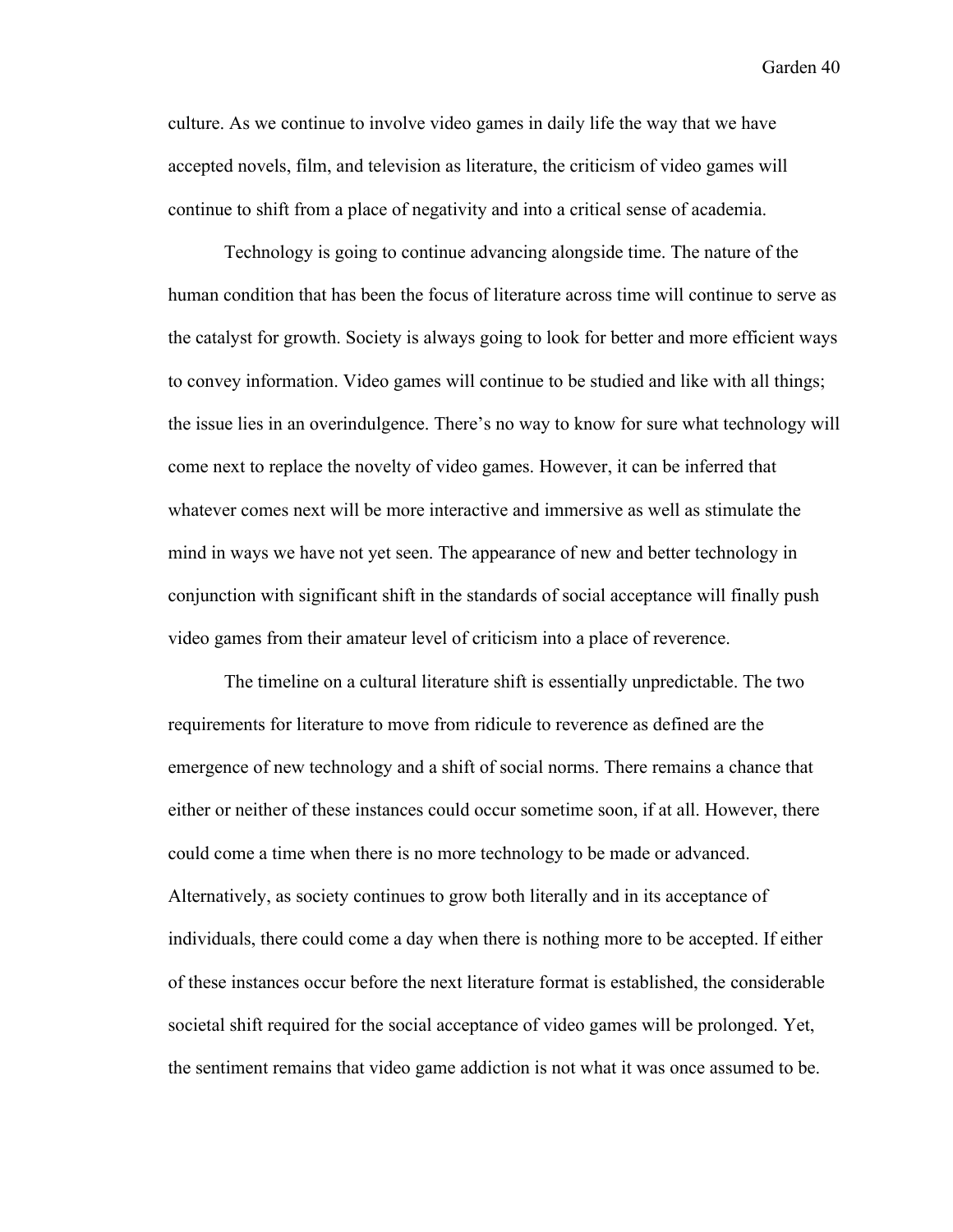In literature, video games included, there will continue to be bad games and bad stories. For this reason, negative criticism will remain rampant in conversations around literature. As long as society finds a way to continue advancing and developing, the harsh and mostly unfounded arguments against video games will begin to fade. Video games are not inherently addictive or as harmful as society would push us to believe. They do have the potential to become addictive when gameplay moves from an interest to an obsession, like with anything. The narrative and stigma around video games have deconstructed and hindered the growth of one of the most influential media formats in modern times. One day, society should be able to look back and find preposterous the idea that video games were anything more than a tool with untapped potential.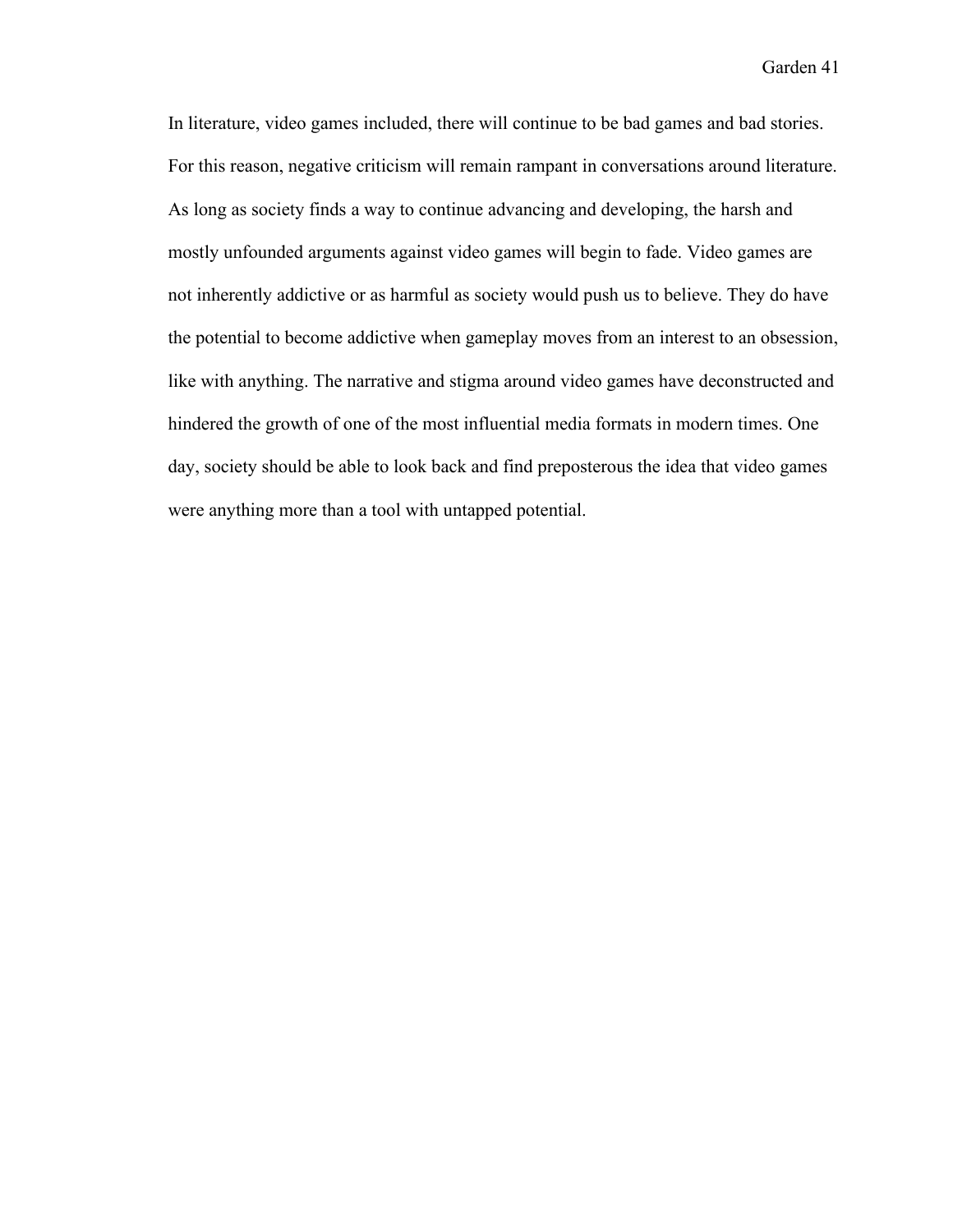#### Works Cited

- "2020 Essential Facts About the Video Game Industry." Entertainment Software Association, 2020.
- "A Timeline of Video Game Controversies." *National Coalition Against Censorship*, 6 Jan. 2020, ncac.org/resource/a-timeline-of-video-game-controversies.
- Adams, Ernest. "The Designer's Notebook: Sorting Out the Genre Muddle." *Gamasutra*, 9 July 2009, www.gamasutra.com/view/feature/132463/the\_designers\_notebook\_sorting\_.php?p age=2.
- Anderson, Craig. "Violent Video Games: Myths, Facts, and Unanswered Questions." *American Psychological Association*, American Psychological Association, Oct. 2003, www.apa.org/science/about/psa/2003/10/anderson.
- Anderson, Greta. *Institutions Introduce Undergraduate Degree Programs in Esports*, 5 Nov. 2019, www.insidehighered.com/news/2019/11/05/institutions-introduceundergraduate-degree-programs-esports.
- Apperley, Thomas H. "Genre and Game Studies: Toward a Critical Approach to Video Game Genres." *Simulation & Gaming*, vol. 37, no. 1, Mar. 2006, pp. 6–23., doi:10.1177/1046878105282278.
- Arkin, Daniel. "Here's What We Know about the Links between Video Games and Violence." *NBCNews.com*, NBCUniversal News Group, 2 Mar. 2018, www.nbcnews.com/news/us-news/here-s-what-we-know-about-links-betweenvideo-games-n852776.
- Bacon, Perry. "Romney Reaches to the Christian Right." *The Washington Post*, WP Company, 6 May 2007, www.washingtonpost.com/wpdyn/content/article/2007/05/05/AR2007050501081.html.
- Best, Tiffany. "Study Sees Link between Video Games and Play." *ABC News*, ABC News Network, 31 May 2019, 7:03 pm, abcnews.go.com/Technology/study-seeslink-video-games-play/story?id=63398606.
- Bellegarde, Jennifer D, and Marc N Polenza. "Neurobiology of Pathological Gambling." *What Is Addiction?*, edited by Peter Collins et al., MIT Press, 2010, pp. 27–51.
- Bezrutczyk, Destiny. "Video Game Addiction Get Help Today." *Addiction Center*, 20 Nov. 2020, www.addictioncenter.com/drugs/video-game-addiction/.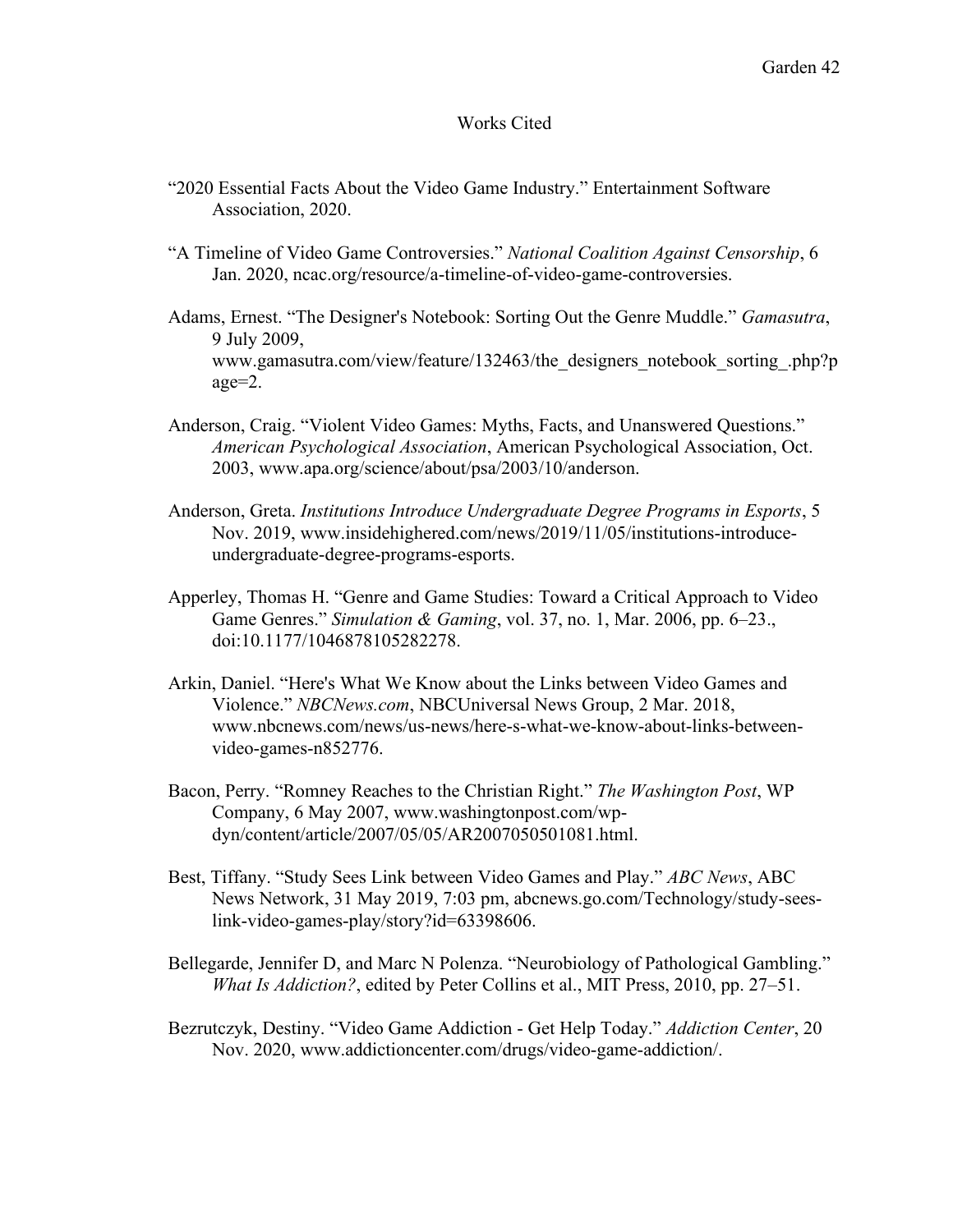- "Brown v. Entertainment Merchants Association." Oyez, www.oyez.org/cases/2010/08- 1448. Accessed 29 Mar. 2021
- Bushman, Brad. "Do Violent Video Games Play a Role in Shootings?" *CNN*, Cable News Network, 18 Sept. 2013, www.cnn.com/2013/09/18/opinion/bushman-video-games.
- "Demographics of Mobile Device Ownership and Adoption in the United States." *Pew Research Center: Internet, Science & Tech*, Pew Research Center, 14 Apr. 2021, www.pewresearch.org/internet/fact-sheet/mobile/.
- Dodgson, Lindsay. "There's Even More Evidence That Video Games Could Be Making Children Violent." *Business Insider*, Business Insider, 2 Oct. 2018, www.businessinsider.com/video-games-make-children-violent-according-to-study-2018-10.
- Doyle, Ray Gibbins. "The Movies Through Fifty Years." *The New York Times*, 31 Dec. 1949.
- Gould, Jack. "What Is Television Doing to Us." *The New York Times*, 12 June 1949, pp. 7–28.
- Grant, Jon E, and Samuel R Chamberlain. "Expanding the Definition of Addiction: DSM-5 vs. ICD-11." *CNS Spectrums*, U.S. National Library of Medicine, Aug. 2016, www.ncbi.nlm.nih.gov/pmc/articles/PMC5328289/#:~:text=The%20DSM%2D5% 20specifically%20lists,%3B%20stimulants%3B%20and%20tobacco).
- Hadzinsky, Chad, "A Look into the Industry of Video Games Past, Present, and Yet to Come" (2014). CMC Senior Theses. Paper 842. https://scholarship.claremont.edu/cmc\_theses/842/
- Hamari, Juho, and Max Sjöblom. "What Is ESports and Why Do People Watch It?" *Internet Research*, vol. 27, no. 2, 2017, pp. 211–232., doi:10.1108/intr-04-2016- 0085.
- "Internet Gaming Disorder." American Psychiatric Association, 2013.
- Kalning, Kristin. "Does Game Violence Make Teens Aggressive?" *NBCNews.com*, NBCUniversal News Group, 8 Dec. 2006, www.nbcnews.com/id/wbna16099971.
- Kutner, Lawrence, and Cheryl K Olsen. *Grand Theft Childhood The Surprising Truth About Violent Video Games and What Parents Can Do*. Simon & Schuster, 2010.
- Lee, Ming-Chi, and Tzung-Ru Tsai. "What Drives People to Continue to Play Online Games? An Extension of Technology Model and Theory of Planned Behavior."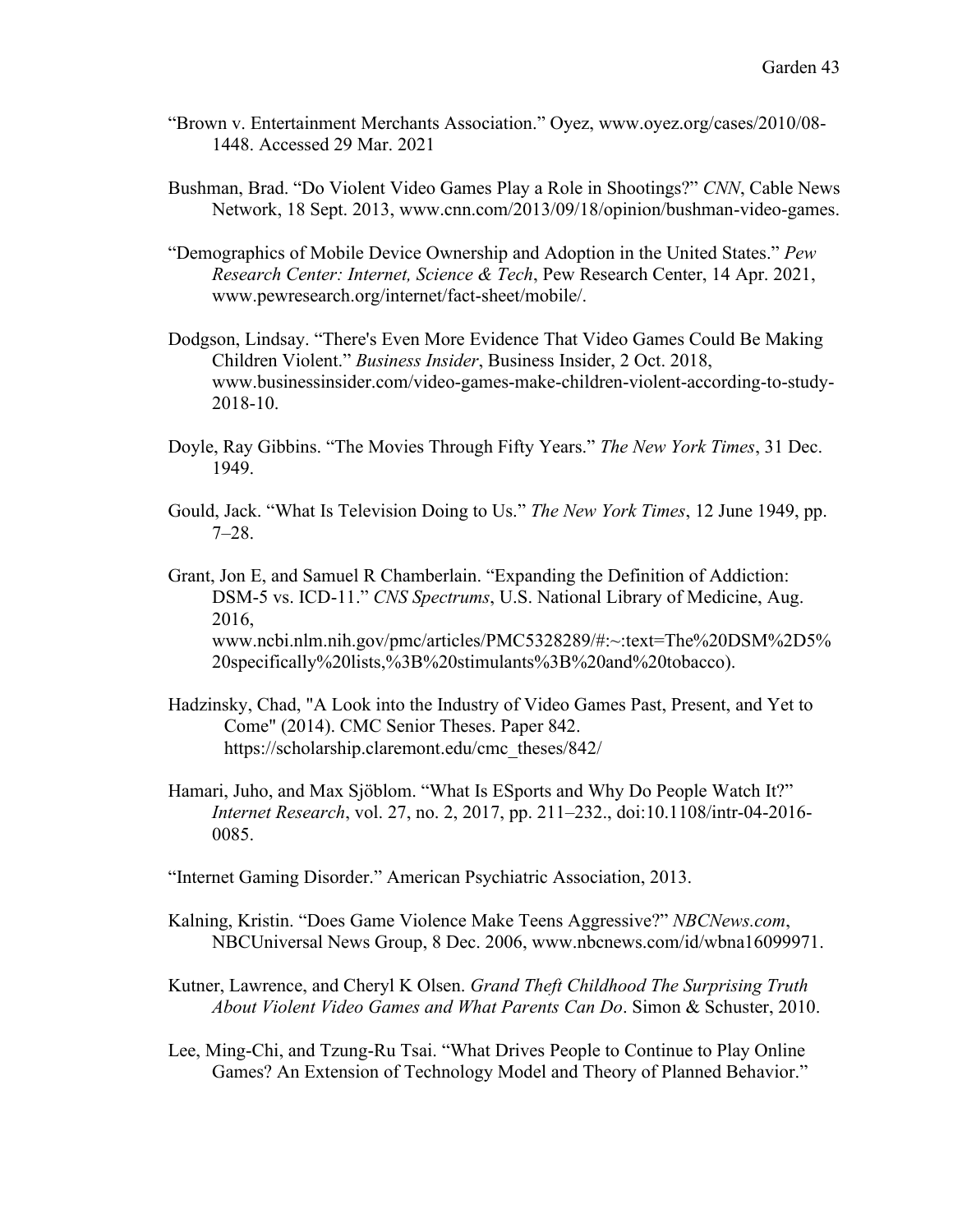*International Journal of Human-Computer Interaction*, vol. 26, no. 6, 2010, pp. 601–620., doi:10.1080/10447311003781318.

Levi, Lili. "The FCC's Regulation of Indecency." First Amendment Center, 2008.

- Loton, Daniel, et al. "Video Game Addiction, Engagement and Symptoms of Stress, Depression and Anxiety: The Mediating Role of Coping." *International Journal of Mental Health and Addiction*, vol. 14, no. 4, 2015, pp. 565–578., doi:10.1007/s11469-015-9578-6.
- Marston, Hannah R., and Rachel Kowert. "What Role Can Videogames Play in the COVID-19 Pandemic?" *Emerald Open Research*, F1000 Research Limited, 2 June 2020, www.ncbi.nlm.nih.gov/pmc/articles/PMC7453828/.
- Milani, Luca, et al. "Internet Gaming Addiction in Adolescence: Risk Factors and Maladjustment Correlates." *International Journal of Mental Health and Addiction*, vol. 16, no. 4, 2017, pp. 888–904., doi:10.1007/s11469-017-9750-2.
- McKernan, Luke. "The Cinematograph." *Picturegoing*, 5 June 2015, picturegoing.com/?tag=o-winter.

Michael Munday. "The Novel and Its Critics in the Early Nineteenth Century." *Studies in Philology*, vol. 79, no. 2, 1982, pp. 205–226. *JSTOR*, www.jstor.org/stable/4174117. Accessed 15 Apr. 2021.

- North, Anna. "When Novels Were Bad For You." *The New York Times*, The New York Times, 14 Sept. 2014, op-talk.blogs.nytimes.com/2014/09/14/when-novels-werebad-for-you/.
- Oliphant, James, et al. "Early Criticism of the Victorian Novel from James Oliphant to David Cecil." *The Victorian Novel*, 1 Jan. 2002, pp. 17–45., doi:10.1002/9780470690109.ch1.
- Orgera, Kendal, and Jennifer Tolbert. "The Opioid Epidemic and Medicaid's Role in Facilitating Access to Treatment." *KFF*, 15 July 2019, www.kff.org/medicaid/issue-brief/the-opioid-epidemic-and-medicaids-role-infacilitating-access-to-treatment/.
- People Staff Writers. "Over 70 Percent of Americans Have Developed a Video Game Habit in Quarantine, Survey Finds." *PEOPLE.com*, 17 Feb. 2021, people.com/human-interest/over-70-percent-of-americans-have-developed-a-videogame-habit-in-quarantine-survey-finds/.
- Redish, A. David. "Addiction as a Breakdown in the Machinery of Decision Making." *What Is Addiction?*, edited by Peter Collins et al., MIT Press, 2010, pp. 27–51.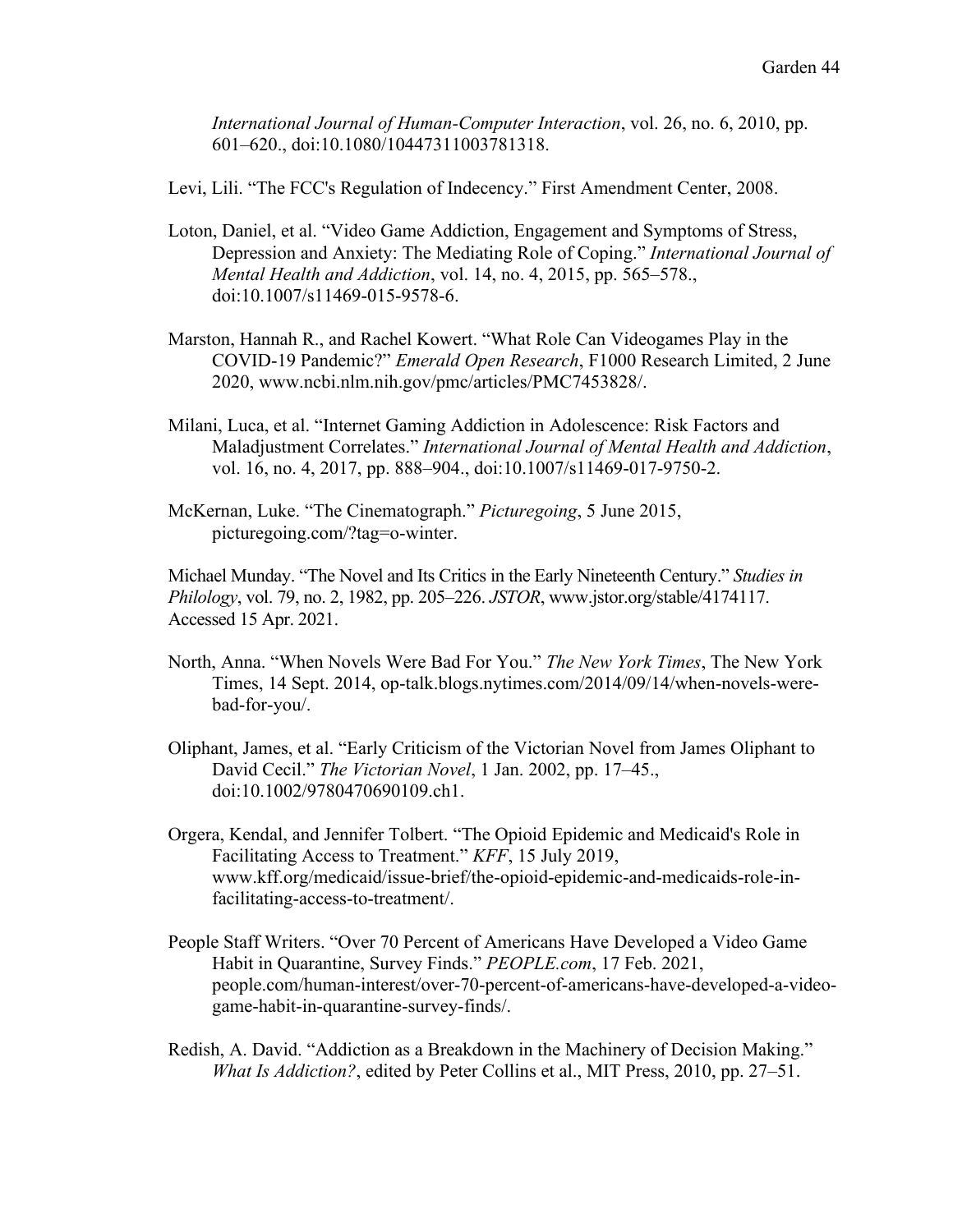- "Resolution on Violence in Video Games and Interactive Media." APA Council of Representatives, Aug. 2005. Archived in August 2015
- Roettl J, Terlutter R (2018) The same video game in 2D, 3D or virtual reality How does technology impact game evaluation and brand placements? PLoS ONE 13(7): e0200724. https:// doi.org/10.1371/journal.pone.0200724
- Scharper, Julie. "Are You Addicted to Your Phone? ...Not to Mention Video Games? (Psst: They're Designed to Do Just That!)." Scholastic Choices, vol. 33, no. 5, Feb. 2018, p. 10. EBSCOhost, search.ebscohost.com/login.aspx?direct=true&AuthType=cookie,ip,cpid&custid=s 9437114&db=mfi&AN=127500037&site=eds-live.
- "Sitcoms." *PBS*, Public Broadcasting Service, 8 Jan. 2013, www.pbs.org/wnet/pioneersof-television/pioneeringprograms/sitcoms/#:~:text=In%20the%201940s%20and%20'50s,blended%20famili es%20or%20whole%20communities.
- Strasburger, Victor C. "Policy Statement--Media Violence." *PEDIATRICS*, vol. 124, no. 5, 19 Oct. 2009, pp. 1495–1503., doi:10.1542/peds.2009-2146.
- Snider, Mike. "Study Confirms Link between Violent Video Games and Physical Aggression." *USA Today*, Gannett Satellite Information Network, 8 Aug. 2019, www.usatoday.com/story/tech/news/2018/10/01/violent-video-games-tie-physicalaggression-confirmed-study/1486188002/.
- "The Decay of Lying." *Intentions*, by Oscar Wilde, Brentano's, 1905, pp. 1–17, virgil.org/dswo/courses/novel/wilde-lying.pdf.
- United States Supreme Court. *Brown, Et Al. v. Entertainment Merchants Assn. Et Al., 564 U.S. 786*. 27 June 2011. *Justia US Supreme Court*.
- "Video Game Addiction Symptoms and Treatment." Edited by Meredith Watkins, *American Addiction Centers*, 8 Feb. 2021, americanaddictioncenters.org/videogaming-addiction.
- "Violent Video Games and Young People." *Harvard Health*, Oct. 2010, www.health.harvard.edu/newsletter\_article/violent-video-games-and-young-people.

Warner, Jennifer. "Video Games, TV Double Childhood Obesity Risk." *WebMD*, WebMD, 2 July 2004, www.webmd.com/parenting/news/20040702/video-gamestv-double-childhood-obesityrisk#:~:text=Researchers%20found%20that%20each%20hour,or%20a%20father% 20who%20smoked.